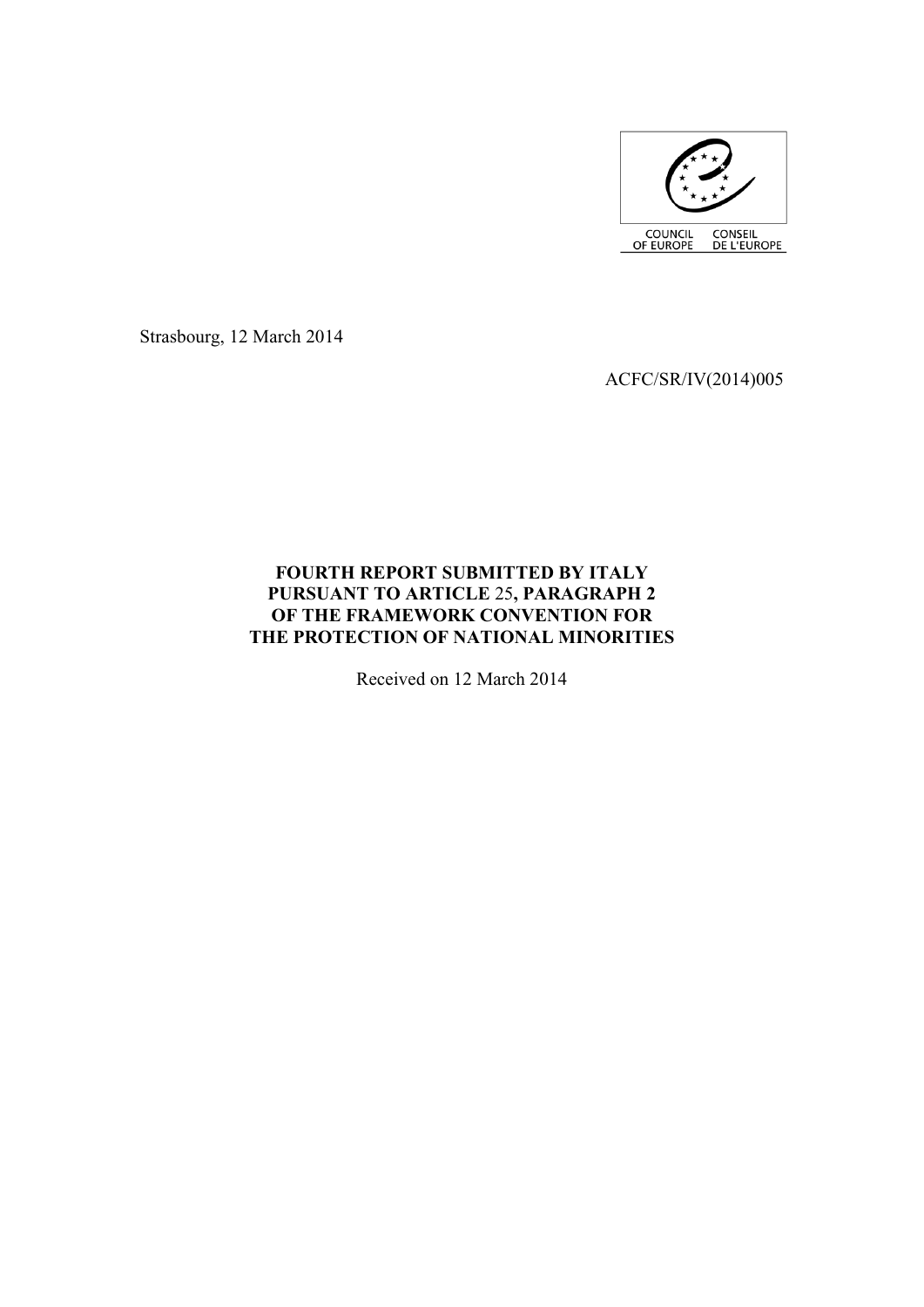DIPARTIMENTO PER LE LIBERTA' CIVILI E L'IMMIGRAZIONE DIREZIONE CENTRALE PER I DIRITTI CIVILI, LA CITTADINANZA E LE MINORANZE

# **IV REPORT BY ITALY ON THE IMPLEMENTATION OF THE FRAMEWORK CONVENTION FOR THE PROTECTION OF NATIONAL MINORITIES (IN COMPLIANCE WITH ART. 25 PARAGRAPH 2)**

**YEAR 2014**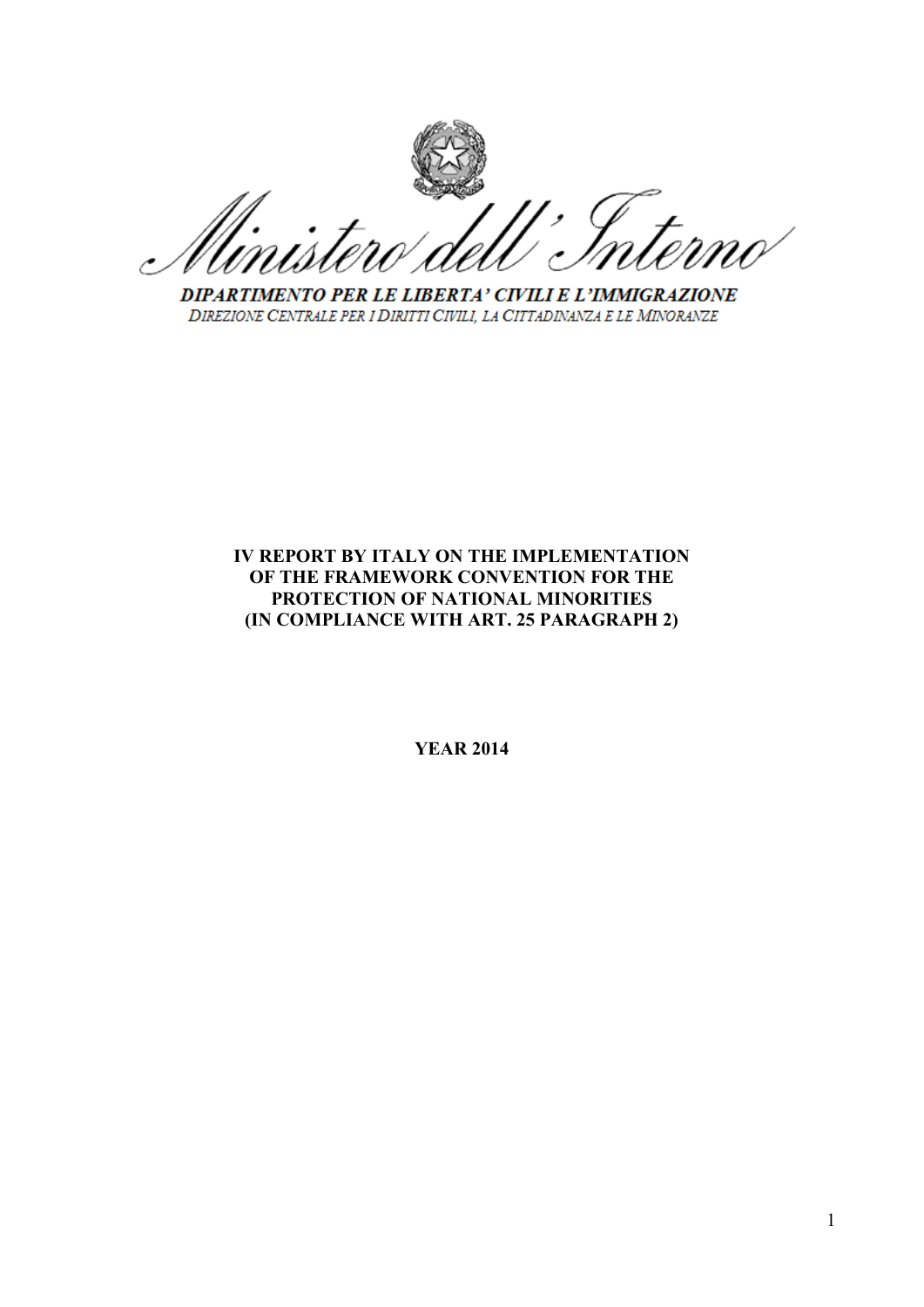# **TABLE OF CONTENTS**

| Ι.   | Practical solutions adopted at national level to raise awareness concerning<br>the outcome of the Third Monitoring Cycle of the Framework Convention p. 4 |  |
|------|-----------------------------------------------------------------------------------------------------------------------------------------------------------|--|
| П.   |                                                                                                                                                           |  |
| III. | Further measures adopted to improve the implementation of the Framework                                                                                   |  |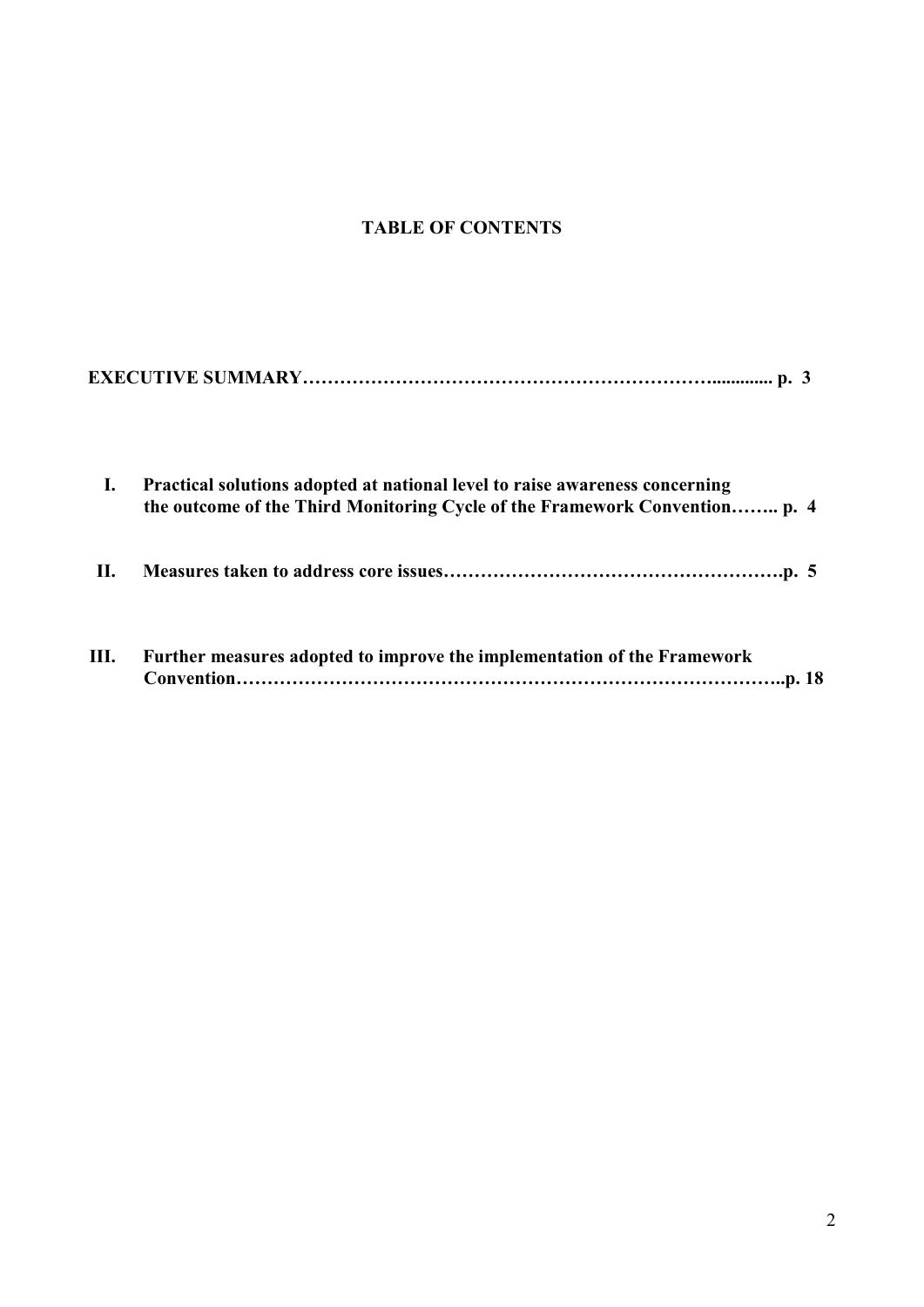# **EXECUTIVE SUMMARY**

The Italian legal system provides for a specific form of protection through criminal law to counter the manifestations of racism and xenophobia, which include manifestations of thought aimed at disseminating ideas based on racial or ethnic superiority or hate, as well as the incitement to commit acts of discrimination or violence for racial, ethnic and/or religious reasons.

According to legislation in force, an aggravating circumstance for all crimes is racial discrimination or hate. Awareness raising measures involving all layers of society are put in place in order to prevent discrimination, intolerance, racism and xenophobia.

There exist manifold initiatives in our Country, which have strengthened the protection and promotion of the rights of linguistic minorities' members. The regional legislation aimed at the enhancement of local languages and cultures has also considerably developed.

The Department of Regional Affairs Self-Government and Sports of the Presidency of the Council of Ministers endorsed the proposal of the Technical Advisory Committee for the Protection of Historical Linguistic Minorities and as a result it allocated the necessary resources to set up or continue the activities of linguistic helpdesks, which are the real point of contact between the minority language speaking population and the Public Administration.

Despite the economic crisis and the related budget cuts, the allocations in favour of the linguistic minorities have progressively increased, in relation to the support to the activities envisaged by Laws No. 482/1999 and 38/2001 (in favour of the Slovenian linguistic minority) respectively. In order to uphold the activities of collaboration with, and protection of the Slovenian minority a joint body has been established at the Ministry of the Interior with the task of studying in detail the issues that are relevant to the minority itself.

Account must be taken of the fact that in Regions like Valle d"Aosta/Vallée d"Aoste, Friuli Venezia Giulia, Sardinia and Trentino Alto Adige/Südtyrol, *ad hoc* legislation instruments exist that considerably supplement state funds for linguistic minorities and that favour an in-depth promotion of the languages and cultures of the concerned minorities.

When taking stock of the state of implementation of Laws No. 482/1999 and 38/2001, the resulting outcome is once again positive, as is shown by the increasing demand of minority language use, the greater awareness of their value as well as by the initiatives aimed at the preservation of the written heritage.

As far as the protection of the Roma and Sinti communities is concerned, the Italian Government is implementing the National Strategy for the inclusion of these communities in the social environment in relation to the four intervention areas, by improving the schooling of minors and giving employment opportunities.

It is anyhow necessary that a synergic action begins among the European States, to better carry out the fight against Roma exclusion, which is a priority for the Italian Government.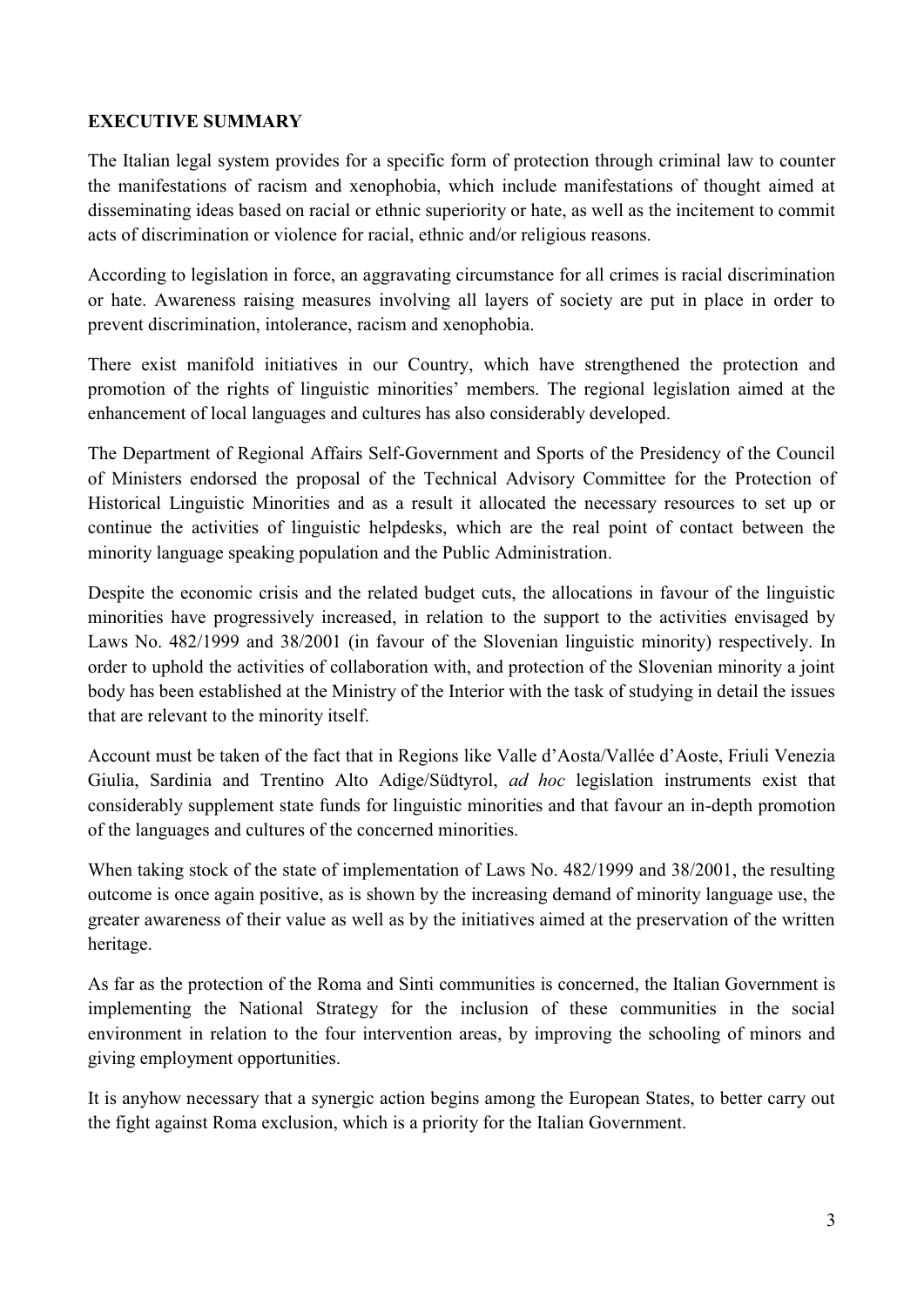# **I. Practical solutions adopted at national level to raise awareness concerning the outcome of the Third Monitoring Cycle of the Framework Convention**

In our legal system the concept of minority is linked to linguistic specificity and it is based on art. 6 of the Constitution, which states "The Republic protects linguistic minorities with relevant provisions".

Protection is related to the recognition of the inviolable rights of man, both as an individual and as part of social groups in which he expresses his personality and to the equal social dignity of all citizens without distinctions in terms of sex, language, religion, political opinions and personal and social conditions. (articles 2 and 3 of the Constitution).

This principle is reinforced by other articles that, on the one hand, aim at ensuring that the Italian legal system comply with generally recognised international law provisions (art. 10) and on the other they focus the attention on the adjustment of legislation principles and methods to the requirements arising from autonomy and decentralisation (art. 5).

The system of local and regional autonomy is particularly relevant to the protection and promotion of minorities.

A few minority groups living in border regions enjoy a special form of autonomy as the Statutes of these Regions were adopted by means of constitutional laws.

An important stage in the development of our legal system was achieved by means of Law No. 482 of 15 December 1999 entitled "Provisions to Protect the Historical Linguistic Minorities". This Law, though upholding the principle of national unity, recognises the multiplicity of the linguistic and cultural forms of expression in our Country and at the same time it attaches importance to the role of autonomy in terms of administrative decentralisation by allocating to local authorities fundamental tasks in the implementation of relevant provisions.

The legal framework was completed by means of Law No. 38 of 23 February 2001 entitled "Provisions in Favour of the Slovenian Minority of Friuli Venezia Giulia".

The aim of the law is ensuring the consistency of the protective measures in favour of this minority, which lives in the majority of the Region's Provinces, including some which enjoyed a particular system of protection arising from international agreements concluded after the Second World War, namely art. 8 of the Treaty of Osimo, concluded with former Yugoslavia and ratified by means of Law No. 73 of 14 March 1977; art. 8 confirmed the protective provisions in favour of the Slovenian minority envisaged in the special Statute attached to the London Memorandum of 5 October 1954.

Furthermore it is worth stressing that in almost all Regions where minority language speaking communities live, protective provisions have been issued in the framework of the responsibilities entrusted to the Regions by the Constitution, in keeping with the general principles set at European and international level.

Upon conclusion of the Third Monitoring Cycle on the implementation of the Framework Convention for the Protection of Minorities, the Italian Government reiterated its commitment towards a constructive dialogue with all actors involved in the implementation of the recommendations and of the principles they contained.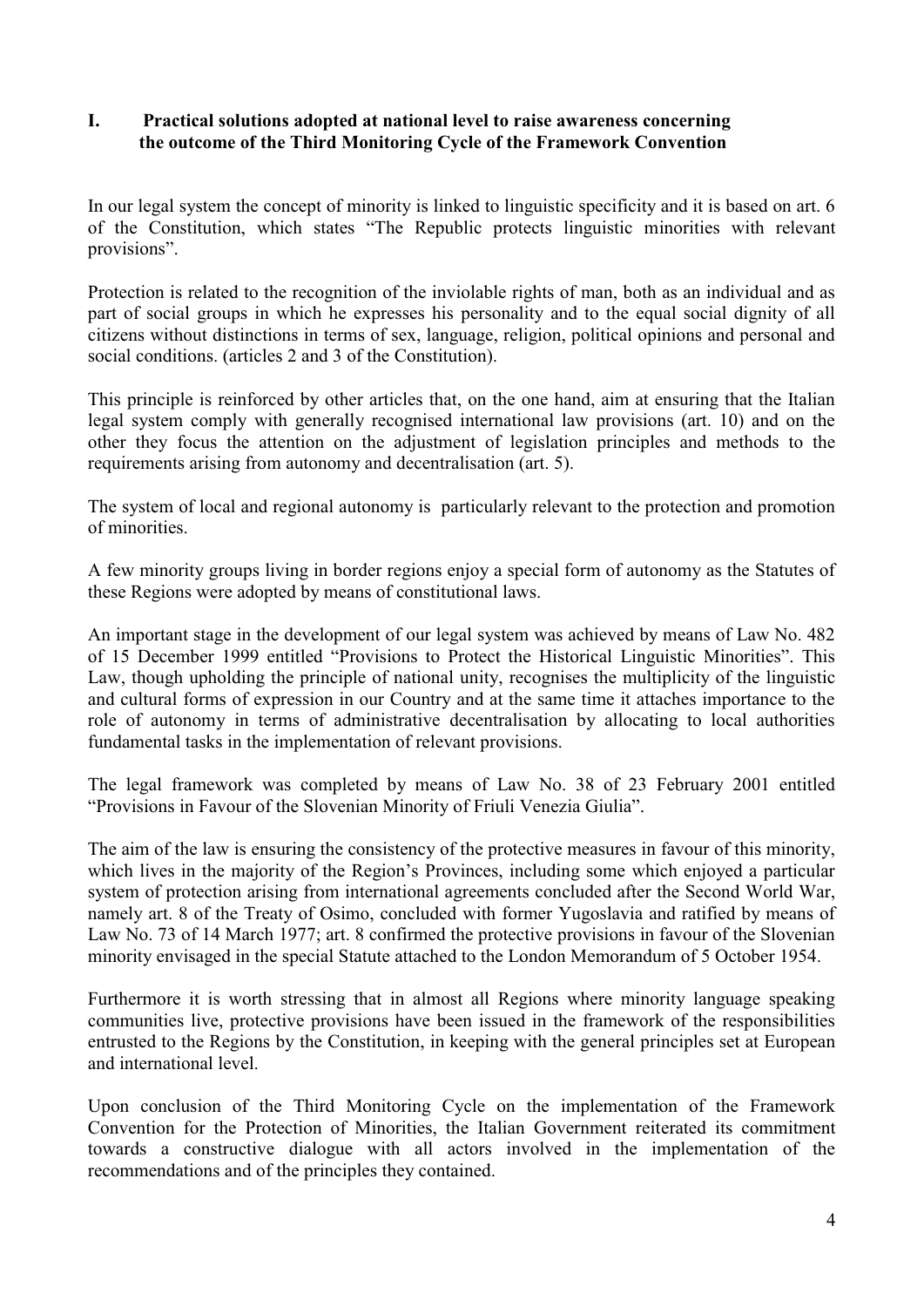The elements that have emerged during the monitoring cycle have been debated at length in the course of conferences at local and national level, particularly during the thematic meetings envisaged by the National Strategy for the Inclusion of Roma, Sinti and Travellers. The "Panels" organised by *UNAR* (National Office for Racial Antidiscrimination) were subdivided by thematic areas and were based not only on an interministerial approach but also on an interdisciplinary approach, thereby assuring the involvement of representatives of Roma and Sinti communities, as well as of Non Governmental Organisations active in this sector.

At national and local level the communication and dissemination of results was also possible during meetings with social practitioners, Third Sector associations and Roma community representatives which were organised in the framework of the project "Enhancing the Skills of Practitioners with regard to Roma" and which involved more than 500 public practitioners, Third Sector and volunteers" organisations and Roma community representatives.

The issues concerning the historical minorities were disseminated as appropriate in formal and informal meetings with the organisations of minorities coordinated by CONFEMILI, which were held at local and national level; they actively participated in the drawing up of the present report by directly providing their contributions and remarks, including criticisms, which were all taken account of in the present document.

#### \*\*\*\*\*\*\*\*\*\*\*\*\*\*\*\*\*\*\*\*\*\*\*\*\*

#### **II Measures taken to address core issues**

In its recommendations addressed to Italy and adopted with resolution CM/Res CMN(2012)10 dated 4 July 2012, the Committee of Ministers of the Council of Europe hopes that a formal dialogue is held with the Slovenian minority, including with the aim of examining the implementation of the legislation that regulates the protection of the Slovenian minority, in particular Law No. 38/2001.

In order to strengthen the cooperation activities and the dialogue with the Slovenian speaking minority as well as to identify the instruments to reinforce the guarantees to the rights of those communities, the Permanent Institutional Panel on Issues concerning the Slovenian Speaking Minority in Italy was established by means of a decree of the Minister of the Interior dated 4 July 2012; its tasks include research work and in-depth study on issues concerning the implementation of Law No. 38/2001 and concerning general issues related to the protection of minorities. An operational section of the Panel was established at Trieste Prefecture, by means of the above mentioned decree. The Panel is convened to discuss issues concerning the implementation of Law No. 38/2001 and it had positive repercussions on the minority itself. Representatives of the Joint Institutional Committee for the Slovenian Minority, of the Slovenian Cultural Economic Union and of the Confederation of Slovenian Minorities also take part in the meetings in the position of permanent members. Executives and experts of the various items dealt with are invited to participate in the various meetings of the Permanent Panel.

In addition to monitoring the activity of the implementation of legislation, the Panel took part in the elimination of a number of hindrances and in overcoming delays, particularly with reference to funds allocated by the central Government to the minority to be transferred to the Friuli Venezia Giulia Region, as well as with regard to the release of part of State allocations to the publication sector in Slovenian. During its most recent meeting the Panel has dealt with the issue of the Bilingual Comprehensive Institute of San Pietro al Natisone, whose building has been declared unsafe and whose pupils have been moved to other provisional locations. During the meeting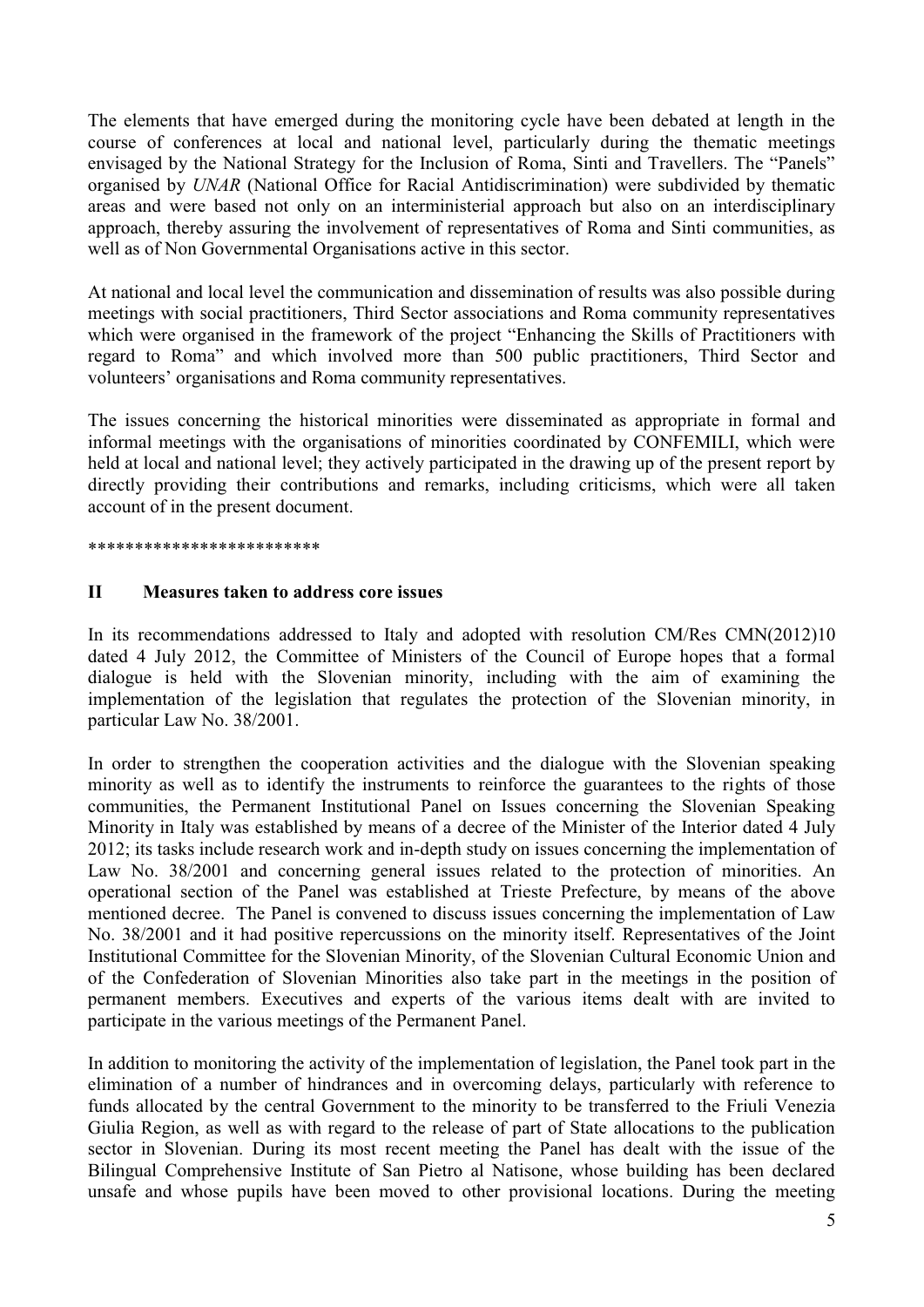various solutions have been outlined , to be studied and evaluated. However, the renovation works of the building cannot start because of the need to comply with the constraints of the internal Stability Pact, laid down by means of a State Law.

In order to implement articles 9 and 15 of Law 482/1999 entitled "Provisions for the Protection of Historical Linguistic Minorities" and article 8 of Law No. 38/2001 entitled "Provisions for the Protection of the Slovenian Minority in the Friuli Venezia Giulia Region", the Regional Authorities promote the use of the minority languages in public offices and aims at guaranteeing the oral and written use of protected languages in the offices of the Public Administrations, by issuing specific grants.

To promote the use of Slovenian in the public sphere, various provincial and municipal public administrations have started language courses of Slovenian for public employees. By using the funds envisaged by Law No.38/2001 they have employed both temporary and permanent staff with a knowledge of Slovenian for translations and they also started the activity of helpdesks and/or offices for the Slovenian minority. Further initiatives have been adopted by the private bodies holding a public service concession.

Since 2001, the use of Slovenian has spread considerably in elected bodies and a number of meeting rooms have been provided with simultaneous interpretation equipment. Despite the presence of the relevant simultaneous interpretation equipment, some difficulties have been encountered in the Municipality of Gorizia, where the use of Slovenian is not yet possible within the Municipal Council.

The number of bodies that apply for the funding of projects involving linguistic helpdesks is constant in time, but only a few decide to share the service by setting up a network and optimising resources and experiences.

The One-Stop-Shop for Slovenians has been set up at the Government Commissioner's Office -Prefecture of Trieste, thereby implementing art. 8 (4) of Law No. 38/2001, which makes it possible for public Administrations to rely on a single office to enable Slovenian citizens to actually exercise their right to the use of their own language. The one-stop-shop was opened by the Government Commissioner with funds of the Presidency of the Council of Ministers; it was inaugurated in December 2007 and participant bodies include the following: Provincial Police Headquarters, Regional Education Authority, Regional Agency of Revenue and Customs, *INPS* (National Institute of Social Security) and *INAIL* (National Institute of Insurance against Accidents occurring at the Workplace).

The One-Stop-Shop serves as a reference point of contact of all the state sector and it is at the disposal of Slovenian speaking Italian citizens who want to utilise their own language in their relations with the Administrations that signed the relevant convention and who want to obtain information and translations and submit applications. More specifically the above Office can be turned to concerning information on administrative procedures under the responsibility of the Prefecture, of the Provincial Police Headquarters, on income declarations, on official communications to citizens concerning the recovery of credits owed to the State, taxes and levies, public state schools with Slovenian as teaching language and all school issues, issues relating to customs as well as to services provided by *INPS* and *INAIL*.

Projects to support the provincial offices of State Administrations have been carried out with funds envisaged by art. 9 of Law No. 482/1999 to guarantee the full use of Slovenian to citizens who apply for it. This initiative meets a twofold need – drawing up a complete set of bilingual forms for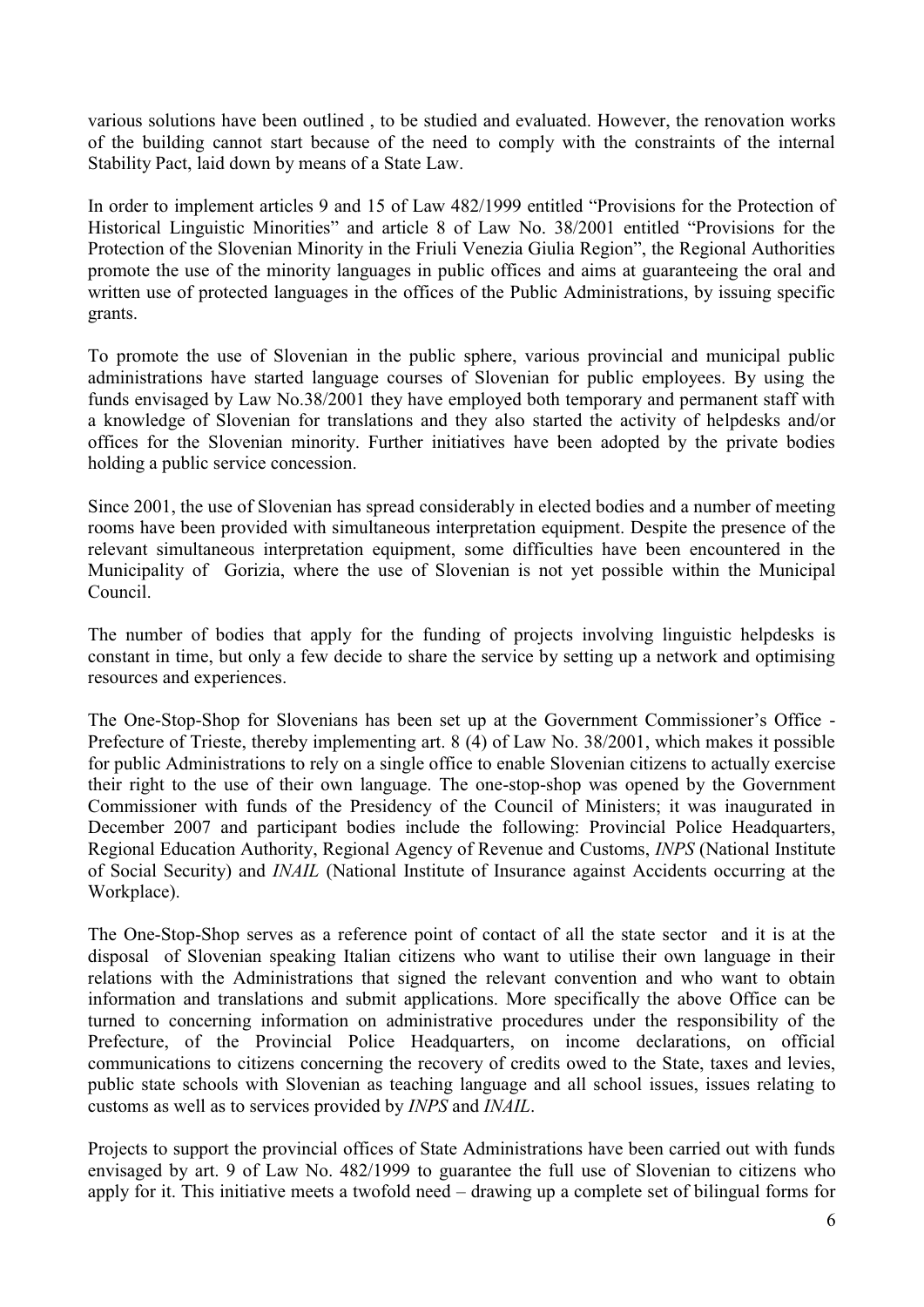the members of the Slovenian minority and train the staff of involved bodies by means of language courses to enable them to interact with persons wishing to exercise their right to use Slovenian in their relations with Public Offices.

The activities of the Regional Authority is also important, as it allocates funds to projects of the involved Public Administrations at local level concerning the implementation of the right to the public use of the individual minority languages recognised at regional level. Although differences in procedures do exist as a result of the application of the provisions of law No. 482/1999 and 38/2001 respectively, **the types of projects eligible for funding** include the following: establishment of linguistic helpdesks for relations with citizens that use the minority language, training courses in the minority language for staff of the involved administrations, translation of official deeds and documents of the Public Administration and interpretation in connection with the activities of joint bodies, making of state and institutional signs, design of institutional websites using minority languages, design of institutional websites, publication of promotional and dissemination material.

In the course of the last three years the following amounts were made available by the Central State Authorities through the Regional Authority to support the above mentioned activities aimed at favouring the use of minority languages throughout the region:

2,816,638 Euros based on Law 482/1999, to projects of local authorities of the region mainly to support the use of Friulian and German and to a limited extent of Slovenian, which, in turn, can rely on the resources envisaged by Law 38/2001. In this connection 59 linguistic helpdesks were funded on average each year.

5,098,610 Euros, based on art. 8 of Law No. 38/2001; on average 29 public administrations and 25 linguistic helpdesks in the regional territory received funding every year; the relevant sums were paid out upon presentation of the list of projects concerning the use of Slovenian in the Public Administration by the Friuli Venezia Giulia Region.

In 2013 7,618 million Euros were allocated by the State to the Friuli Venezia Giulia Region, for the Slovenian linguistic community, as envisaged by articles 16 and 21 of Law No. 38/2001. In 2012 the following amounts were paid out: 4,834 Million Euros were assigned to the support of the activities envisaged by articles 16 and 21 of Law No. 38/2001, 2,048 Million Euros as a contribution envisaged for the year 2011 (art. 8 – Use of Slovenian in the Public Administration) and 2.5 Million Euros to support activities and initiatives for 2011.

The administrative framework of the Friuli Venezia Giulia Region comprises the *Servizio corregionali all'estero e lingue minoritarie* (Service for Fellow Regional Inhabitants Abroad and Minority Languages) which has the capability to use Friulian, Slovenian and German in relations with bodies and associations of the minority language communities that want to communicate with the Service itself in their own languages, for the purposes of Law No. 26/2007 for the Slovenian minority, 29/2007 for the Friulian Community and 20/2009 for the German speaking minority.

As regards **access to media in the minority language** for all members of the Slovenian community, the regional branch of *RAI* –Radio Televisione Italiana (Italian Public Television Network) in Friuli Venezia Giulia broadcasts programmes and news dedicated to the Slovenian speaking minority living in the regional territory. In compliance among others with the Framework Convention on the Protection of National Minorities, *RAI* is expected to broadcast 4,517 hours of radio programmes and 208 hours of television programmes in Slovenian yearly.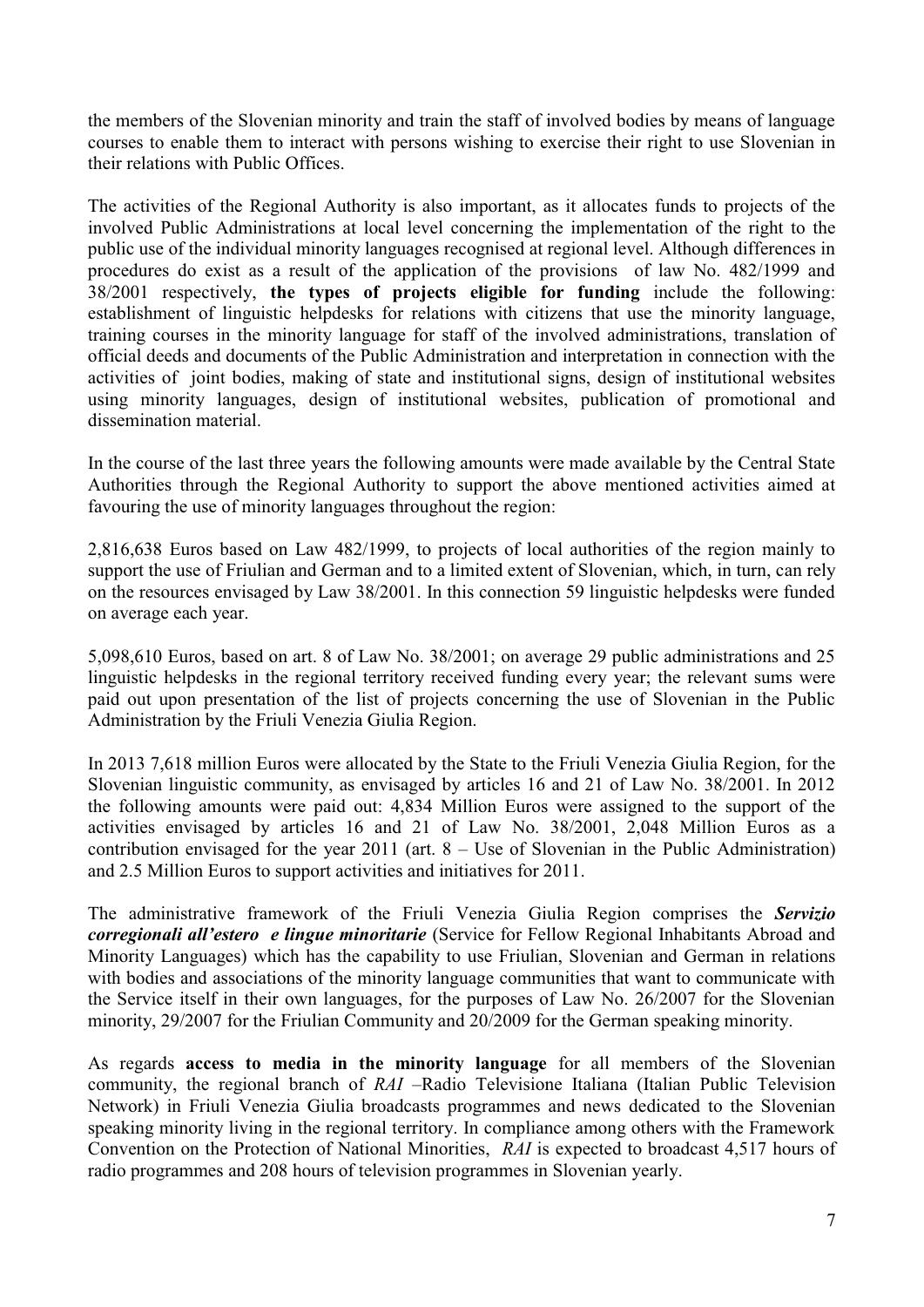The Presidency of the Council of Ministers rely on the support of an Advisory and Supervisory Board whose headquarters and secretariat are hosted by the Government Commissioner's Office of the Friuli Venezia Giulia Region.

In 2012 the regional branch of *RAI* in Friuli Venezia Giulia produced 4,558 hours of radio broadcasts in Slovenian, 3,698 of which are made up by programmes produced by the Programming Department (*Struttura di Programmazione*) using Slovenian, while 860 hours are made up by news programmes produced by the Slovenian News Department (*Redazione giornalistica slovena*). The editorial contents of the radio and television programming produced by the Programming Department using Slovenian are based on the fundamental activities and priority tasks of the public broadcasting service. Special attention is paid to the continuing updating of contents and forms of language to enliven the interest and appreciation of the reference public, for whom the public broadcasting service is a cultural institution of paramount importance. Over the last few years considerable attention and commitment have been dedicated to the enhancement of radio listening among the young, including by exploiting opportunities offered by the Internet and other media that are now largely used.

The programmes offered by the public broadcasting service in Slovenian reflect the wide range of cultural, historical and social aspects of the Slovenian minority, but it also carries out an important role in the connection and exchange among cultures, regions and neighbouring States. This is also possible thanks to specific radio and television programmes produced in collaboration with the central-European radio-television companies, in particular the neighbouring RTV in Slovenia and its regional branch in Koper-Capodistria.

Beside the programmes of *RAI*, in the **sector of publications and information** in Slovenian, Regional Law No. 26/2007, art. 18(2) envisages the category of bodies tasked with the organisation of information and editorial initiatives in Slovenian; they carry out varied editorial and publication activities such as the publication of the only daily newspaper using Slovenian in Italy (Primorski dnevnik), the Novi Matajur weekly magazine, the Gabel and Mladika monthly magazines, the Dom magazine (published twice a month) and the Slov.it monthly bulletin.

As provided for by art. 18 of Regional Law No. 26/2007, the Friuli-Venezia-Giulia Region **supports the cultural**, artistic, scientific, educational, sport, recreational, information and editorial **activities and initiatives** promoted and carried out by the institutions and associations of the Slovenian minority. In this connection the regional Register of the organisations of the linguistic Slovenian minority and the regional Fund of the Slovenian Linguistic Minority have been established.

The Register is adopted every year by means of the Regional Financial Law and it includes the bodies and organisations of the Slovenian Linguistic Minority. The bodies awarded primary importance and responsible of institutional, cultural, artistic, scientific, educational and sport activities amount to 15, while the bodies that organise information and editorial initiatives using Slovenian amount to 6.

The financial support that the Region allocates in connection with the above mentioned article is based on state funding, which at present is regulated by the Financial Law known as Stability Law. The representatives of the minority have expressed the hope that a solution is found whereby the amount of funding becomes stable to be able to plan the activities and the structures of the professional organisations of the Slovenian minority relying on a stable financial basis. However, the present economic situation and the related aspects of the so called "spending review" require to reorganise resources with caution.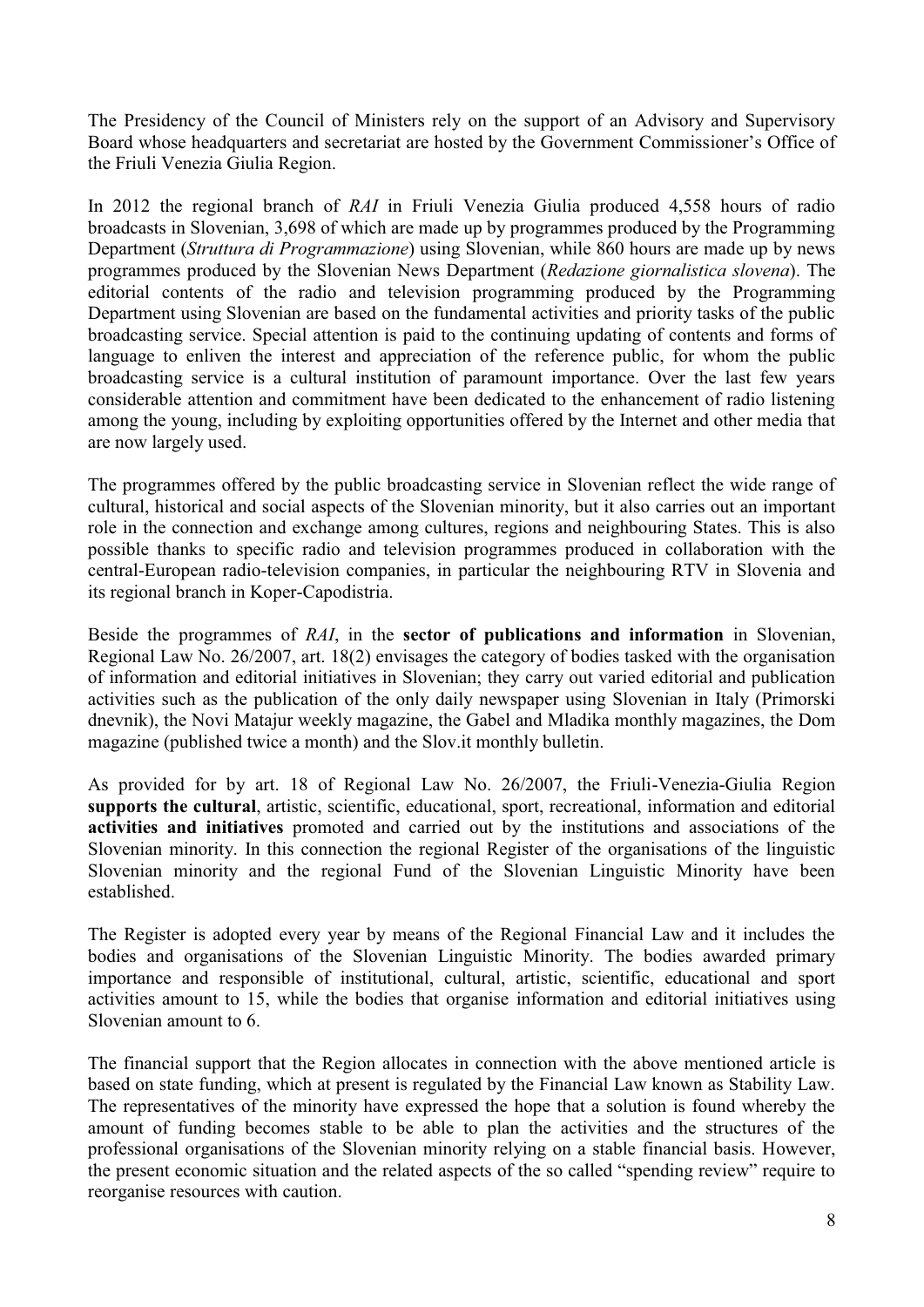In connection with the full implementation of art. 19 of Law No. 38/2001, **various difficulties** continue to be experienced. As far as the handing back of the Trgovski dom buliding (in Corso Verdi, in Gorizia) is concerned, it is about to be made partially available, as envisaged by the above mentioned article. Hindrances exist in connection with the transfer of the "Narodni dom" House of Culture (Trieste, San Giovanni quarter) to the Friuli Venezia Giulia Region; the "Narodni dom" is made up by a main building and dependencies and it is to be used for free for the activities of cultural and scientific institutions using Slovenian; difficulties are also experienced in connection with the understanding between the Region and the University of Trieste whereby the building of via Filzi 9 in Trieste should host cultural and scientific Slovenian and Italian speaking institutions.

The Joint Institutional Committee for the Problems of the Slovenian Minority carries on its intensive activity, in collaboration with the regional, provincial and municipal public bodies and with the other agencies that provide public services. The initiatives carried out by the above Committee have undoubtedly plaid an important role in bringing about more attention and understanding of what is provided for by the protection legislation, e.g. the appeal addressed to Municipalities to appoint representatives of the Slovenian minority in the Committees on Landscape and Urban Development, as provided for in the above mentioned protection legislation.

As far as the **educational provision** is concerned, a network of state schools using Slovenian exist in the Province of Trieste covering all levels of education. The educational provision in Slovenian is supplemented by non-state and private schools and institutes, including the municipal kindergartens, a vocational training institute recognised by the Region and a private music school supported by the funds envisaged by Law No. 38/2001. Over the last few years the number of pupils enrolled in the schools with Slovenian as teaching language has increased. These schools are allocated the human resources (including in derogation from the national standards in force) necessary to support the educational provision. The initiatives on the teaching and learning of Slovenian in schools are dealt with under the subsequent item 14.

The schools with Slovenian as teaching language carry out their activities mainly in private facilities and buildings.

The Sindikit slovenske sole – Slovenian School Trade Union – is a **trade union organisation** of the teaching and non-teaching personnel of schools with Slovenian as teaching language in Friuli-Venezia-Giulia; the Region identified it as the organisation representing the Slovenian linguistic minority in the school personnel sector; in 2010 a preliminary list of joint bodies to be supplemented with Slovenian minority representatives was identified thereby starting the partial implementation of art. 14 of Regional Law No. 26/2007, in compliance with art. 21(1 and 2) of Law No. 38/2001.

In Gorizia, the pupils of the two Slovenian language musical centres can attend the pre-academic courses taught in Slovenian and they can sit for their examinations using Slovenian at the end of the academic courses on A level Rhythm Theory and Music Perception. The examinations take place before the Internal Examining Commissions of the State Conservatoires of both Udine and Trieste, whose members have Slovenian as their mother tongue or have a good command of it.

#### \*\*\*\*\*\*\*\*\*\*\*\*\*\*\*\*\*\*\*\*\*\*\*\*\*\*\*\*\*\*

The Resolution adopted by the Committee of Ministers on 4 July 2012 on the implementation of the Framework Convention by Italy contained a reference to the **lack of a legislative framework for the integration and the protection of Roma and Sinti.**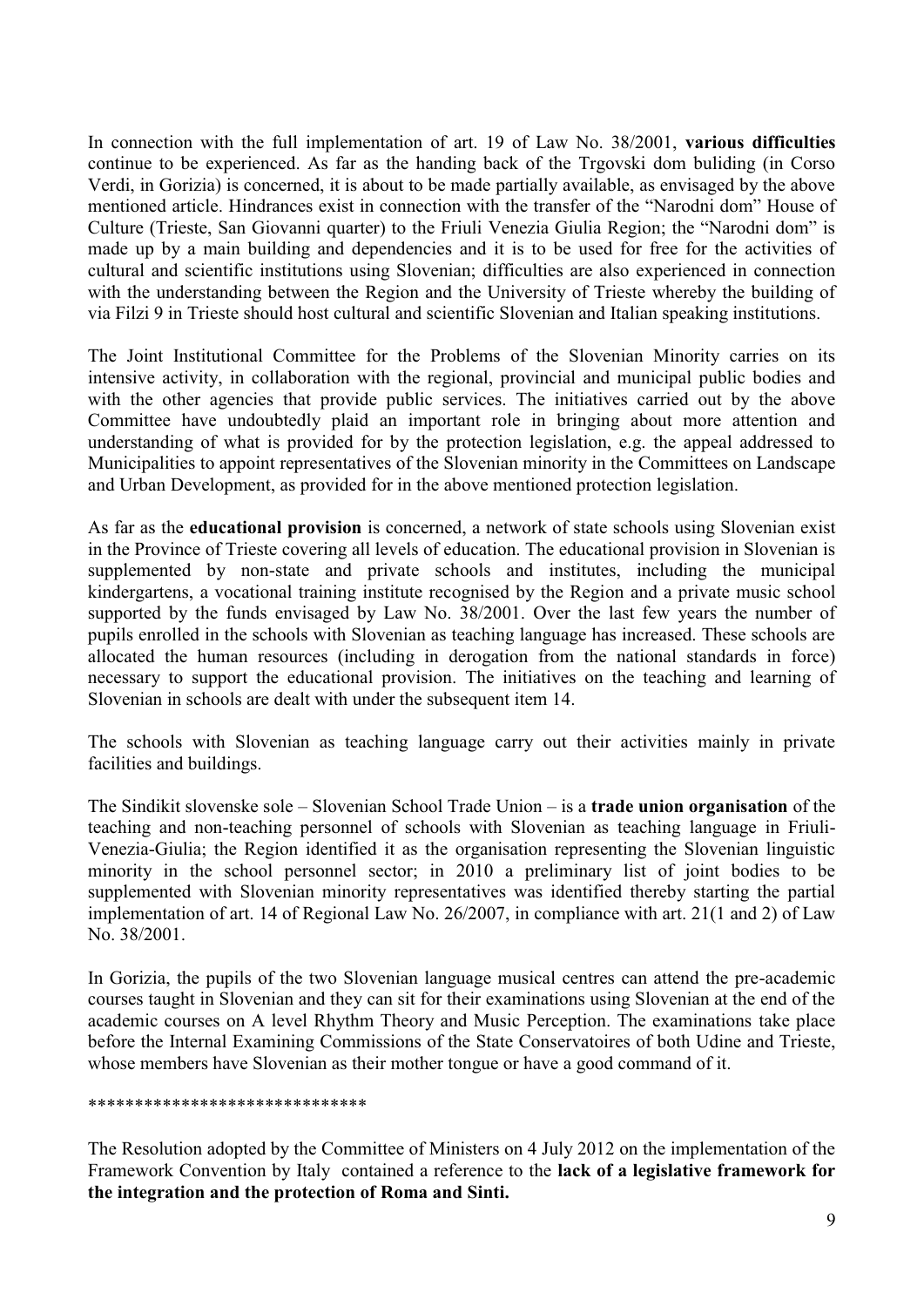No specific piece of legislation of our legal system recognises and protects the Roma communities living in Italy as linguistic minorities as they lack a stable connection with the territory, as it is well known.

However there is a lively parliamentary debate aiming at the definition of provisions for the recognition and the protection of the Romanì language and many bills have been tabled in this connection:

- Chamber of Deputies Act No. 4446 of 22 June 2011, upon the initiative of Hon. Maria Letizia De Torre and others, entitled "Modifications to Law No. 482 of 15 December 1999, concerning the Recognition and Protection of the Roma and Sinti Historical Linguistic Minorities";
- Senate Act No. 2562 of 17 February 2011, upon the initiative of sen. Pietro Marcenaro and others, entitled "Modifications to Law No. 482 of 1 December 1999, concerning the Recognition and Protection of the Roma and Sinti Historical Linguistic Minority";
- Senate Act No. 2558 of 15 February 2011, upon the initiative of sen. Pietro Marcenaro and others, entitled "Modifications to Law No. 211 of 20 July 2000, concerning the Extension of the Remembrance Day to the Roma and Sinti People";
- Senate Act No. 2552 of 9 February 2011, upon the initiative of sen. Marco Perduca and others, entitled "Provisions for the Protection of and Equal Opportunities for the Roma and Sinti";
- Senate Act No. 770 of 4 June 2013, upon initiative of senators Marco Perduca and Lo Giudice, entitled "Provisions for the Protection of and Equal Opportunities for the Roma and Sinti", which doesn"t modify the Framework Law on the Protection of Historical Linguistic Minorities but tables an ad hoc piece of legislation laying down a set of linguistic-cultural protective provisions as well as measures for an active and proactive participation of the minority.

Despite the commitment entered into by Parliament and the various projects and bills that have been tabled, a specific national piece of legislation for the cultural and linguistic recognition and protection of the Roma population has not yet been adopted.

Although a national piece of legislation is lacking, the Italian Government supports the Roma and Sinti peoples with specific measures , particularly in connection with education, house building and inclusion in employment and health care.

In order to favour the integration of the Roma and Sinti, the **National Strategy for the Inclusion of the Roma, Sinti and Caminanti (2012-2020)** was issued to implement Communication No. 173/2011 of the European Commission; the Strategy was tabled during the Council of Ministers meeting of 24 February 2012 and it was adopted by the European Commission on 21 May 2012 with Communication No. 226. In its capacity as National Focal Point, *UNAR* began the implementation of the Strategy, by starting up the envisaged governance facility as from June 2012.

One of the objectives Italy wants to achieve through the National Strategy is overcoming the approach to the Roma, Sinti and Caminanti issue based on mere emergency measures and on a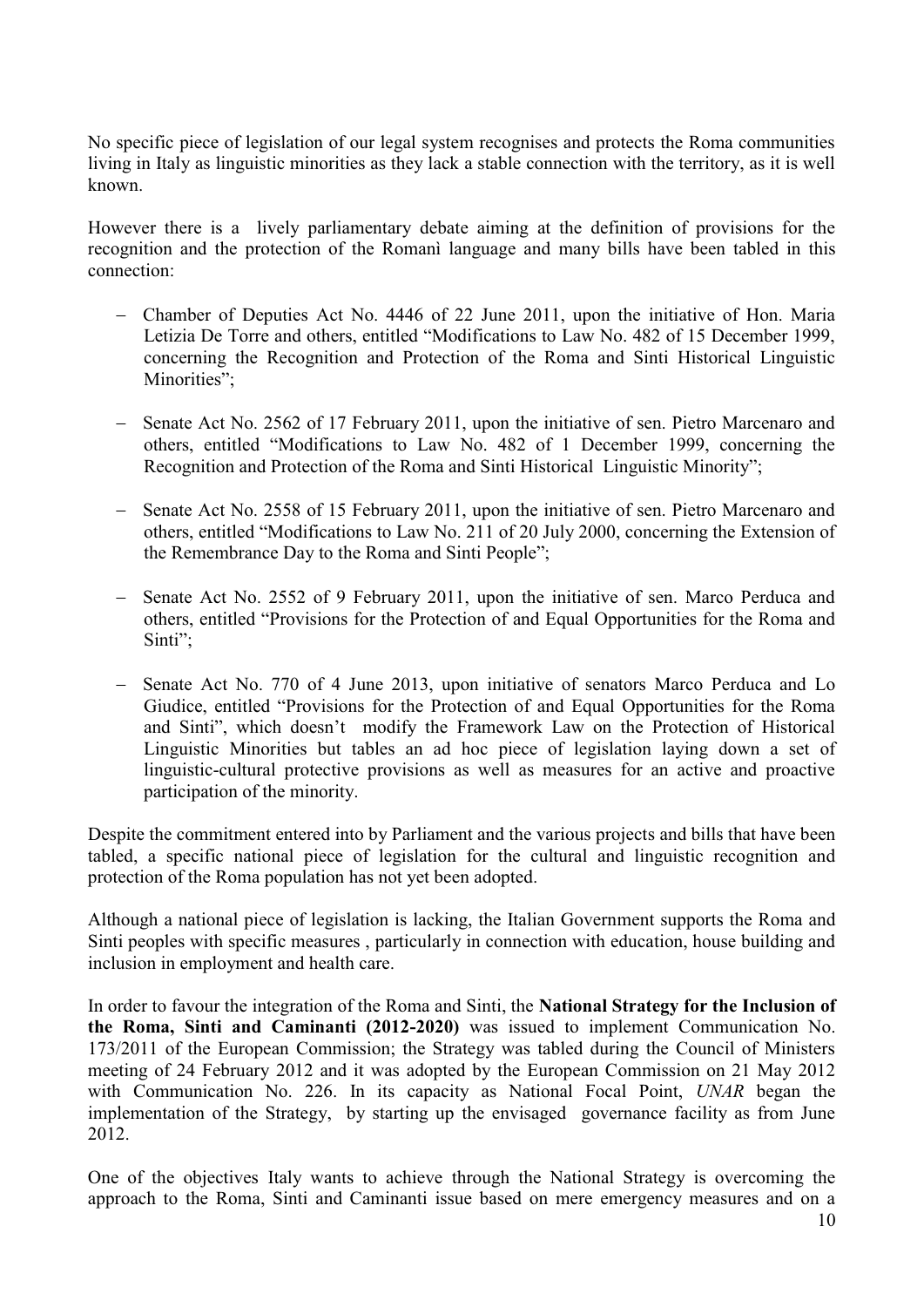limited political and institutional perspective; Italy rather aims at taking into consideration the opportunity of planning medium and long term integration interventions in view of the definition of the Europe 2020 Agenda, because it no longer wants to adopt "extraordinary" measures.

The general objectives of the Strategy are pursued by fully accepting the content of Communication No. 173/2011 of the European Commission and by working in a continuing and synergic interaction with the system of the institutional actors and of the civil society.

In the light of its inspiring principles, e.g. inclusiveness (that is contrary to exclusion), human rights approach, gender perspective and subsidiarity, since the beginning *UNAR* has aimed at involving all the relevant stakeholders not only at central and local level but also those belonging to civil society and representing the Roma, Sinti and Caminanti communities in Italy, despite the presence of numerous difficulties.

More specifically, *UNAR* laid the foundations for the implementation of the First National Strategy for the Inclusion of Roma, Sinti and Caminanti in Italy, 2012-2020, which takes inspiration from the so called human rights approach and the gender perspective; the Strategy is based on four basic "Axes": Employment, Education, Health Care and Lodgings, to be developed relying on a strong interministerial coordination and organised through Regional Panels and Inclusion Plans at local level.

In January 2012 *UNAR* started a first round of consultations both at political level, through the Control Board (*Cabina di Regia*) coordinated by the then Minister of International Cooperation and Integration, and at technical level together with the competent Administrations at national level and the Non Governmental Associations and the Federations of Roma and Sinti Associations that exist throughout the national territory.

In order to implement the Strategy, *UNAR* put in place the envisaged governance facility , first of all by creating the Task Force for the collection of statistical data, in collaboration with *ISTAT* (National Institute of Statistics), *ANCI* (National Association of Italian Municipalities) and the Fundamental Rights Agency (FRA) of the European Union. Since November 2012, *UNAR* has carried out activities to raise the awareness of the Authorities in charge of the coordination of Thematic National Panels.

Since December 2012 the following thematic panels have been set up and met with the coordination of the competent Administrations: National Panel of Regions, Panel of Legal Issues; Panel of Labour and Social Policies; Panel of Health Care; Panel of Education and Panel of House Policies.

In the framework of the above Control Board, the Minister of Integration has planned a meeting with Regions and Associations, to analyse and give new momentum to the activities that are under way or to be undertaken over the next few months.

In view of the beginning of the activities of the Regional Panels of Roma Inclusion, *UNAR* has had a fruitful meeting with the Conference of Regions, followed by an invitation made by the Conference itself aimed at the establishment of Regional Panels within the Italian Autonomous provinces, aimed at the social inclusion of the Roma and Sinti communities. The Regional Panels are coordinated by the regional institutional figure directly responsible of each relevant issue and the participation of the other involved regional offices is envisaged as is the participation of all peripheral State Administrations, Provinces and Municipalities with an interest in the issue of Roma; the associations and the bodies of the civil society active in the protection of the Roma and Sinti communities will also be involved. The Regional Panels have the task of raising the awareness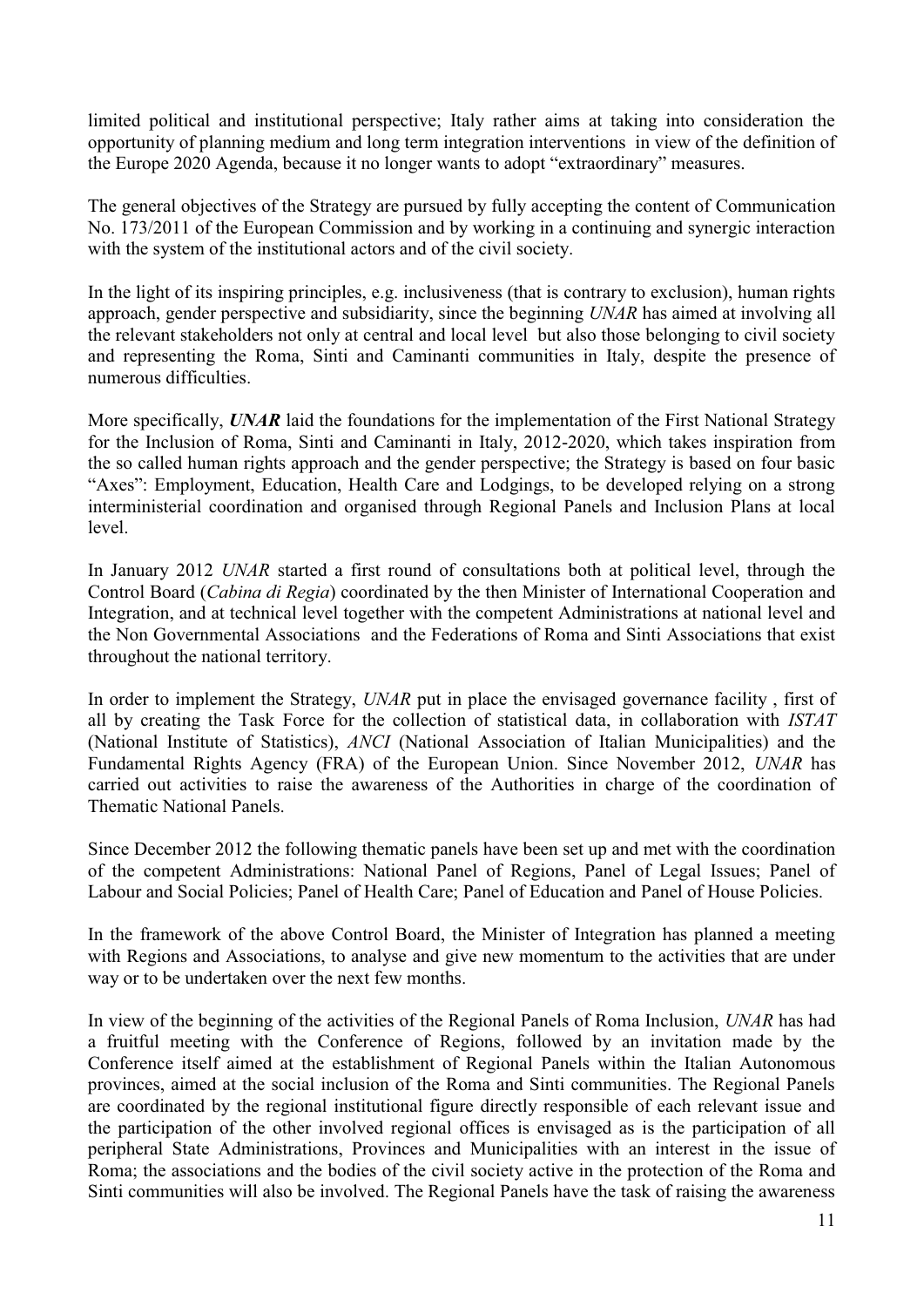of municipal and provincial Authorities and of monitoring the implementation of the Strategy at local level.

The activities of panels have begun in the following regions: Emilia Romagna, Liguria, Tuscany, Latium, Molise, Umbria and Calabria; it is hoped that similar activities also start in Campania, Apulia and Sicily and in the regions of Northern Italy, where there is a considerable presence of Roma and Sinti communities. To this end, *UNAR* has already started operational meetings with the regional Administrations of Piedmont, Ligura, Tuscany, Emilia Romagna, Campania and with the Municipal Authorities of Rome, Genoa, Milan, Bologna, Turin, Bari, Palermo, Catania and Naples.

In order to involve to a greater extent the relevant associations in the decision-making process, *UNAR* published a Call for expression of interest, in order to secure the participation of the Associations in the National and Regional Panels. The call is addressed to the Associations that carry out activities in connection with the fight against ethnic discrimination and to the bodies that are active in the area of the inclusion of Roma and Sinti communities. Following the examination of the applications that were submitted, 94 Associations were included in the lists that were drawn up and in which associations were subdivided between Associations and Federation with relevance at national level, with which the functioning of the Strategy could also be shared, and Associations that operate at local level only, which will be involved in the Regional Panels that are about to be set up.

As National Focal Point and in consideration of its traditional mission, *UNAR* monitors and promotes capacity-building activities at all levels. In this connection, the following deserves specific attention:

- 1. The Memorandum of Understanding between *FORMEZ* (Research and Training Centre for the Modernisation of the Public Administration) and *ANCI* for the development of specific activities in the cities where the risk of social exclusion is higher, like Naples, Rome and Milan.
- 2. The Ministry of Labour has tasked *FORMEZ* to favour the dissemination of best practices among Regions and Local Authorities. The "DIESIS" project is funded through the National Operational Programme – Systemic Actions of ESF Funds 2007-2013 and its aim is identifying best practices in the area of social inclusion, following the example of measures that have already been tried at international level. This project is part of a more far reaching think-tank and it will involve various Member States (e.g. France and Bulgaria) and the relevant Departments of the European Commission. National and regional relevant bodies (first and foremost *UNAR*) are participating in the project.

In this framework, numerous measures aimed at information and awareness raising have been carried out at all levels of society in order to prevent, counter and effectively punish all forms of discrimination, intolerance, racism and xenophobia; moreover activities connected with two projects have been carried out ("Enhancing the Skills of Practitioners concerning the Roma Issue" and the Council of Europe "Dosta!" campaign).

As regards the former project, the Department of Civil Liberties and Immigration of the Ministry of the Interior, which is responsible for the protection of civil rights, has received funding amounting to 936,720.00 Euros in connection with the ERDF National Operational Programme ("Security for Development") 2007-2013 Convergence Objective, 2.6 Operational Objective ("Limiting the Effects of Expressions of Deviance").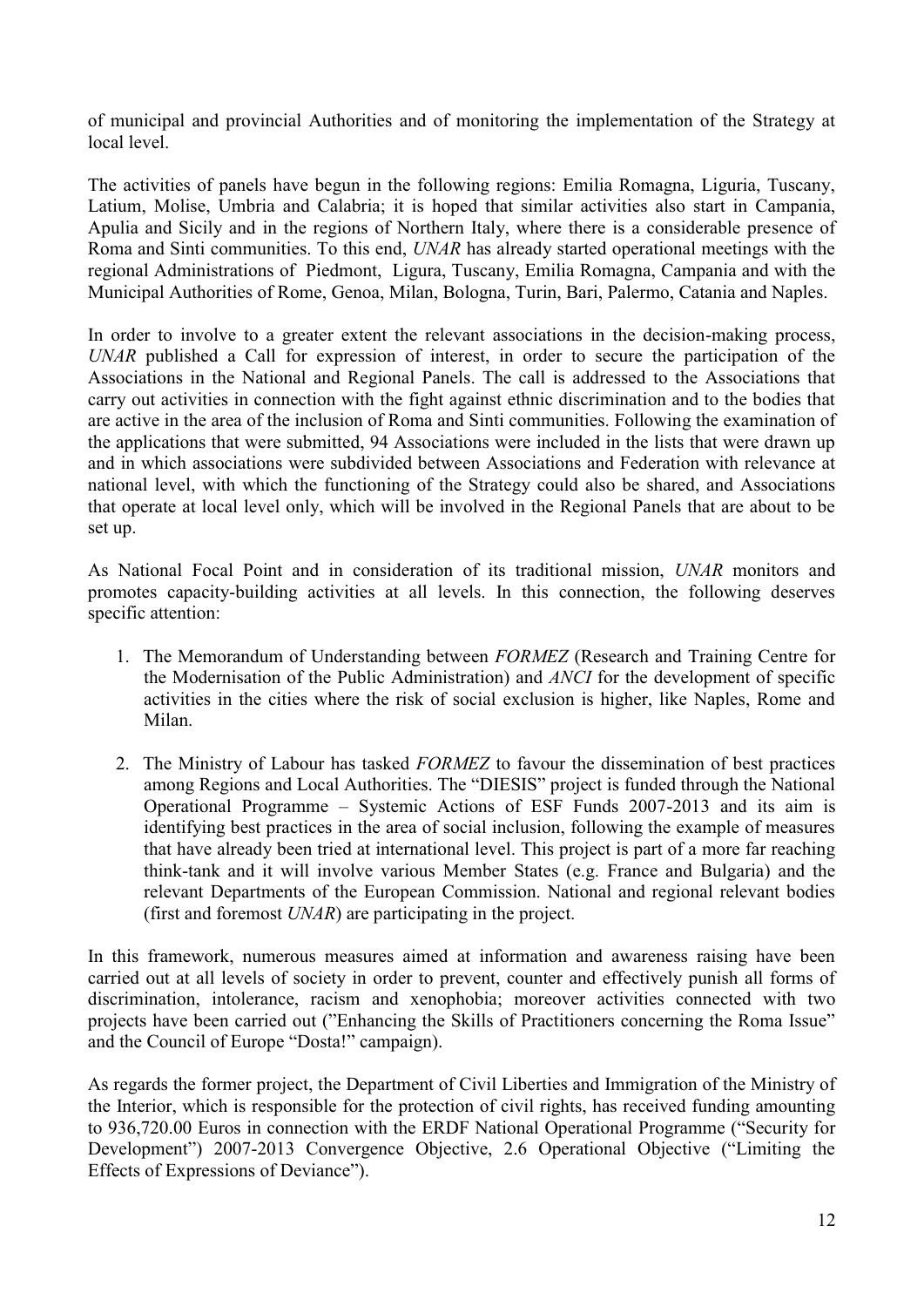The project was drawn up by the Central Directorate of Civil Rights, Citizenship and Minorities of the above mentioned Department; subsequently it was carried out by Consorzio NOVA onlus, which won the public tender. The project focused on two major objectives : on the one hand investing resources to enhance the skills of public and private practitioners and disseminating more awareness on this phenomenon to favour the inclusion of Roma at local level and on the other setting up operational and cultural networks among public practitioners (high ranking officials of Prefectures, local authorities, Local Health Units, local branches of the Ministries of Justice and Education) and private practitioners belonging to Third Sector entities (volunteers" associations and other associations) active in the sector of the Roma phenomenon.

This initiative made it possible to achieve the following results: enhancing the skills of public practitioners dealing with social issues relating to the general understanding of the Roma phenomenon, the Roma history and culture, with particular reference to their presence in Italy; involving Roma cultural mediators, who are important points of contact not only in the relations with the members of this community particularly in connection with the awareness raising of Roma parents on the schooling of their minor children but also in easing their access to social and health care services; developing the knowledge of legal and regulatory aspects concerning emerging social issues, particularly in connection with the presence and social inclusion of Roma (social and health care services, security, schooling of children, compliance with the law); promoting the development of relations among institutions; favouring the acquisition of skills and knowledge necessary to create networking; acquiring best practices through networking that are likely to support the integration process of the Roma community.

The project activities have been carried out in the following provinces of the 4 Convergence Objective Regions (2007-2013); Catanzaro, Cosenza, Crotone and Reggio Calabria (in Calabria); Caserta and Naples (in Campania); Bari, Lecce and Foggia (in Apulia); Agrigento, Catania, Palermo, Siracusa and Messina (in Sicily).

The initiative included a training stage, a stage for the creation of a network of relations among institutions and the communities themselves and a stage for the dissemination of results.

The training was organised on a provincial level and it included two sessions- a "basic training" according to the "classroom training" methodology, which was focused on issues concerning Roma culture and the management of the phenomenon, in terms of active policies; a "practical training" focused on the drawing up of project drafts concerning the various aspects of the social integration of Roma, with particular reference to the integration of Roma women who experience further discrimination due to the condition of women and to the integration of minors.

Thanks to the network of relations among the institutions and the communities themselves, the project promoted the knowledge of the various situations under scrutiny. The participants were experts interested in the Roma issues and came from various organisations; through mutual relations they identified the most appropriate instruments to favour the social inclusion of the Roma and they designed practical projects on various relevant sectors (social and health care services, assistance to compliance with the law and to schooling, easing access to employment); these projects took account of the situation existing on the territory and were likely to be used for possible future interventions. In order to favour the creation of a network of all involved individuals, seminars were held at provincial level during which the projects drafts were presented and discussed to assess their practical feasibility at local level. An important aspect of the network was the participation of Roma cultural mediators, capable of favouring the establishment of stable points of contact both for the institutions and for the communities themselves, providing guidance to the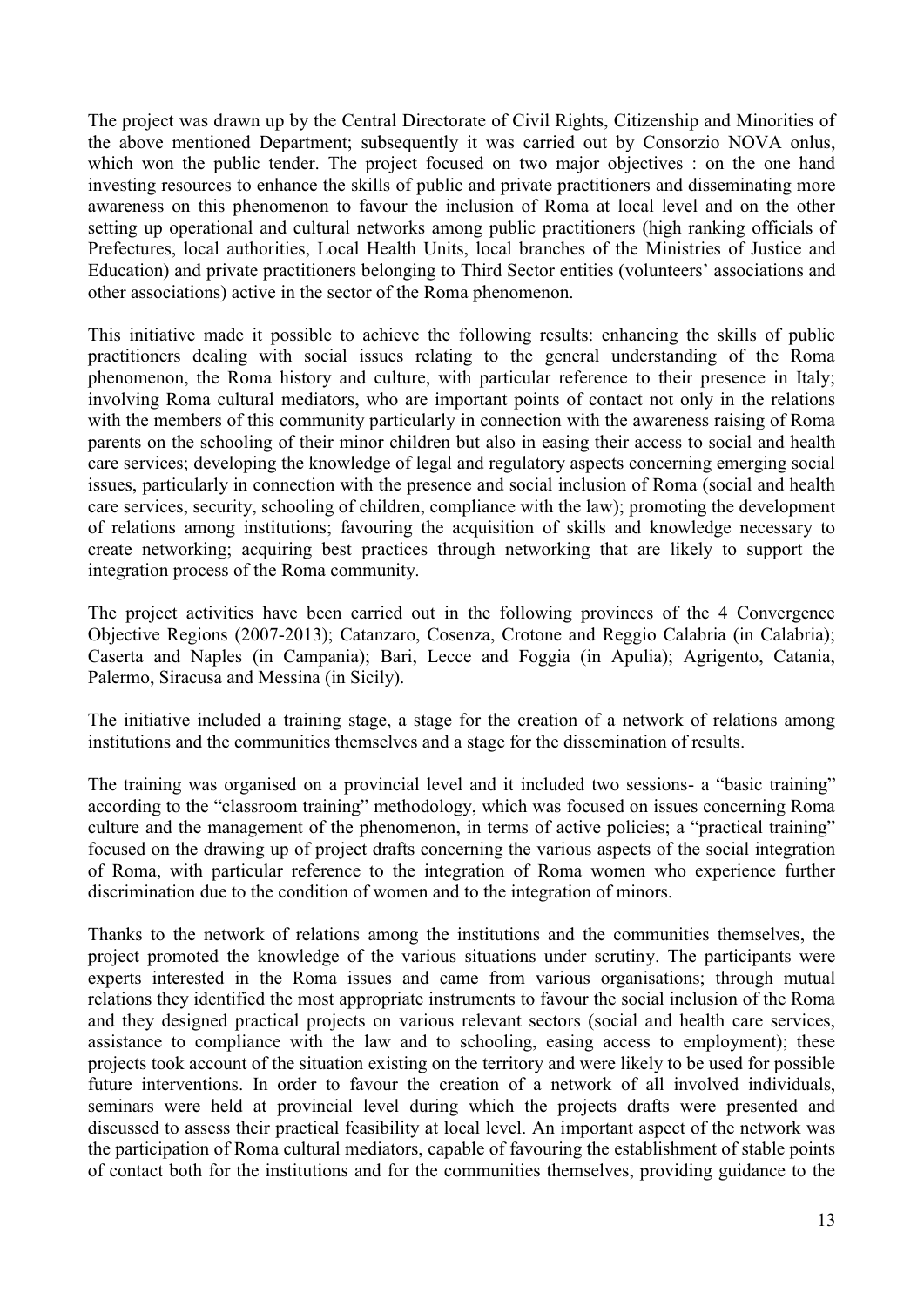members of the communities on the services existing on the territory in connection with the population register, health care, education, training, rest areas, etc.

The presentation of the results achieved through training and in connection with best practices took place during regional conferences and it ended with a national seminar held in Rome on 18 December 2013. Work on the territory was also carried out, e.g. meetings with the Roma communities.

The DOSTA! campaign was launched in 2010, in this connection and in line with the National Strategy *UNAR*, the National Focal Point, is convinced of the importance of systematising and extending the Campaign to various situations and areas. As far as the communication sector is concerned, the "DOSTA!" campaign was initially launched by the Council of Europe in eastern European countries and *UNAR* promoted it in 30 Italian cities, in close cooperation with the ad hoc Roma, Sinti and Caminanti Working Group. In order to organise the Campaign, *UNAR* set up a coordination technical Panel with the Roma and Sinti associations and federations. The activities of the campaign were funded with a yearly budget amounting to 200,000.00 Euros and they took place in 2010-2011 when the following were organised and/or designed : events, projects, cultural and educational initiatives, training and information campaigns, including a training course for journalists, a tool-kit for schools and various advertisements to be posted on public transportation vehicles. *UNAR* formally confirmed the continuation of the project for 2012-2013. The DOSTA Campaign has been turned into a permanent activity, to be extended to the entire national territory as from 2013, in close collaboration with the Roma, Sinti and Caminanti communities (and through the Regional Panels, where they are established), as a result, the outcome of the initiative will be made available to the National Focal Point, in order to promote awareness raising campaigns on the workplace, in the sector of mass media and in connection with the provision of goods and services, so as to overcome all forms of prejudice and discrimination and to promote prevention and the peaceful settlement of controversies, as well as the dissemination of information, of ad hoc instruments and of the protective networks put in place by *UNAR* on the basis of Action No. 2.

Listed below are some particularly important *UNAR* activities implementing the National Strategy:

- the National Technical Panel on Health providing for health measures for Roma and Sinti for an amount of Euro 350,000.00 allocated by the Ministry of Health;
- the National Technical Panel on Statistical Analysis chaired by *ISTAT* which includes representatives of the National Association of Italian Municipalities (*ANCI)*, *ISTAT,* the National Association of Italian Provinces (*UPI*), *UNAR* and the Italian Ministry of Public Education, University and Research. The Panel has already started its consultations. The allocation for its activities amounts to 500,000.00 Euros. As to data collection, *UNAR* also set up a working group involving FRA,

*UNAR* and *ISTAT* called *CERIDER* (*UNAR* Permanent Research Centre on Racial Discrimination), for which 250,000.00 Euros were allocated.

- In order to ensure greater synergy between central and local administrations and *UNAR*-National Focal Point, the Department for Equal Opportunities signed an agreement with *FORMEZ PA* which established the allocation of 500,000.00 Euros for the years 2013- 2014. The agreement also covers the financing of local inclusion projects in the cities of Naples, Rome, Milan, Turin and Venice.

As regards awareness raising campaigns, the Italian research institutes *ISTISSS* and *IREF* have started projects, such as Action no. 6 - Axis D, for informing and training mediators, respectively.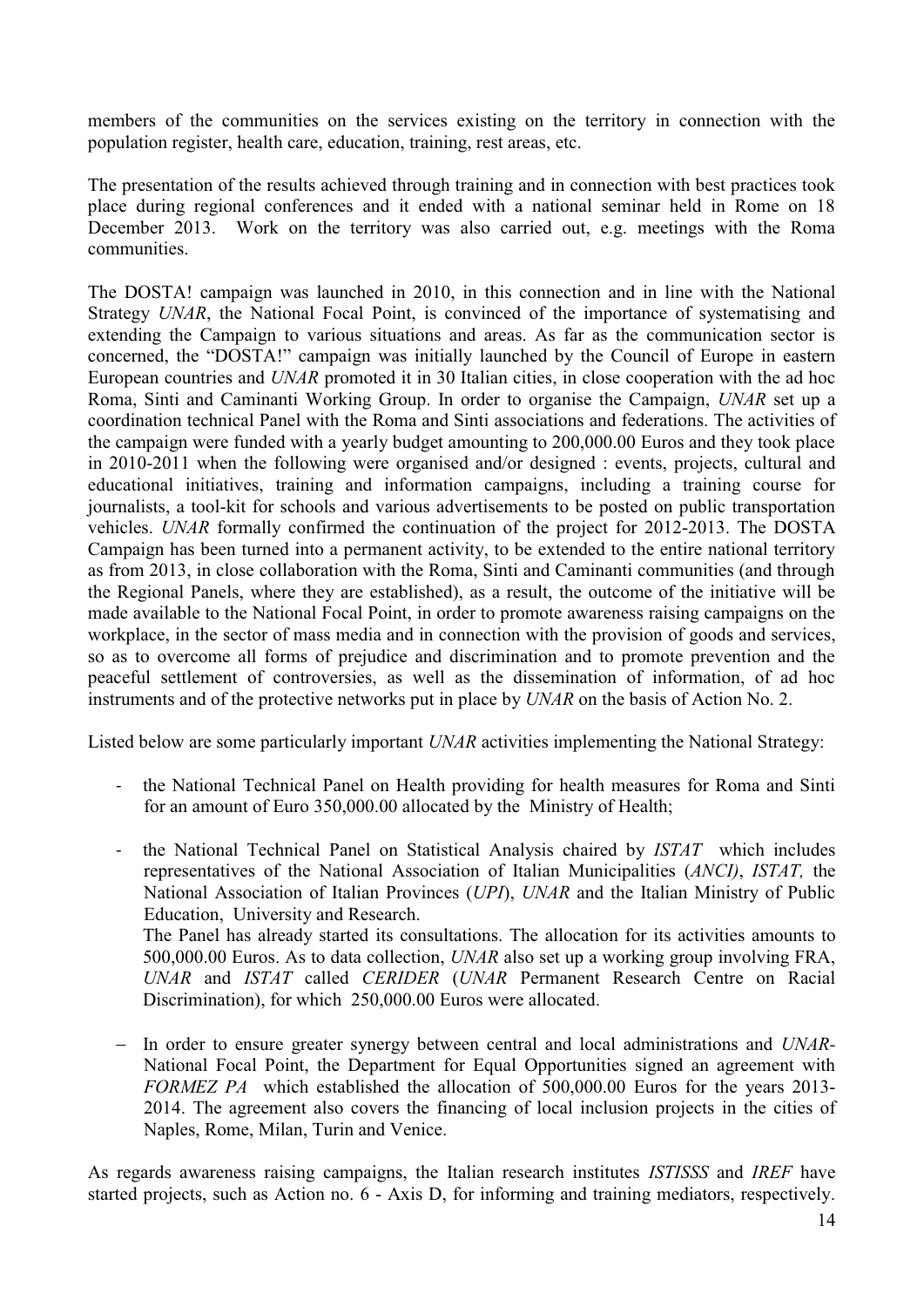To this effect, *UNAR* allocated 130,000 Euros for each of the two projects. In addition, with the cooperation of *ISTISSS, UNAR* is completing the translation of the fact-sheets on Roma drawn up by the Council of Europe, to be disseminated in the national education system. 40,000.00 Euros were allocated for this project.

Since early 2013, on occasion of the Holocaust Memorial Day (27 January), the National Focal Point has been taking special initiatives of national importance to commemorate and disseminate information concerning the "*Porrajmos*". With the same awareness raising objective, *UNAR*  planned to take special initiatives to combat Anti-Gypsy actions during the Action Week Against Racism, which has been taking place every year since 2005, in connection with the International Day for the Elimination of all Forms of Racial Discrimination (21 March). To implement these measures, three different interventions were carried out, two of which were made by the Ministry of the Interior and the Department for Equal Opportunities on the basis of the "Security" and "Governance" National Operational Plan for 2007-2013. The third and last project will soon be initiated by the Juvenile Justice Directorate of the Ministry of Justice in the framework of the European Fund for the Integration of Third-Country Nationals for 2007-2013.

The specific funding coming from *PON-GAS* 2007-2013 employed by *UNAR-* Department for Equal Opportunities is used for actions covered by the so called " Axis D-Action no. 6" (with an allocation of about 786,000.00 Euros) aimed at fostering governance and inclusion policies as well as for tools suitable to combat discrimination against Roma, Sinti and Caminanti communities. The on-going actions cover the promotion of linguistic and cultural mediation, communication patterns, a national register of Roma and Sinti linguistic mediators and the strengthening of cooperation among local authorities. *UNAR* has access to an allocation of 1,100,000.00 Euros, to be used in the Convergence Objective Regions for the actions established in Axis A and Axis B, aimed at fighting social exclusion and unemployment by facilitating social entrepreneurship, especially that of Roma, Sinti and Caminanti women, and ensuring safety at work.

The Department for Equal Opportunities responsible for managing Action no. 6 of Objective 4.2 of the ESF "Governance" NOP formalised the start-up of a pilot project, pursued by *IREF,* intended to "promote a network of cultural and linguistic RSC (Roma, Sinti and Caminanti) mediators", which is currently underway within ROMACT. The project is based on the past experience of training Roma and Sinti mediators within the Council of Europe's ROMED programme. The Council of Europe's ROMED2 and ROMACT programmes were presented and launched in Milan on 18 January 2014, at an event in which the Council of Europe"s and Italian Authorities" representatives took part .

In addition*, UNAR* signed a Memorandum of Understanding with the National Bar Council *(Consiglio Nazionale Forense)* in order to initiate training and refresher courses for lawyers, also covering the fight against discrimination, to be expanded to *DAP* (Italian Prison Administration Department) by including the staff belonging to 18 prisons, both for adults and juveniles, with a predominant presence of RSC detainees.

A pilot project concerning the analysis of data on work-related measures for disadvantaged individuals, including Roma, will be developed in order to enhance the monitoring activity of the National Strategy. The project will be carried out within Axis B for the Convergence Objective Regions by the task force for the monitoring and evaluation of inclusion policies, in cooperation with *FRA, UNAR, ISTAT, ANCI, UPI*, as well as the Ministries and the regional and local authorities concerned. In the framework of the National Operational Programme named "Governance and ESF actions of system, Convergence Objective, Axis B – Employment", *UNAR*  started a number of actions for the years 2013-2014 intended to facilitate positive patterns of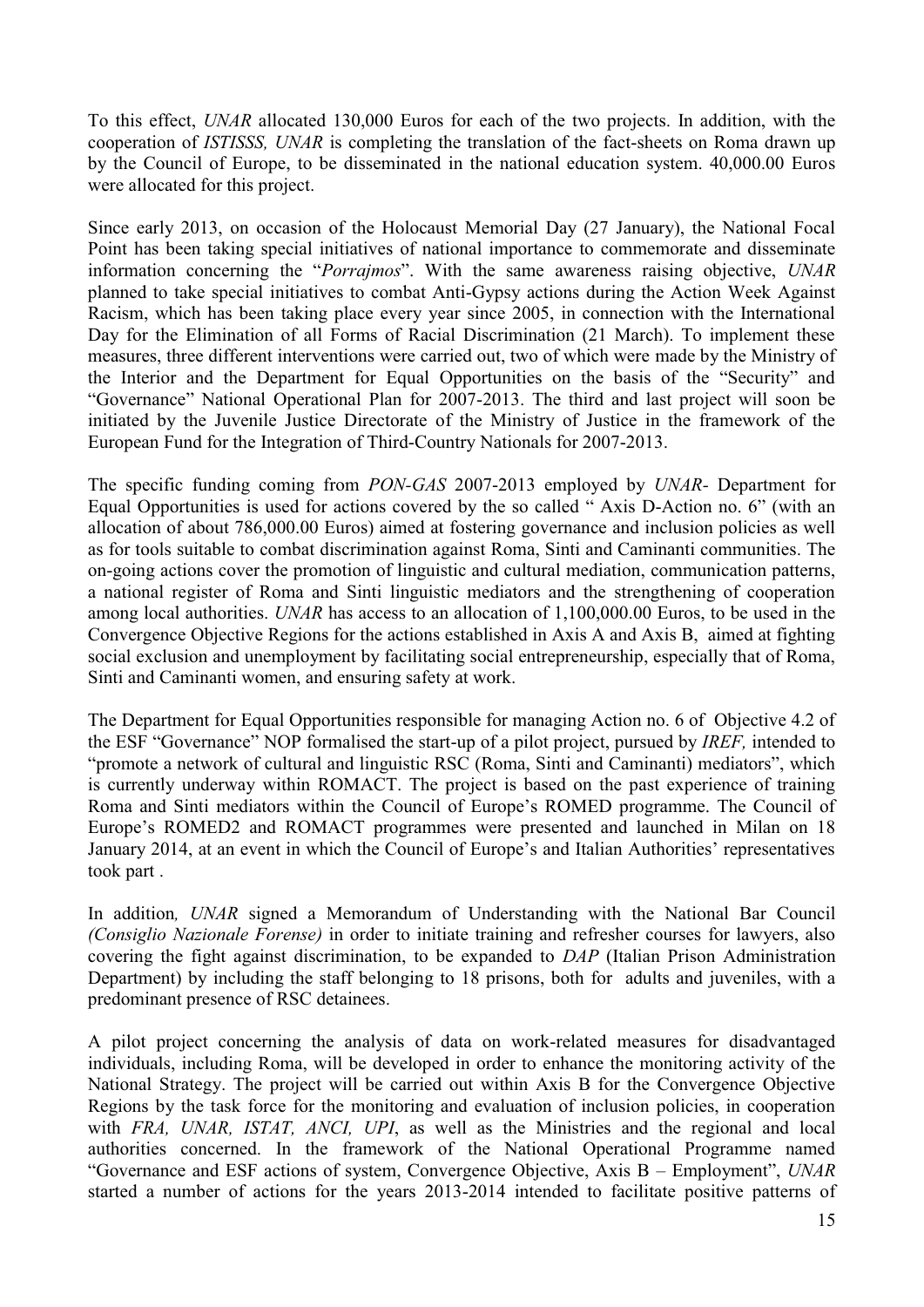training, guidance and integration of Roma, Sinti and other vulnerable groups in the labour market. The allocation for this programme amounts to 600,000.00 Euros. The purpose is to apply the same arrangements aimed at integration in the labour market and job placement which have already been adopted successfully in Spain with the *ACCEDER*-project between 2000 and 2012. In the Italian context, a study will be developed on the basis of which specific measures will be adopted taking inspiration from ACCEDER, aimed at helping Roma women and young people to gain access to employment.

In this framework, in the EU funds programming for 2014-2020, *UNAR* has obtained that a specific objective (Objective 9.5) will be explicitly dedicated to the social inclusion of RSC communities.

Again, in order to explore solutions for the inclusion of Roma and Sinti in the labour market, 600,000.00 Euros were allocated for the years 2013-2015. The project envisages an in-depth analysis by the National Institute for Statistics (*ISTAT*), aimed at determining the number of people, especially immigrants and Roma, participating in the labour market, with special regard to gender. Specific intervention patterns will be tabled after the qualitative and quantitative study.

A supplementary local project to be implemented in Milan and in the Italian region of Alto Adige/Südtyrol financed by *UNAR* is directly targeted at Roma women and young people for the purpose of ensuring and improving their right to participation. 50,000.00 Euro were allocated for the project.

There is also the *PIPPI*-project (Intervention Programme for Preventing Institutionalisation) initiated by the Ministry of Labour with an allocation of 500,000.00 Euros to ensure the inclusion of Roma young people at local level, in the so called "target" cities, as envisaged by Law No. 285/1997. The above Ministry also launched a sharing of sector-based best practices through the "Diesis" - project (ESF) connected to European Roma Net.

In order to root out discrimination against Roma and Sinti, *UNAR* set up a new counselling and back office service (125,000.00 Euro were allocated for 2013-2014) providing the users of this contact center with tailor-made legal advice.

In the field of education, in addition to the setting up of the National Panel on Education, in implementation of the Strategy, coordinated by *MIUR* and on the basis of a mapping carried out by *MIUR*, which indicated 117 areas in Southern Italy with a very high rate of early school leavers. In order to defeat early school leaving, in addition to the existing measures, *MIUR* is promoting specific horizontal networks involving schools, the private and the third sector and the public authorities in charge of planning ad-hoc measures for special groups as well as individual students. The ad-hoc measures of the so called F-3 action are being currently determined along with the pilot projects to be implemented in 9 areas of the Convergence Objective Regions, that is Lamezia Terme, Rosarno, Caserta, Naples, Lecce, Bari, Catania, Palermo and Irpinia. Again, in the same framework, *MIUR* intends to devote a whole chapter of its annual report to issues relevant to the access to education, early school leaving and school attendance by RSC children and young people, this being an opportunity to delve on the issue with a view to ensuring their educational inclusion.

The initiatives carried out by the **Juvenile Justice** Department of the Ministry of Justice aimed at ensuring the exercise and protection of the subjective rights of minors who came into contact with the criminal justice system, are intended to ensure that minors enjoy equal treatment and opportunities to be reintegrated into society and the labour market without distinction as to their nationality, gender, culture and religion. Special regard is to be had to the aspects which may reduce the enforceability of rights so as to address special needs with adequate countermeasures. The users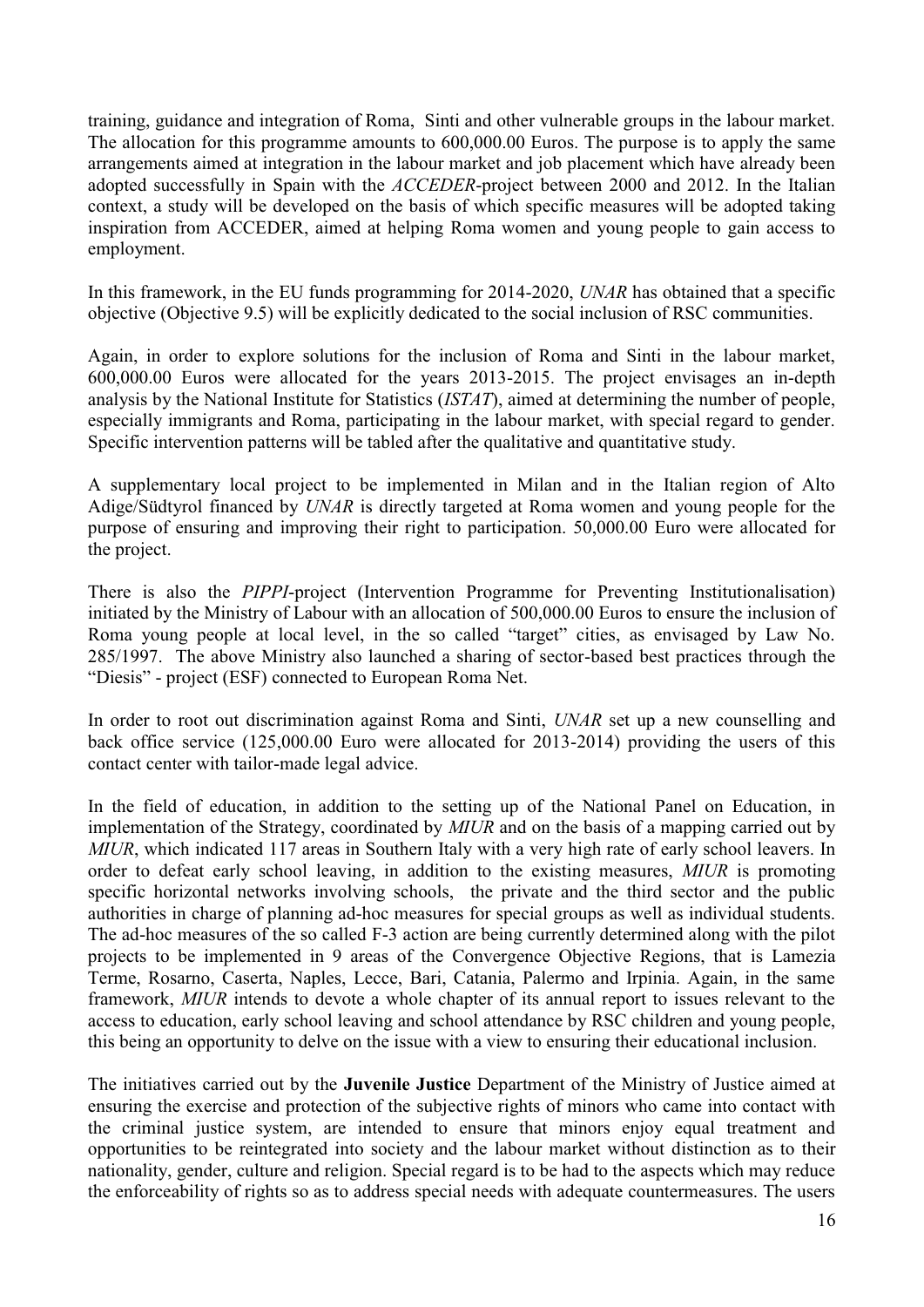of the Juvenile Justice Services system are characterised by a wide diversity in origin, citizenship and language and they are minors from Italy, community and third-country minors of first and second generation, RSC minors, both sedentary and nomad, as well as unaccompanied minors. On account of this diversity, the targets of integration and social re-inclusion are a priority. These aims can be achieved only by promoting and carrying out socio-educational measures as well as interinstitutional, integrated and multidisciplinary support and accompanying projects.

In the framework of the legislation in force relating to political and administrative decentralisation affecting all sectors such as education, vocational training, inclusion in employment and health care, the above-mentioned Department encourages pathways addressed to minors who came into contact with the criminal justice system, especially those who are deemed to be "most vulnerable", such as nomad minors, foreign unaccompanied minors and minors seeking asylum or protection. These projects and interventions, which in part are also cutting edge and experimental, carried out at national as well as regional level by Juvenile Justice Centres and related Juvenile Justice Services, are intended to develop initiatives, actions and agreements with public and private sector institutions, regional and local authorities, private social sector, voluntary, employment and business organisations in order to boost integration, multicultural socialisation, as well as social reintegration processes.

In order to foster the social inclusion of foreign and/or discriminated minors , including RSC minors, initiatives were financed by EIF and NOP aimed at removing social prejudicial labelling, supporting reception, cultural mediation and ethnopsychiatric interventions as well as consolidating an inter-institutional network capable of encouraging the effective social and labour market inclusion of minors.

In 2012 the "Cultural Mediation in Criminal Institutes for Juveniles and Juvenile Justice Services" project was carried out through the Funds for Social Integration of Third- Country Nationals, provided by the Ministry of the Interior for the period 2007-2013 for the implementation of cultural, social and linguistic mediation services in the Juvenile Services of the Veneto Region, Florence, Pontremoli, Rome, Palermo, Naples and Catania.

Also within the framework of EIF funding, the "MOMU – Multiagency Model for Integration" project, which has involved three territorial contexts, namely the Triveneto, Latium and Sicily Regions, has been executed starting from 2012, by identifying the social and cultural variables which negatively impact on the implementation of pathways to social re-inclusion.

In April 2013, pursuant to art. 69(2) of Decree of the President of the Republic No. 230 of 30 June 2000 (Regulation Laying Down Rules on the Prison Legislation and on Measures Involving Deprivation and Restriction of Liberty) as amended by Decree of the President of the Republic No. 136 of 5 June 2012, "the Charter of the Rights and Duties for Minors who are Entering the Juvenile Justice Services" was issued. This Charter was created within the framework of the CO.S.MI. – Social Communication and Foreign Minors in the European Justice Systems - Project, financed by the Ministry of the Interior through the European Fund for Integration of Third-Country Nationals for the period 2007-2013. In order to ensure effective information, the Charter contains a glossary and has been translated into several languages to permit broad and widespread communication.

The peculiar nature of the problems of social minorities involving marginalisation and distress, such as those often associated with the condition of being an immigrant, a second generation immigrant, a stateless person, a foreign nomad or a nomad with Italian citizenship have made it necessary to alert the Juvenile Justice Services system to ensure a cultural mediation service, to monitor the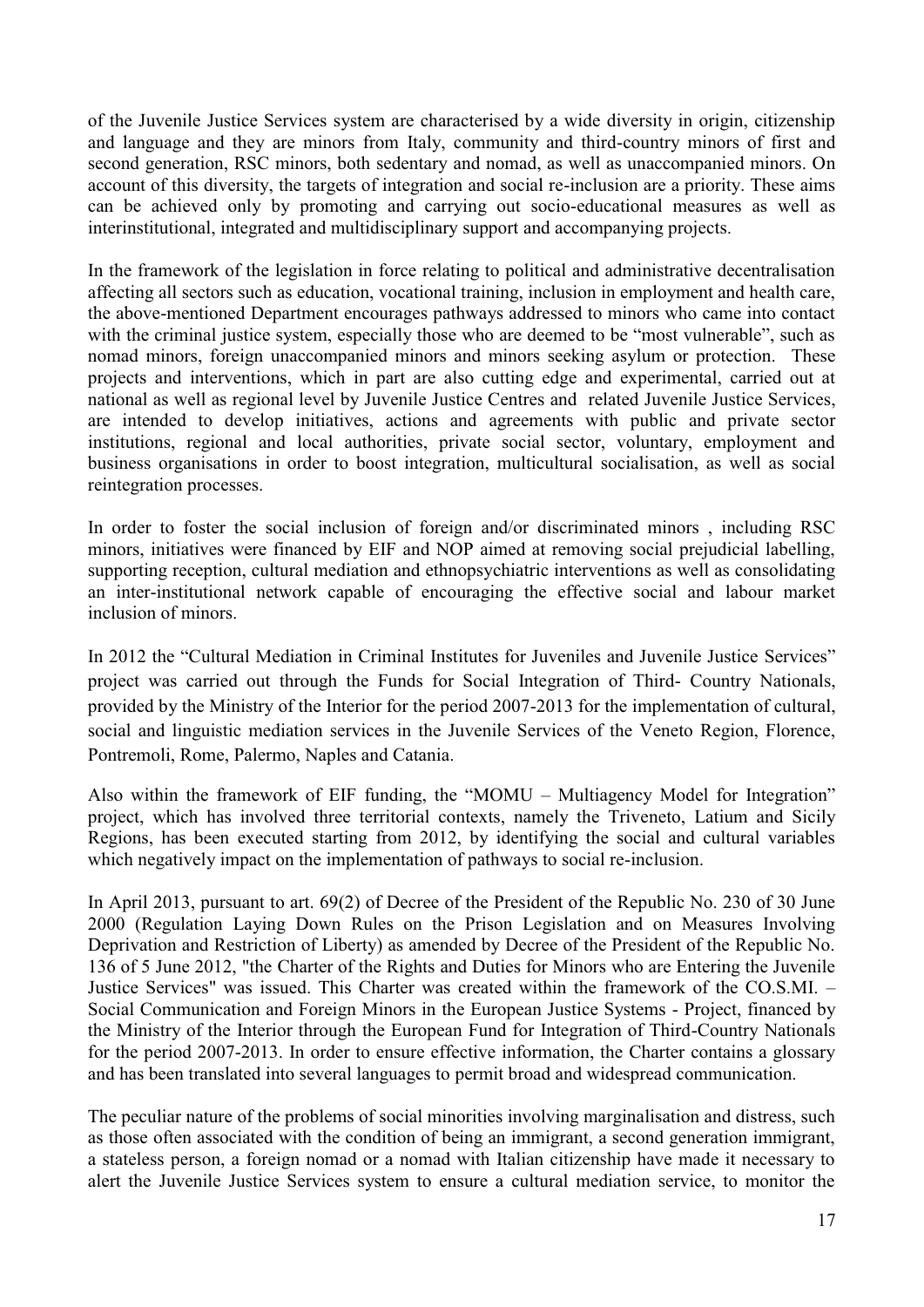response modalities of each area and to support projects providing for cooperation activities and the enhancement of a network of public and private-social sector resources. The social services of local authorities should also be actively involved in order to plan the social re-ininclusion and/or work placement upon termination of a criminal penalty, also by promoting paths to literacy and civic education aimed at acquiring Italian citizenship.

The interventions financed by the *PON Sicurezza* (National Operational Programme "Security") for the period 2007/2013 for the integration of Roma communities have been very important, notably those made in the municipality of Naples for the renovation of a former school to be used for social and integration activities and as accommodation centre for Romanian Roma, by carrying out three projects for a total amount of 2,106,674 Euros; those made in the municipality of Bari to provide temporary accommodation for integration and social inclusion of a Roma community, through funds amounting to 2,100,000 Euros; those made in the municipality of Lamezia Terme (CZ) for social and employment integration of Roma, through funds amounting to 2,933,459.71 Euros; those made in the municipality of Catanzaro, by renovating-reusing the social centre *Aranceto*, a project for at-risk neighbourhoods due to the high crime rate in Roma communities living there, for a total amount of 606,882.72 euro.

#### \*\*\*\*\*\*\*\*\*\*\*\*\*\*\*\*\*\*\*\*\*\*\*\*

In the Third Opinion on Italy, the Advisory Committee expressed reservations about the living and housing conditions of **Roma communities**, a situation that led to the appointment of Commissioners (*Commissari delegati)* for the Roma emergency. As is well known, the Council of State (*Consiglio di Stato)* found the declaration of the state of emergency unlawful by judgement No. 6050 of 16 November 2011, upheld by the Court of Cassation by judgement No. 9687 of 26 March 2013. In the light of the new legal reference framework, the municipalities concerned continued the activities that had been previously planned by following ordinary procedures, as shown in the annex containing the projects carried out at national level.

# **III. Further measures adopted to improve the implementation of the Framework Convention.**

#### **Article 1**

# **The protection of national minorities and of the rights and freedoms of persons belonging to those minorities forms an integral part of the international protection of human rights, and as such falls within the scope of international co-operation.**

The protection of human rights is one of the guiding criteria of the Italian legislation, as is testified by the 1948 Constitution which recognizes and guarantees fundamental rights and liberties.

In Italy specific protection is ensured to minorities present on the national territory following the ratification of the Framework Convention for the Protection of National Minorities by means of Law No. 302 of 28 August 1997; furthermore Italy has become a party to the main treaties concerning the respect for human rights (in this specific connection it is worth mentioning that Italy signed the UN Convention for the Elimination of All Forms of Racial Discrimination – CERD), providing the necessary cooperation to the various relevant international bodies. Italy is a Member State of the Council of Europe and also participates in OECD and in the activities of its bodies, including ODHIR (Office for Democratic Institutions and Human Rights).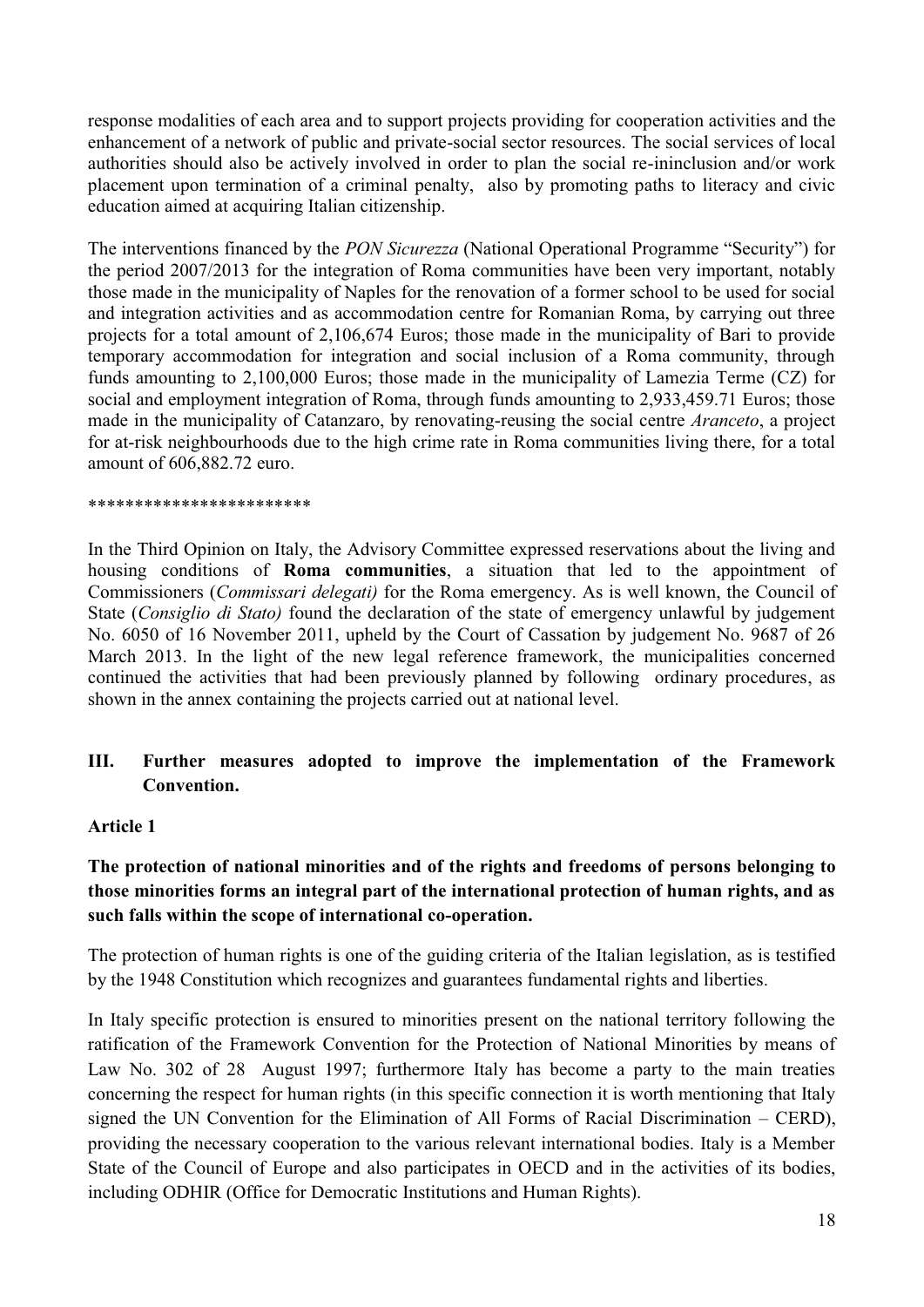In 2000, Italy signed, though not ratified, the European Charter for Regional or Minority Languages, whereas the Council of Europe Convention on Cybercrime was ratified by Law No. 48 of 18 March 2008, as specified in the following art. 4.

It is further worth mentioning the participation of Italy in the  $126<sup>th</sup>$  meeting of the Governmental Committee of the revised European Social Charter, held in Strasbourg from 8 to 12 October 2012; in the OECD Human Dimension Implementation Meeting, held in Warsaw from 26 to 28 September 2012; in the High-level Meeting on Roma, held on 20 October 2010 in Strasbourg with a view to adopting the "Strasbourg Declaration on Roma", which was approved by the Council of Europe Committee of Ministers as well as in the  $1<sup>st</sup>$  Meeting of the Ad Hoc Committee of Experts on Roma Issues (CAHROM) and in the round table organized by the Secretariat of the Council of Europe to celebrate the  $15<sup>th</sup>$  anniversary of the entry into force of the Framework Convention for the Protection of National Minorities, held in Strasbourg on 25 November 2013.

# **Article 2**

# **The provisions of this Framework Convention shall be applied in good faith, in a spirit of understanding and tolerance and in conformity with the principles of good neighbourliness, friendly relations and cooperation between States.**

Transfrontier cooperation enables the strengthening of cultural, social and linguistic ties across frontiers on the basis of friendly and cooperative relations in a flexible and open way. In this regard the experiences gained from transfrontier relations appear very interesting.

Good neighbourliness relations involve Slovenia, Austria, Croatia, France, Greece and Albania. Several meetings were held between the Italian and Slovenian authorities.

It is worth stressing that relations between Italy, Croatia and Slovenia have developed, also as a result of a legal framework that has been gradually adapted to the needs of the parties involved. In the past, the Italian autochthonous minority was treated as a whole in the Republic of Yugoslavia and at present it is divided between Slovenia and Croatia,- two very different countries.

After the accession of the Republic of Slovenia to the EU and, in particular, in the immediate aftermath of its accession to the Schengen area and of the opening of the labour market between the two neighbouring countries, interest in the study of the Slovenian language has experienced some growth. Such interest has been shown also at school level by setting up some Slovenian language courses, financed through state resources provided for by Law No. 482/1999. The introduction of Slovenian as second Community language is undoubtedly among the most important initiatives aimed at promoting and fostering the use of the minority language also in schools that use Italian as their teaching language. In 2012 this topic was recognized as a specific subject category for teachers' public competitions. Initiatives organized in the province of Gorizia in conjunction with the neighbouring Republic of Slovenia are worth mentioning, such as meetings between the municipal administrations of Gorizia, Nova Gorica and Šempeter-Vrtojba and the continuation of activities of the European Grouping of Territorial Cooperation (EGTC) among the three municipalities of Gorizia, Nova Gorica and Šempeter-Vrtojba.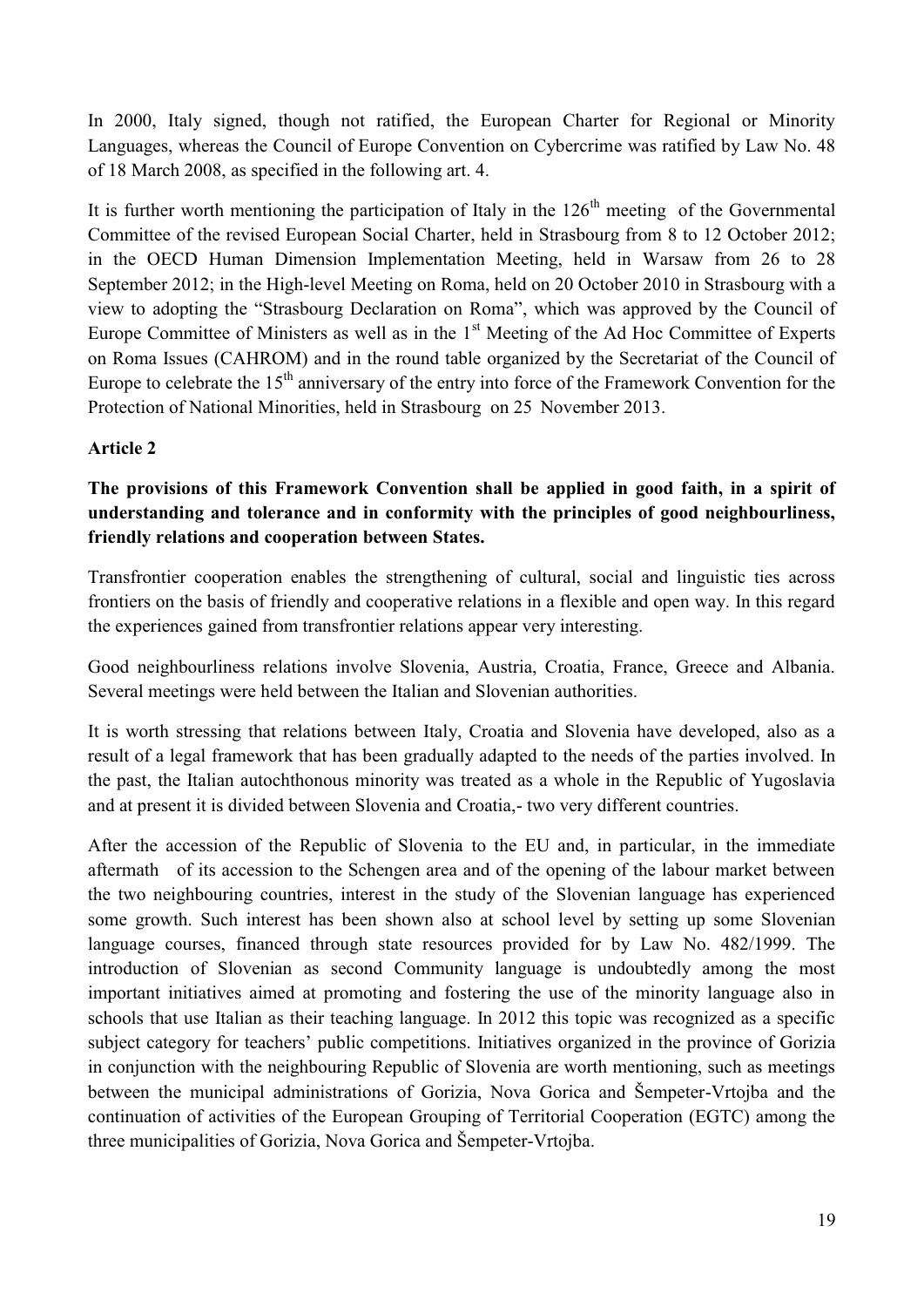In the last few years several collaboration initiatives have taken place with the assistance of the Office for Education in the Slovenian language and of the Education Institute of the Republic of Slovenia in Koper. Such initiatives have involved young people from the Friuli Venezia Giulia Region, the Republic of Slovenia and the Republic of Austria and have contributed to the knowledge of the Slovenian language and culture and to mutual understanding between young people of different nationalities, speaking different languages.

# **Article 3**

**1) Every person belonging to a national minority shall have the right freely to choose to be treated or not to be treated as such and no disadvantage shall result from this choice or from the exercise of the rights which are connected to that choice.**

**2) Persons belonging to national minorities may exercise the right and enjoy the freedoms flowing from the principles enshrined in the present Framework Convention individually as well as in community with others.**

The rights arising from the Framework Convention are also enshrined in the Italian Constitution whose article 2 envisages the enhancement of all social groupings in which human personality is realised, including individuals belonging to linguistic minorities. Linguistic minorities are worth protecting first of all as they are social groupings as envisaged by the above mentioned article 2, secondly on the basis of the principle of substantial equality (art.3(2)) and thirdly because they are linguistic minorities as a result of art.6 of the Italian Constitution.

Both Law No. 482/1999 and Law No. 38/2001 meet the actual needs of individuals belonging to minority groups, who can freely choose to belong to a minority or not.

The precondition for the functioning of these provisions is the delimitation of the territorial area where the community to be protected lives. The process of identification of the concerned communities falls under the responsibility of the Province. Since the entry into force of Law No. 482/1999, the Ministry of the Interior has been drawing up a list of municipalities belonging to the various minorities, which is periodically updated by including other communities that require to have access to the protection envisaged by the above mentioned Law. Lastly, in December 2012, in the municipality of Messina the territorial area for the historic Greek linguistic minority resident in that city was delimited.

The **General population census,** to the rules of which reference is made in the Third Report, does not provide for the collection of data on language and religious beliefs which can reveal racial or ethnic origin.

Any collection of sensitive data requires the written consent of the person concerned after prior authorization of the "Guarantor of Privacy"; similarly, the dissemination of sensitive data by public entities is permitted only if expressly authorized by law (art. 22, Law No. 675/1996, paragraphs 3 and 3 bis).

Specific legislative provisions provide that, when population censuses take place, information concerning the numerical size and territorial distribution of some linguistic groups can be obtained in two cases only, namely: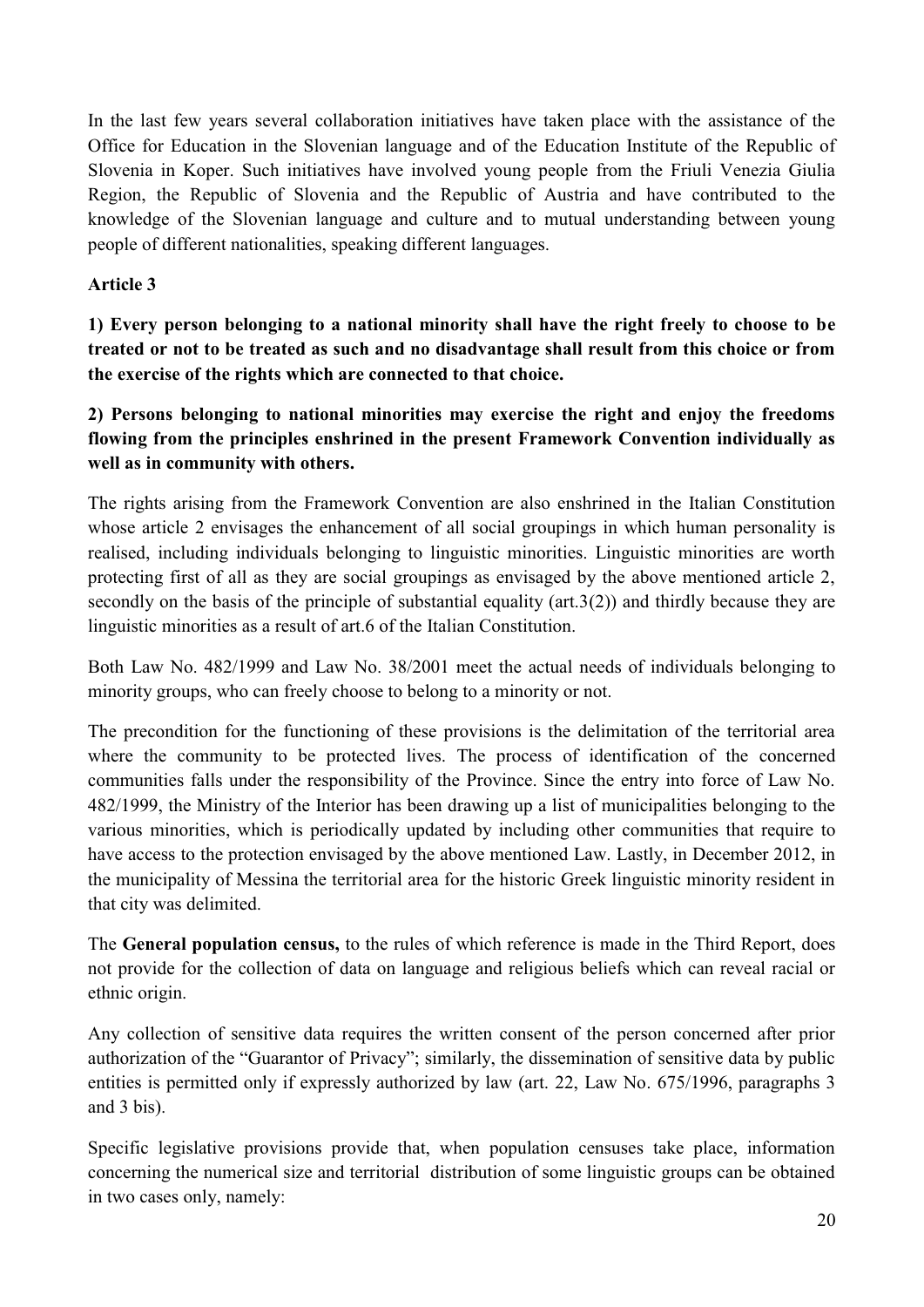the collection of data relating to persons belonging to minorities speaking the Mocheno, Cimbrian and Ladin languages, resident in the province of Trento (Legislative Decree No. 592 of 16 December 1993, art. 4) and the collection of data relating to the Italian, German and Ladin linguistic groups of the province of Bolzano (Decree of the President of the Republic No. 752 of 26 July 1976).

In 2011 the general population census was carried out in the Autonomous Province of Bolzano during which, in Alto Adige/Südtyrol, a collection of data relating to the numerical size of the linguistic groups officially recognized by the Autonomy Statute (Italian, German and Ladin groups) is made through forms given in a closed and anonymous envelope to the citizens required to fill them out. The counting of declarations made anonymously by the persons concerned served to establish the numerical size of the three linguistic groups officially recognized.

The data obtained are used for the application of the so-called "ethnic proportion": in the composition of local institutional bodies, in the assignment of funds provided by the province, in employment in the civil service and in other cases envisaged by law.

The results of the "ethnic census" that will be applied until 2021 on the occasion of the next census, confirmed that the numerical size of the linguistic groups remains stable, as shown by the following linguistic breakdowns: Italian group 26.06%, German group 69.41% and Ladin group 4.53%.

The above-mentioned declaration is required to individuals in order to apply for employment in public bodies at local level (including, apart from a few exceptions, civil service jobs in the province of Bolzano) in the cases provided for by law, to submit applications to stand as candidate for provincial and municipal elections and in several other cases.

The calculation of the numerical size of the three linguistic groups of the autonomous Province is provided for by the implementing rules relating to the Special Statute laid down for the Trentino – Alto Adige/Südtyrol Region (Decree of President of the Republic No. 670/1972), i.e. by Decree of President of the Republic No. 752/1976, as amended and supplemented by Legislative Decrees No. 253/1991 and No. 99/2005.

As regards Roma and Sinti, in order to address crucial issues, one of the priorities is collection of data, in particular, disaggregated data, to better calibrate and gear sector policies, as stressed by the first sector survey conducted by the Special Commission of the Senate on the Protection and Promotion of Human Rights in 2011. This Commission has not failed to stress that there is a lack of knowledge, partly because it is impossible to carry out a census on the basis of ethnicity, partly due to the reluctance to declare a highly stigmatized identity. This remains the most significant obstacle to properly assess living conditions and analyse the impact of national sector policies and measures. The above mentioned Commission pointed out that the lack of disaggregated statistical data makes it difficult to set targets and identify instruments for assessing the impact of specific decisions. Improved knowledge of Roma and Sinti communities is needed to break the vicious cycle of ignorance and prejudice: ignorance leads to prejudice and prejudice encourages ignorance. To that end, *UNAR* supported an agreement between *ISTAT* and *ANCI* to carry out a random sample sector survey on a trial basis.

As regards paragraph 2 of the present article, please refer to the following article 7.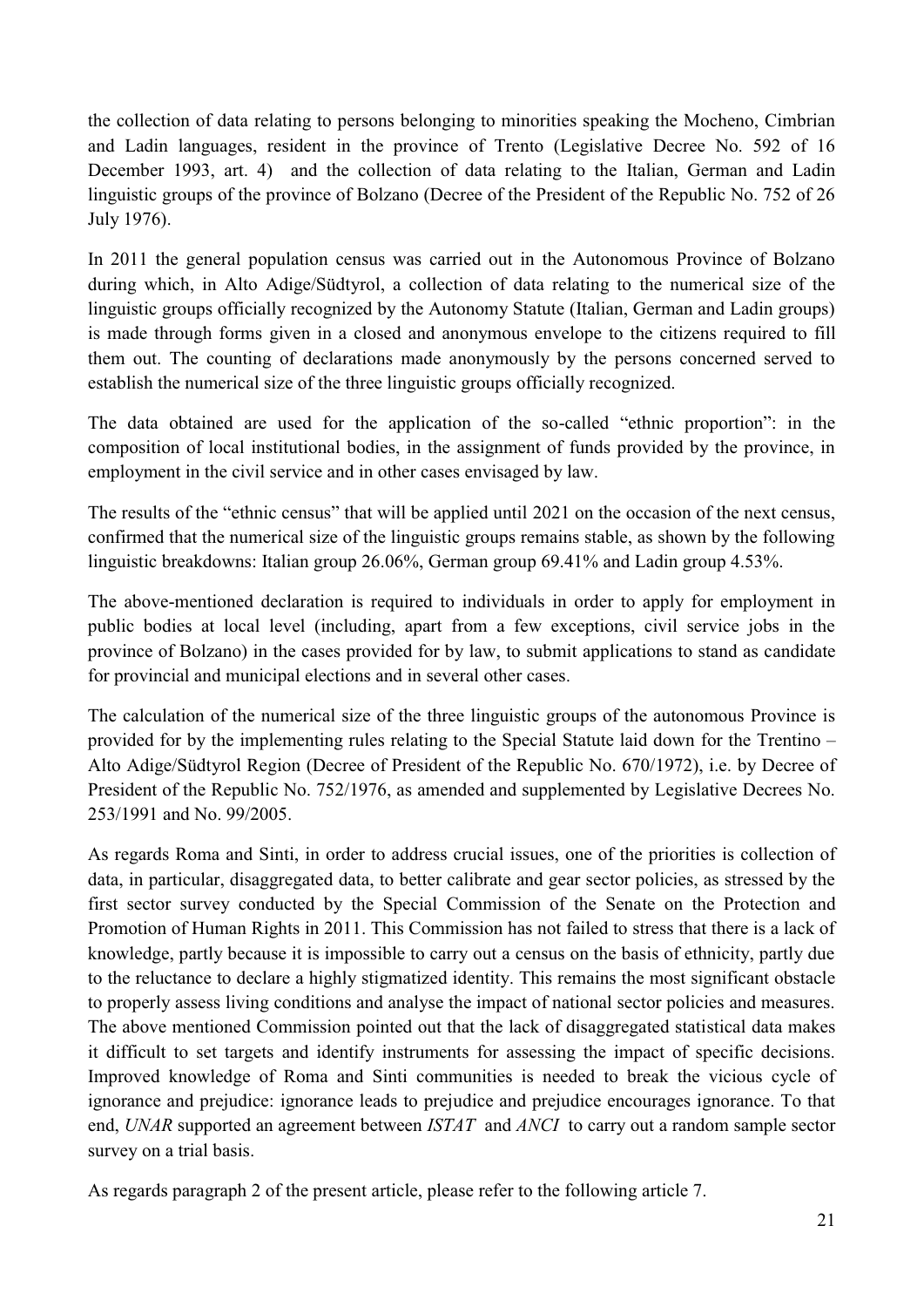# **Article 4**

**1) The Parties undertake to guarantee to persons belonging to national minorities the right of equality before the law and of equal protection of the law. In this respect, any discrimination based on belonging to a national minority shall be prohibited**

**2) The Parties undertake to adopt, where necessary, adequate measures in order to promote, in all areas of economic, social, political and cultural life, full and effective equality between persons belonging to a national minority and those belonging to the majority. In this respect, they shall take due account of the specific conditions of the persons belonging to national minorities.**

# **3) The measures adopted in accordance with paragraph 2 shall not be considered to be an act of discrimination.**

As regards the legal framework on discrimination, reference is made to the Third Report.

In order to ensure the protection and promotion of the fundamental rights of all persons living in Italy and to combat discriminatory acts, in September 2010 the Observatory for Security Against Discriminatory Acts (*OSCAD*) was established at the Ministry of the Interior by the *pro tempore* Chief of the Italian National Police. With his particular passion and foresight, he had realized the need to establish a multi-agency body which could give operational responses to the demand for security of persons at risk of discrimination, by "systematising " the activities carried out by the National Police and the Carabinieri Corps to prevent and combat all "hate crimes".

Set up within the Public Security Department - Central Directorate of Criminal Police, *OSCAD* is chaired by the Deputy Director General of Public Security – Director General of Criminal Police and is made up by representatives of the National Police, the Carabinieri Corps and the relevant units of the Public Security Department.

More specifically, OSCAD aims at:

- overcoming the phenomenon of under-reporting, thus fostering the emergence of crimes committed with a discriminatory motive. (To this end, it receives reports, also made anonymously, from institutions, professional or trade associations and private individuals);

- initiating immediate and targeted operational interventions at local level to be carried out by the National Police and the Carabinieri Corps and monitoring their developments;

-enhancing the knowledge about this phenomenon. For this purpose, *OSCAD* entertains contacts with other institutions dealing with discriminatory acts and, in particular, keeps close relations with *UNAR* of the Department for Equal opportunities of the Italian Presidency of the Council; it also entertains contacts with the associations which safeguard those people risking discrimination in order to strengthen the connection between civil society and police forces thus gaining direct knowledge of those communities at risk as well as of their needs for security and safety;

- envisaging training modules for the qualification, in the field of anti-discrimination, of both National Police staff and the Carabinieri Corps. Since 2012, workshops have been organised for: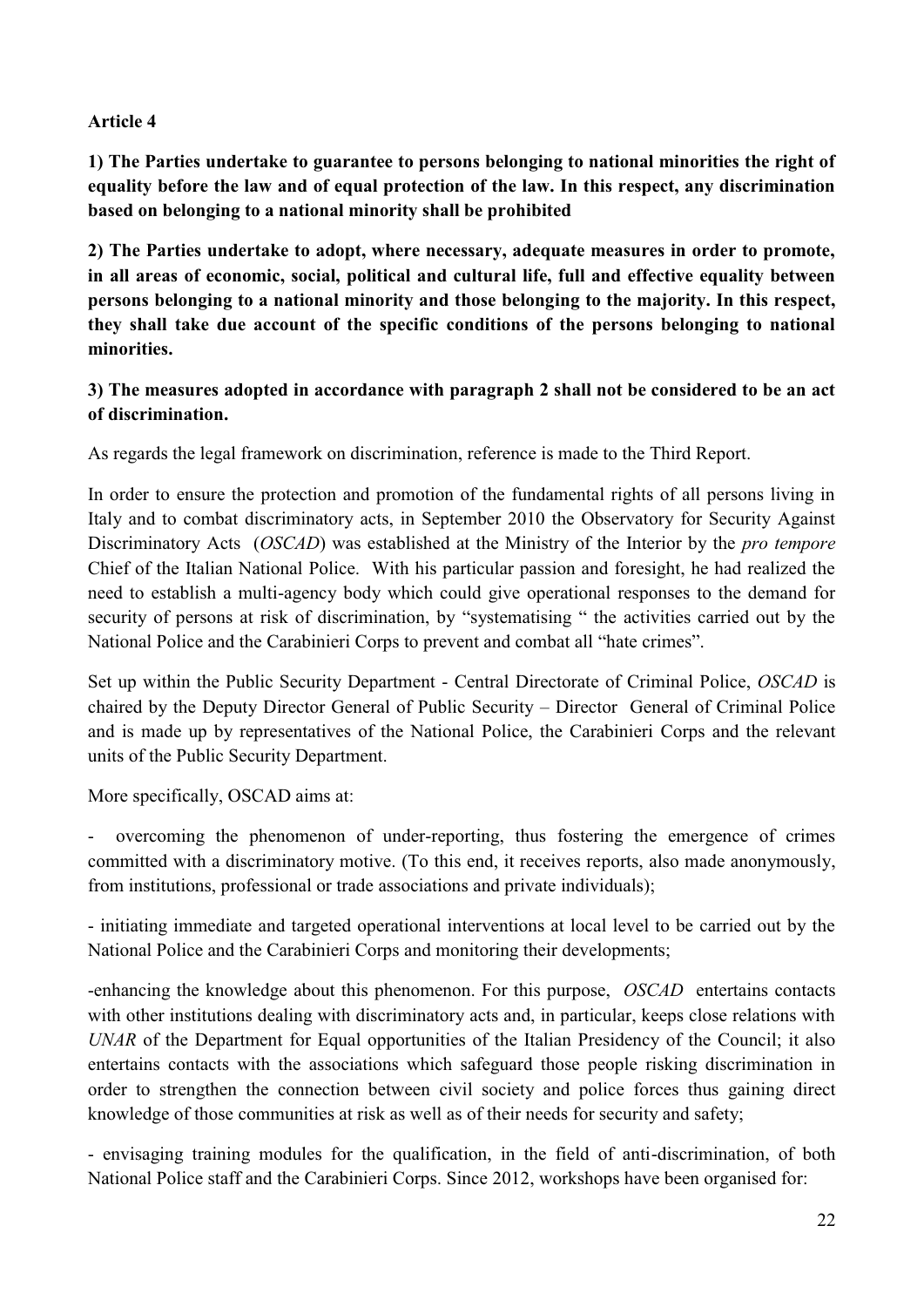- o officials/ officers, during general training;
- o new police constables/new carabinieri constables during general training;
- o updating of professional skills for the staff belonging to various ranks/qualifications, who are already on duty.

On 29 May, 2013 a Memorandum of Understanding was signed with ODIHR of OECD for the acceptance of the training programme "TAHCLE" ("Training Against Hate Crimes for Law Enforcement") by the Department of Public Security, aimed at training law enforcement staff in the field of prevention of and fight against "hate crimes".

- promoting communication and prevention initiatives.

Being convinced that raising the awareness of citizens can contribute to the prevention of both antisocial behaviour and crimes against vulnerable people, many steps forward have been taken in this direction. Within this context:

o in June 2012, a communication campaign against racial discrimination was launched with the support of UNAR ("Made in Italy") in order to portray the multicultural scenario in our Country as well as the fundamental contribution by foreign nationals to the productive activities sector in Italy;

o on 17th March, 2013, an awareness-raising activity took place aimed at football fans, within the context of the activities relating to "The Week against Racial Discrimination", in the football stadiums throughout Italy in order to ban racism from sports;

o *OSCAD* webpages have been posted on the websites of the Ministry of Interior, of the National Police and the Carabinieri Corps.

o on 6th May, 2013, a Memorandum of Understanding with the Ministry of Education, University and Research was signed, with a view to promoting joint training activities at schools aimed at disseminating an anti-discrimination culture as early as at primary-school age and at preparing the ground for a real " cultural generation revolution".

In this context, a *OSCAD* stand was set up in Corleone (PA) on 23 May, 2013, on the occasion of "The Legality Day" organised for the anniversary of the massacres of Capaci and Via D"Amelio.

As regards the very serious phenomenon of violence against women, *OSCAD* is arranging a technical Panel consisting of representatives of National Police investigation offices, of the Carabinieri Corps and of the Crime Analysis Unit that, after defining the concept of "feminicide" more accurately, should analyse available data and table amendments to the current legislation on the issue of stalking.

Finally, *OSCAD* is defining the projects already set in motion at international level:

o "G8 – Rome-Lyon Group": it has been decided to set up a working group which can highlight the connection between discrimination and organised cross-border crime, in order to insert *OSCAD* into the "Organised Crime" subgroup;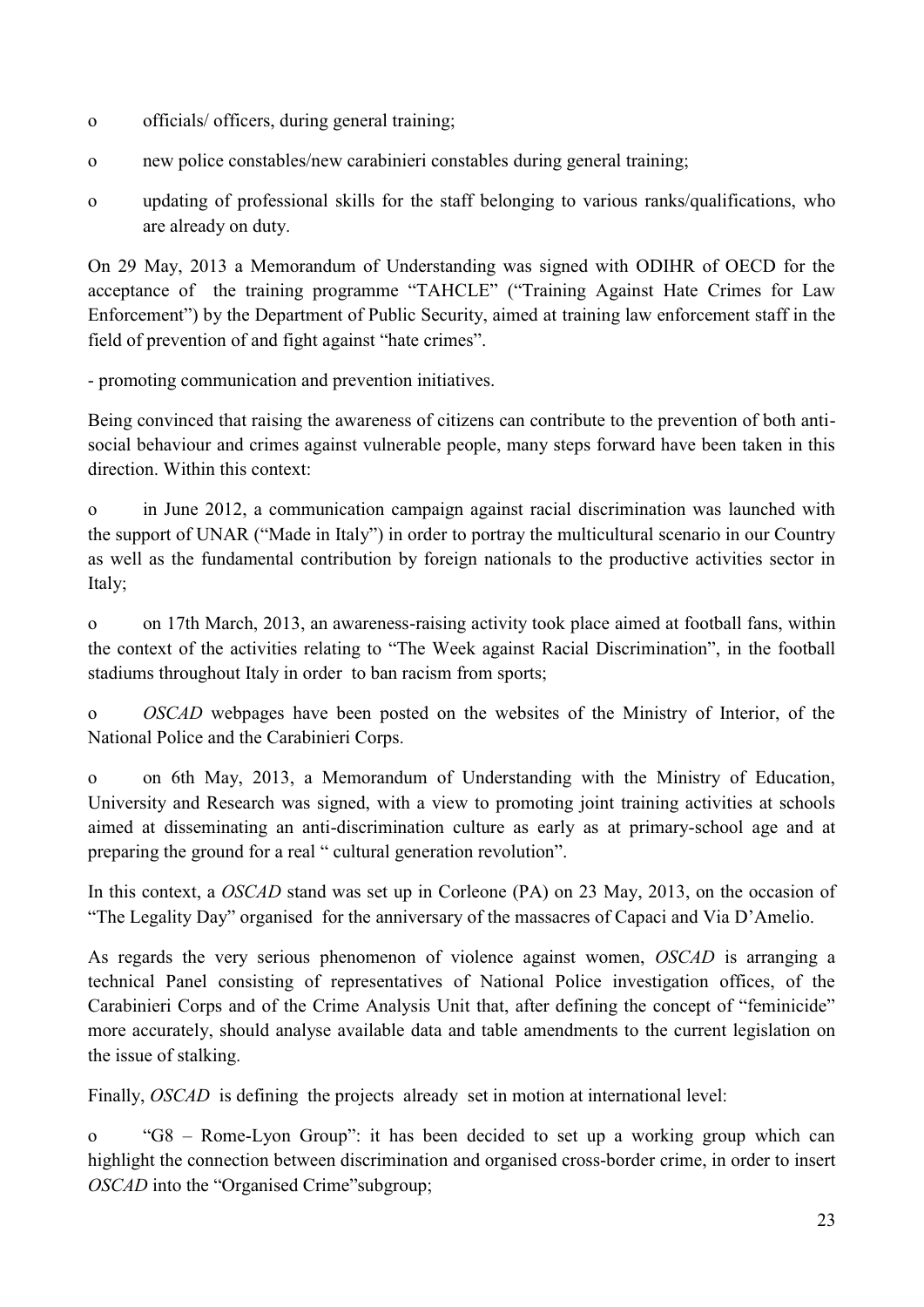o "Interpol": the proposal has been tabled to activate a network of contact points for information, training and operational activities in the field of the fight against hate crimes;

o "First semester 2014 of the EU Presidency": they will take account of proper initiatives to disseminate, also in this context, possible synergies to be activated to combat discrimination;

o the Project "MuTaVi" ("Multimedia Tools Against Violence") co-financed by the European Commission, Directorate-General Justice, under the Daphne III Programme, aimed at preventing and fighting violence against children, young people, women and social groups at risk. Recently a training package has been developed including a specific *OSCAD* module on anti-discrimination, designed primarily for Police staff, but also addressed to other professionals such as lawyers, social workers, health practitioners and non profit organisations.

Furthermore, the Convention on Cybercrime of the Council of Europe (Budapest Convention on Cybercrime dated 23.11.2001)-ratified by Law No 48 of 18.3.2008 –is thus the first international agreement relating to the crimes perpetrated through the internet; it set the guidelines for all Member States which plan to develop a comprehensive and harmonised national legislation on cybercrime.

The above-mentioned Convention also provides the framework for international cooperation in this field by envisaging faster procedures, furthermore it is supplemented by an Additional Protocol concerning the Criminalisation of Acts of Racist and Xenophobic Nature committed through Computer Systems.

Both the activities and initiatives undertaken by *UNAR* in the field of discrimination are listed in the first part the Report.

At a local level, almost all authorities have implemented measures to combat both discrimination and racism. For example, the Memorandum of Understanding signed between the Province of Florence and *UNAR* in April 2011, whereby the Province of Florence committed itself to coordinating, in cooperation with *UNAR*, the territorial network of legal-aid helpdesks and sector associations active locally in order to boost their spreading and their proximity to potential victims. In 2012 an anti-discrimination territorial Centre was therefore opened for the Province of Florence named "Zorro", the main activities of which relate to: listening to, supporting and giving legal advice to people who consider themselves to be victims of discrimination; data collection and information relating to discriminatory behaviours delivered by citizens, bodies, trade associations and third-sector organisations; information and awareness campaigns designed for all citizens. This Centre works through a network involving all territorial bodies which carry out information and advisory activities. There is also a regional Centre for the prevention of and fight against racial discrimination active in **Genoa Municipality**, set up by the Liguria Region in collaboration with *UNAR* and through the active commitment of local associations such as *ARCI Liguria* (Italian Recreational and Cultural Association- Section of Liguria), *ANOLF Cisl* (National Association "Beyond Frontiers" of the CISL Trade Union), and *ACLI Liguria* (Christian Associations of Italian Workers – section of Liguria).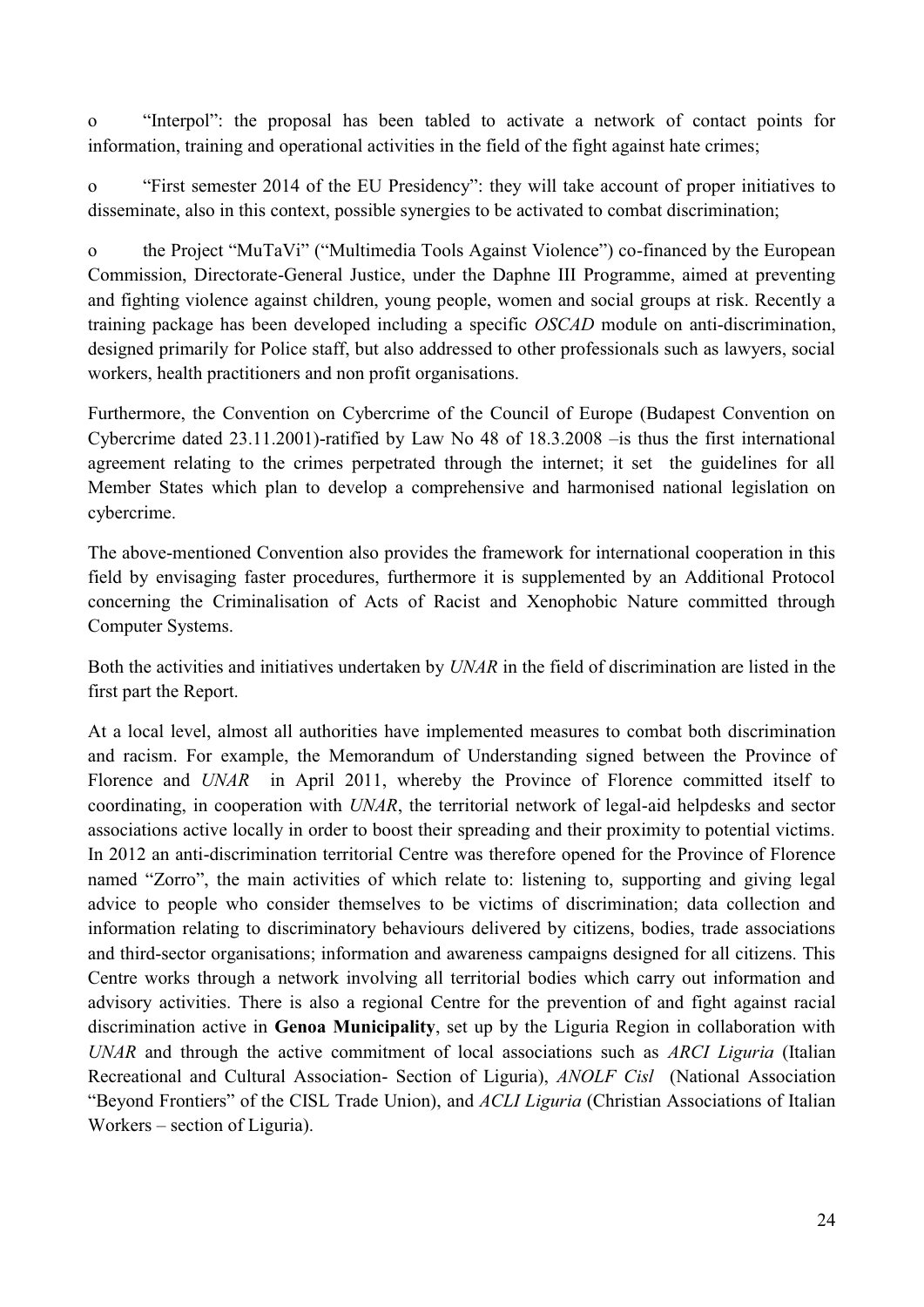# **Article 5**

**1) The Parties undertake to promote the conditions necessary for persons belonging to national minorities to maintain and develop their culture, and to preserve the essential elements of their identity, namely their religion, language, traditions and cultural heritage.** 

**2) Without prejudice to measures taken in pursuance of their general integration policy, the Parties shall refrain from policies or practices aimed at assimilation of persons belonging to national minorities against their will and shall protect these persons from any action aimed at such assimilation.**

Linguistic and cultural diversity is, indeed, an important source of our Country"s richness and it is for this reason that Italy safeguards and promotes the cultures of the linguistic minorities living in its territory and specifically identified in art. 2 of Law No. 482/1999, in accordance with the provision referred to in art. 6 of the Constitution.

Several **cultural initiatives** are taken at both national and local level where national minorities live, and many of these initiatives are funded by Laws No. 482/1999 and 38/2001, others by the economic support from both regions and local authorities, referred to at length in the Third Report and which continue their activities.

Some initiatives have also been taken by Museums or Institutes aimed at extending cultural services also to the migrants residing in the national territory or at the cataloguing and showing of the communities' historic archives relating to recognized national minorities. By way of example, some projects can be quoted such as "The Calabrian Linguistic Minorities, a Universal Heritage" set up by the Calabria Region within the EU Structural Fund Programmes 2007-2013 worth 200,000 Euros; " The Mother Tongue Project" by the Piedmont Region, as well as its literature contest for encouraging the promotion of cultural, linguistic and gender differences; the various initiatives aimed at promoting tourism activities at a regional level; cooperation in the field of activities relating to language research, etc.

Municipalities have given ample space to meetings, popular festivities and festivals aiming at an indepth study of both their own languages and at the knowledge of ethnic minorities living in Europe. In addition photo exhibitions have been arranged as well as spaces devoted to the promotion of their cultural and historical roots, theatre plays, prizes for literature works in original language, monographic studies and interactive CDs as well as bilingual DVDs.

The **Province of Oristano**, together with the municipalities and schools, have realised important projects such as "Postale de sa limba sarda", the first touring exhibition on the language and history of Sardinia; the learning platform for training in the Sardinian language "discente.or.it", which is a very important activity within the framework of minority language teaching. Furthermore a number of publications in the Sardinian language have been issued, including the Statute of the Province and the collection of the regional, national and international rules on the protection of linguistic minorities named "Leges". The website www.limbasarda,nuoro.it , which is the digital version of the linguistic helpdesk, is also worth mentioning.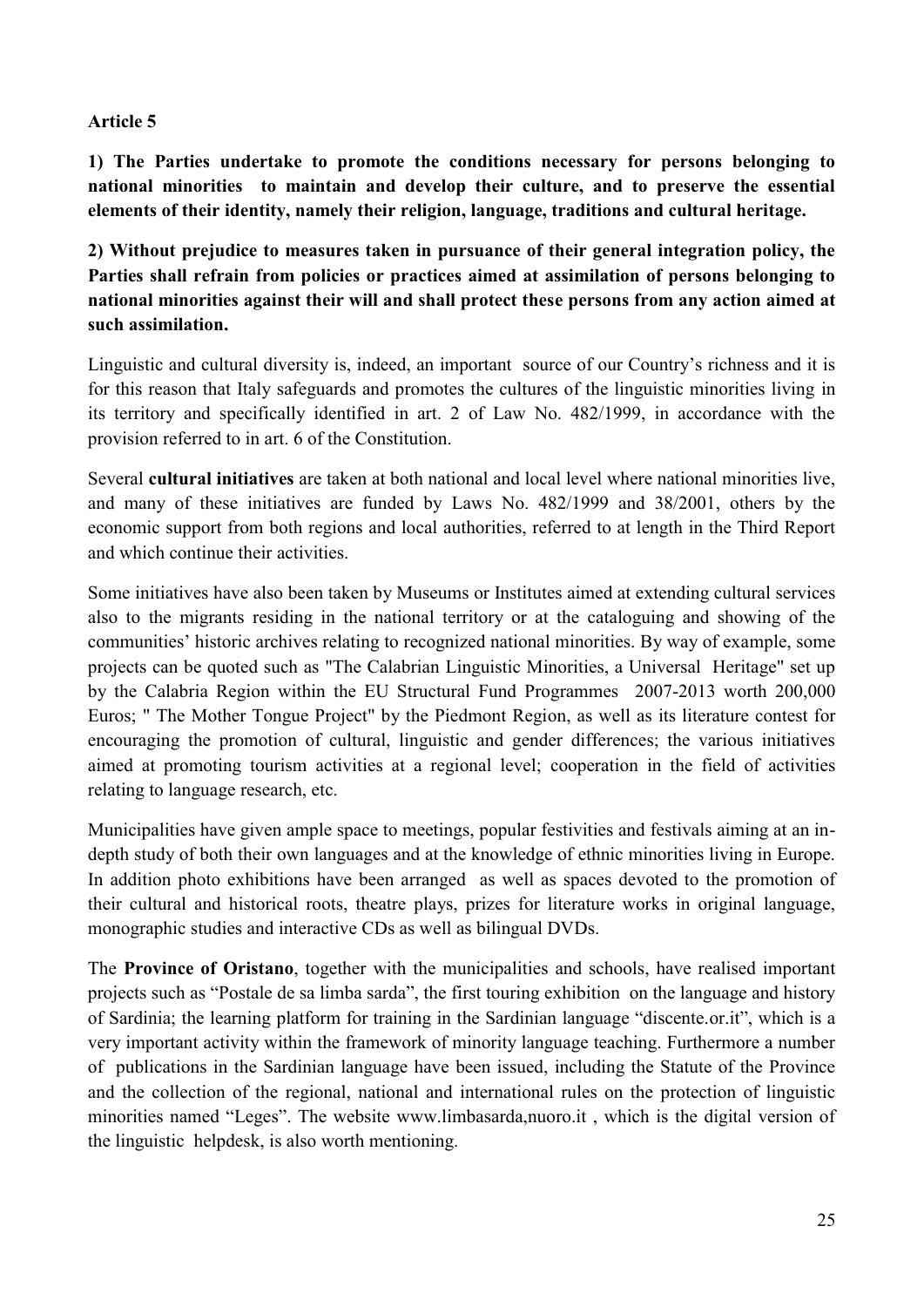The field of infrastructures and social services of interest for minorities also includes a number of works relating to **urban and rural toponymy** carried out through the placement of bilingual road signs, some of which have been just updated, others in addition to the existing ones. The creation of murales with themes relating to minorities' cultural aspects is also worth mentioning, as is the setting up of permanent art exhibitions and museums of minority customs and culture with the display of costumes, objects, ancient instruments and tools equipped with multilingual taglines and descriptive multilingual tables; the establishment of civic Libraries containing collections of volumes relating to the history and customs of that specific minority is equally relevant. In some cases the structural interventions have concerned the design of specific websites for minorities and related updating or, in other cases reserved spaces within the Town Hall.

#### **Article 6**

**1) The Parties shall encourage a spirit of tolerance and intercultural dialogue and take effective measures to promote mutual respect and understanding and co-operation among all persons living on their territory, irrespective of those persons' ethnic, cultural, linguistic or religious identity, in particular in the fields of education, culture and the media.**

**2) The Parties undertake to take appropriate measures to protect persons who may be subject to threats or acts of discrimination, hostility or violence as a result of their ethnic, cultural, linguistic or religious identity.**

Our Country promotes tolerance through the adoption of measures aimed at fostering mutual respect and understanding as well as cooperation among all people living in the territory, regardless of their ethnic, cultural, linguistic or religious identity. Many regions, within their legislative autonomy, and as provided for by State Law No. 482/1999, have issued provisions aimed at promoting and safeguarding the linguistic and cultural heritage of minorities, pursuant to both art. 6 of the Constitution and the principles envisaged by the major international conventions. These provisions promote initiatives aimed at fostering mutual collaboration, tolerance and good understanding among the minorities living in the regional territory, the Italian-speaking community and the authorities. The Regions support the implementation of plans aimed at enhancing cultural and linguistic diversity as well as at strengthening the concept of intercultural dialogue; they promote and support public and private initiatives aimed at maintaining and expand the use of the minority languages in their respective territories. Strong support is given to both promotion work and forms of cooperation among institutions in the fields of linguistics, education, training and means of information.

Recent comments and statements, broadcast through national and local radio/tv programmes, have highlighted the alarming frequency of cases of discrimination based on ethnic and cultural diversity. The President of *Agcom* (Communcations Regulatory Authority) sent a letter dated January 2014 to all private and public, national and local tv/radio stations, in which he drew attention to the risks of such messages passed on through means of information. In this letter the *Agcom* President, after stating once again that the right to freedom of expression – envisaged by the Constitution- can never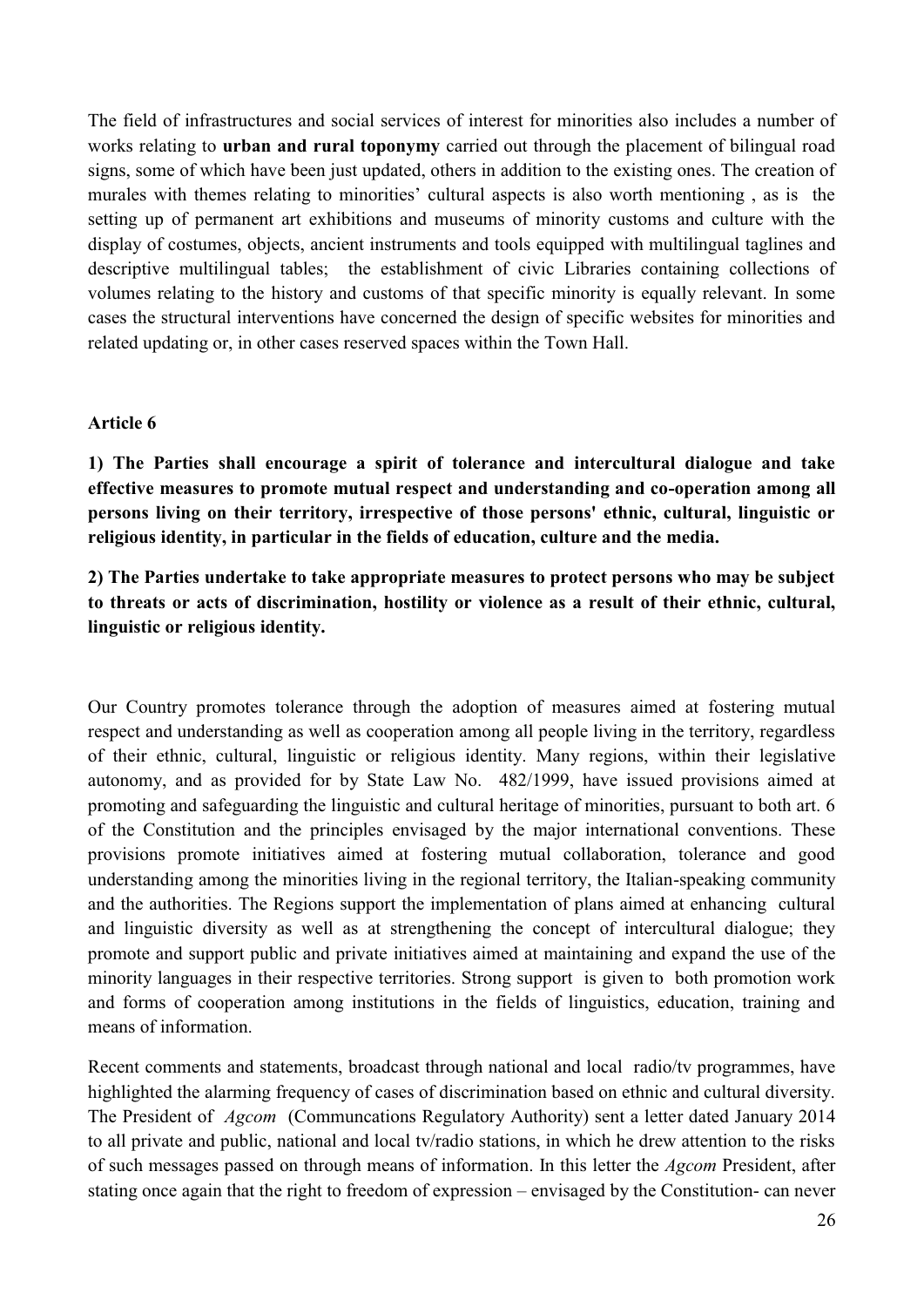be guaranteed at the expense of human dignity, hopes that a renewed commitment is entered into by the institutions in relation to the respect of the fundamental rights of individuals; in conclusion, the *Agcom* President stated that his authority, within the sphere of its own competences, will regularly carry out monitoring activities concerning the radio/TV broadcasting system by urging broadcasters to guarantee the respect for the fundamental principles enshrined in current legislation.

For further requirements, please refer to the first Part and art. 4 of this Report.

# **Article 7**

# **The Parties shall ensure respect for the right of every person belonging to a national minority to freedom of peaceful assembly, freedom of association, freedom of expression, and freedom of thought, conscience and religion.**

In Italy the freedom of assembly, association, expression, thought, conscience and religion is recognised by articles 17-18-19-20 of the Constitution to all citizens, including the members of minorities.

These principles are also echoed by the regional statutes and by a number of laws issued by regions where the minorities live.

A key role, from the point of view of more effective and shared protection of local linguistic minorities, is played by various associations active throughout the territory.

Minorities have often resorted to voluntary associations thus setting up various organisations, sometimes non-governamental ones, too. *CONFEMILI* (the Federal Committee of Linguistic Minorities of Italy), which is a body representing the associations of the 12 recognised hystorical linguistic minorities, carries out activities of coordination, guidance and planning concerning both local authorities and associations.

Minorities, in the places where they reside, are widely represented and give their own contribution to social cohesion.

For minority organisations, please refer to what has been explained at length in the Third Report.

# **Article 8**

**The Parties undertake to recognise that every person belonging to a national minority has the right to manifest his or her religion or belief and to establish religious institutions, organisations and associations**.

The text of the Italian Constitution addresses religion and churches in a spirit of laicism and pluralism.

This position is enshrined in three constitutional principles that guarantee the individual"s right to religious freedom (art. 19), the equality, including equal social status, of citizens regardless of their opinions concerning religion (art. 3) and finally freedom equality of all religions before the law (art.  $8(1,i)$ ).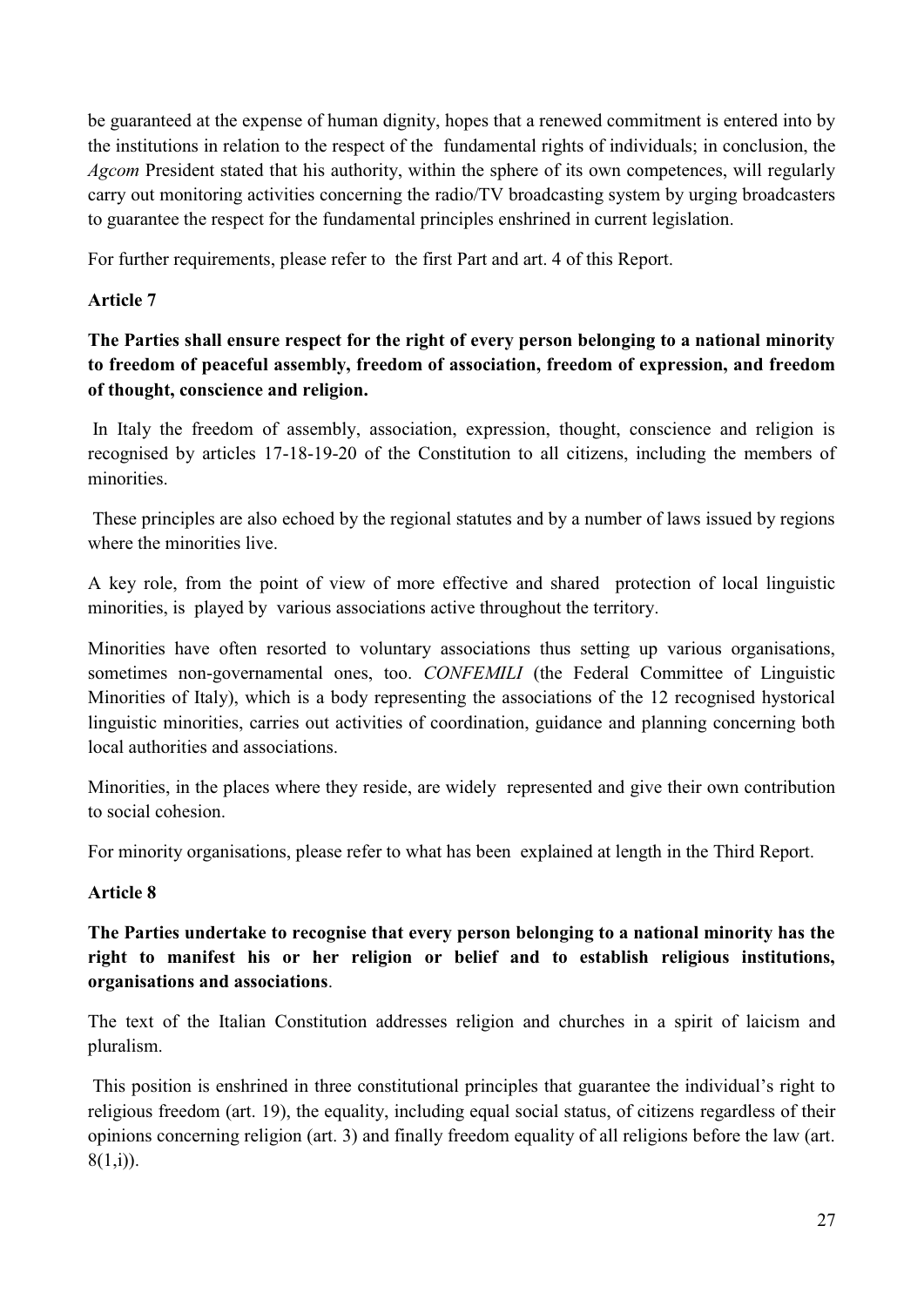The system of guarantees of the rights of freedom is based on art. 19 of the Constitution, which also includes the liberty to profess freely one's own religious faith, by embracing an already existing religion, by changing one"s own religious faith and by giving rise to new religious beliefs; article 19 also includes the liberty to carry out proselytism and propaganda, to profess one"s own religious faith both in private and in public and finally to create associations of a religious nature or to participate in existing ones.

As regards the religious freedom of minorities, please refer to what has already been explained in the Third Report.

# **Article 9**

**1) The Parties undertake to recognise that the right to freedom of expression of every person belonging to a national minority includes freedom to hold opinions and to receive and impart information and ideas in the minority language, without interference by public authorities and regardless of frontiers. The Parties shall ensure, within the framework of their legal systems, that persons belonging to a national minority are not discriminated against in their access to the media.**

**2) Paragraph 1 shall not prevent Parties from requiring the licensing, without discrimination and based on objective criteria, of sound radio and television broadcasting, or cinema enterprises.**

**3) The Parties shall not hinder the creation and the use of printed media by persons belonging to national minorities. In the legal framework of sound radio and television broadcasting, they shall ensure, as far as possible, and taking into account the provisions of paragraph 1, that persons belonging to national minorities are granted the possibility of creating and using their own media.**

**4) In the framework of their legal systems, the Parties shall adopt adequate measures in order to facilitate access to the media for persons belonging to national minorities and in order to promote tolerance and permit cultural pluralism.**

The right to the **freedom of expression** is based on art. 21 of the Constitution according to which all can freely express their own thoughts orally and in writing and through any other means of dissemination. The freedom of the press is also included in this context – the freedom of the press cannot be made dependent upon authorisations or censorship, with the exception of publications and other forms of expression that are contrary to public morality.

For this right to become operational for the members of minorities, it is necessary that they can receive and communicate information or ideas in the minority language through access to media including with the possibility of creating and using own media.

As regards the safeguard of linguistic minorities in this field, the national legislation is quite multifaceted.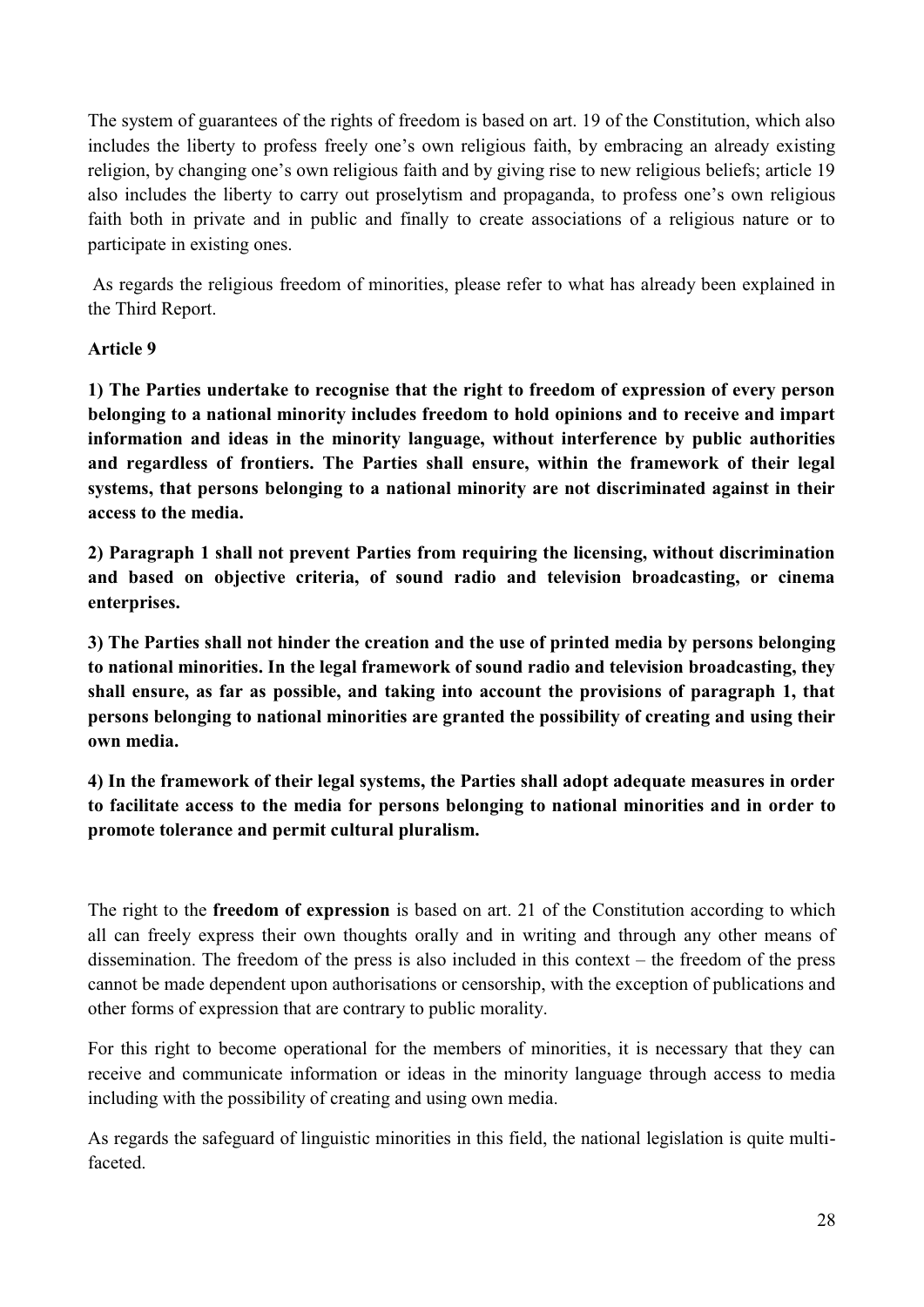The rule providing for **programmes** in French, German and Slovenian, languages which have long since been safeguarded also through international agreements, is Law No. 103 dated 14 April 1975 on public radio and television broadcasting, the so-called *RAI* reform law, which makes it mandatory for the *RAI* public service concessionaire "to broadcast radio and television programmes in both German and Ladin for the Province of Bolzano, in French for the Autonomous Region of Valle D"Aosta and in Slovenian for the Autonomous Region of Friuli Venezia Giulia". (art. 19).

According to article 12 of Law No. 482/1999, the Convention between the Ministry of Communication and the Radio and Television Public Service Concessionaire Company and the resulting contract must envisage conditions for the protection of linguistic minorities in the areas where they belong. To this end the concerned regions can conclude either relevant conventions with the Concessionaire Company in the context of the regional radio-television broadcasts in the protected languages or relevant agreements with private broadcasting companies.

Between 2008 and 2012 television services underwent the digital switchover and 13 frequency usage rights were assigned to some network service providers that broadcast programmes in minority languages over their own multiplexed media to be used via over-the-air terrestrial in digital technology in Single Frequency Network (SFN).

About 20 entities, especially in the Region of Calabria (No. 11), have the licence to broadcast tv programmes in a recognised minority language, as audio-video media service providers at a local level, under Agcom Resolution No. 353/11/CONS.

In order to comply with the provisions envisaged by art.17 of the Service Contract in force for the 3- year- period 2010-2012 concluded with the Ministry of Economic Development, Department of Telecommunications concerning " Specific Initiatives for Enhancing Local Institutions and Culture", *RAI*, the Italian Public Service Concessionaire Company, signed a new agreement for the 3- year- period 2013-2015 in May 2013 with the Presidency of the Council of Ministers and the Autonomous Province of Bolzano with the purpose of making and broadcasting radio and television programmes in German and Ladin in Alto Adige/Südtyrol. This agreement could provide an example for the renewal of the agreements with the autonomous Valle d"Aosta and Friuli- Venezia-Giulia Regions.

To foster the spreading of the French language, the Press Agency of the Autonomous Valle d"Aosta Region co-ordinated the conclusion of an agreement with TV5 Monde which is the first traditional generic French-speaking TV in the world, broadcasting in digital terrestrial mode, at present broadcasting in the territory of 40 Municipalities of the Region with 70 per cent coverage, with a view to extending it to the whole regional territory by the end of 2013. The Convention between the Presidency of the Council of Ministers and *RAI* concluded on 29 October 2007 represents the main point of reference for the promotion of the French language.

As regards the **radio broadcasters**, at present No. 9 radio stations broadcast programmes in Sardinian in the Region of Sardinia, No. 1 radio station broadcasts programmes in Friulian (in the province of Udine), No. 3 radio stations broadcast programmes in Occitan in the Region of Piedmont and No. 2 radio stations broadcast programmes in Albanian in the Region of Calabria.

In this connection it is worth mentioning that even if Romanian is not a minority language recognized by Law No. 482 of 15 December 1999, the ROMIT TV Cultural Association, broadcasting programmes in Romanian, has been recently authorized as audiovisual media service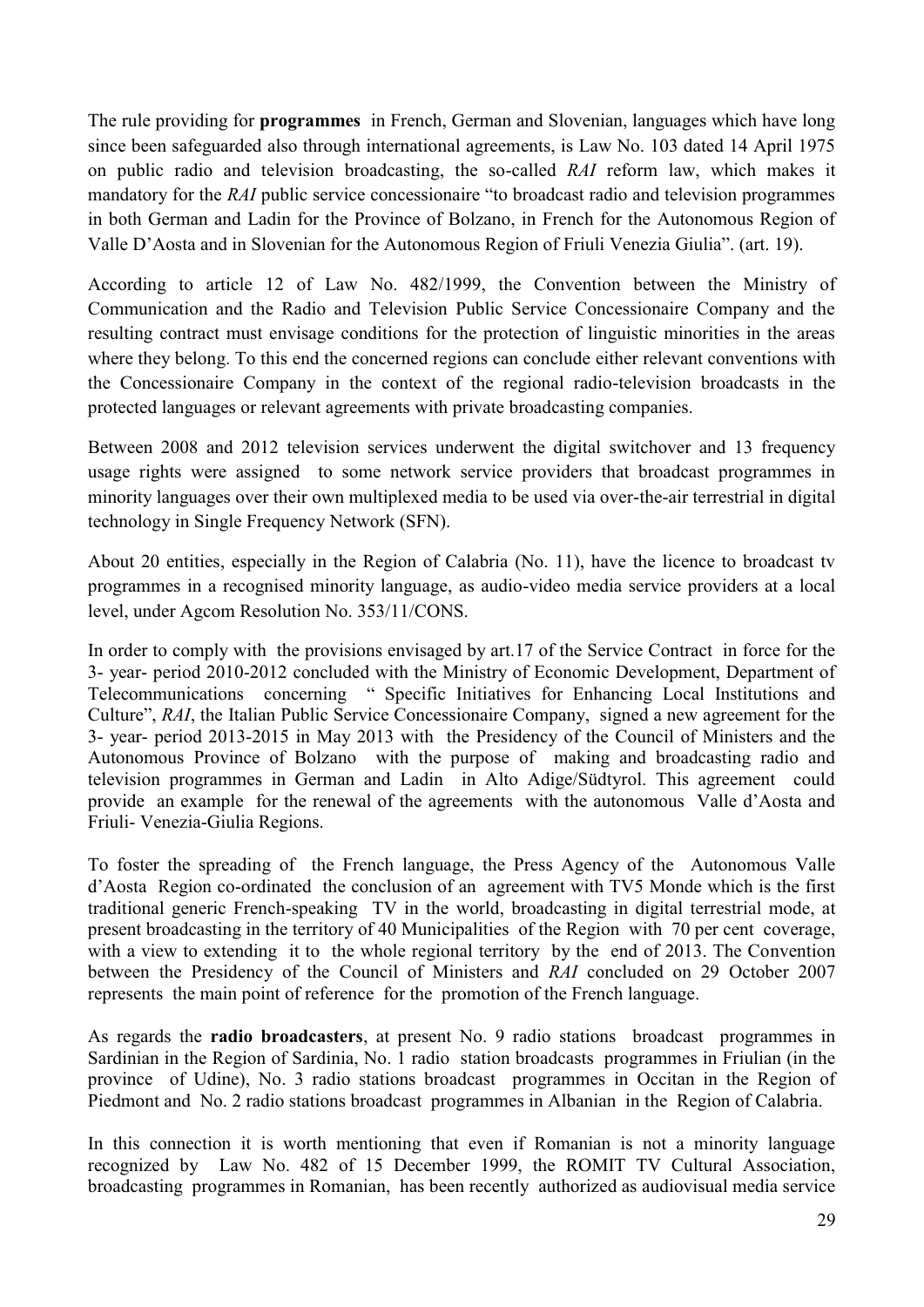provider at national level while in the Piedmont Region, a similar action was undertaken at local level by the local TV network named *CASA MIA TV*.

Radio programmes devoted to the Roma (called "*La Voce Rom")* are broadcasted by a local radio station (*Radio Onda d'Urto*) having its seat in Lombardy (Brescia) thus improving the dissemination of Roma culture and music as well as of practical information.

A Panel for the Communication of Minorities was established in order to encourage the development, the enhancement and the protection of the ethnic, cultural and linguistic characteristics of Ladin, Mocheno and Cimbrian populations in consideration of the strategic role played in connection with the protection of minorities in the Trentino region and which is granted to media as means of knowledge, dissemination , standardization and importance of the minority languages spoken within the respective communities.

In 2012, a series of television broadcasts dedicated to the Mocheno and Cimbrian communities were planned and initiated with the aim of focusing on a few specific issues that characterise the two linguistic islands. The broadcasting of television programmes on the TML TV channel of the minorities began on 30 January 2013 and will continue throughout the year. Television broadcasting was chiefly produced in Italian and integrated with some minority language inserts, mainly with the aim of providing the general public, and not only the members of the minority communities, with timely and accurate information on several aspects identifying the local communities so as to make the whole community more aware of a fundamental issue for the provincial autonomy. Still in this perspective, the publication of three pages devoted to the linguistic minorities in the institutional magazine "Il Trentino" has been planned as from 2013.

In the **Friuli Venezia Giulia Region** both radio and television broadcast news, entertainment, documentaries and fiction in Friulian.

Beside the programmes produced and broadcasted by private radio and television broadcasting companies there are the programmes produced and broadcasted by the regional branch of *RAI*. In this connection, it is worth mentioning that a convention concluded between the Presidency of the Council of Ministers and *RAI* has recently envisaged 90 hours of scheduled broadcasting per year in Friulian within the local radio broadcasting schedule of the Public Service Concessionaire Company.

As regards the private radio broadcasters, two of them broadcast constantly in "*marilenghe*" (Friulian): *"Radio Onde Furlane"* (a community radio which has been broadcasting programmes almost exclusively in Friulian for over 30 years ) and *"Radio Spazio 103"* which broadcasts more than three hours per day on average in the abovementioned language.

The functions of the Region concerning the provision of information in Friulian are regulated by Chapter IV of Regional Law No. 29/2007 which provides for the adoption of a specific Regulation in this sector. To this end, the Region adopted a Regulation, implemented with President"s of the Region Decree No. 0279/Pres of 25 November 2011, concerning the granting of subsidies for the promotion of the Friulian language through television and radio programmes as provided for by Regional Law No. 29/07 to which reference should be made for further details of the relevant legal provisions.

The **Sardinia Region** grants regional aids to foster the programme schedule of television and radio broadcasting and websites in Sardinian (or Catalan in the Alghero area ); in the latter municipality in particular the radio and television broadcaster "Catalan TV" broadcasts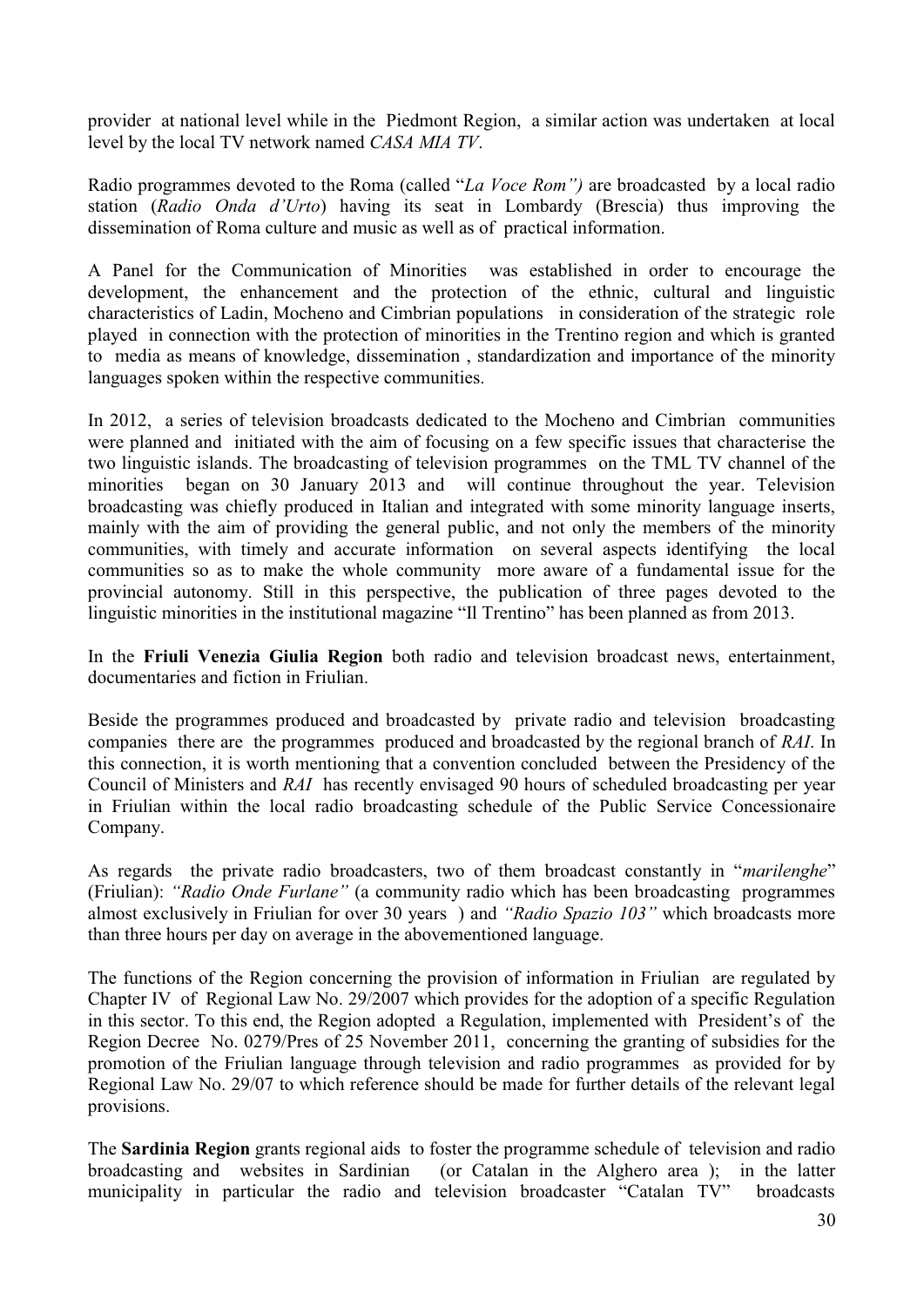programmes in Catalan and the website [www.alguer.cat](http://www.alguer.cat/) has a section dedicated to the Catalan language. In Oristano several publications were issued in Sardinian including the Statute of the Province and the collection of regional, national and international laws on the protection of linguistic minorities called *"Leges".* Television and radio programmes broadcasted in Sardinian (TV news, radio news, cultural programmes and theatre, etc.) are frequently transmitted by several local broadcasting companies.

To support radio and television programmes in the minority languages, in the **Piedmont Region** every Wednesday morning the programme *"Buongiorno Regione"* devotes some time to Piedmontese linguistic minorities - Occitan, French, Franco-Provençal and Walser. As regards the issue of minorities, the regional *RAI* Editorial staff follows with special attention the Waldensian Synod of the Waldensian and Methodist Churches which takes place every year; the national programme TGR Montagne broadcasted every Friday on channel RAI 5 and produced by the Regional Branch of *RAI* in Piedmont also pays special attention to the issues concerning the linguistic and cultural minorities spread along the Italian Alpine Arch.

With reference to the **printed information material**, since December 2006 the fortnightly free press magazine "Il Diari" has been completely published in Friulian. Moreover, there are two monthly magazines: the historical magazine "La Patrie dal Friûl" which has been published since 1946 and "Ladins dal Friûl"which is now in its fifteenth year of activity. The weekly magazines "Il Friuli", "La Voce isontina" and "La Vita Cattolica" publish a page in Friulian on every issue. The latter also prints a magazine for kids "Alc&cè". The daily newspaper "Messagero Veneto" publishes a monthly page in Friulian in cooperation with the Friulian Philological Society and a daily column on the first page. Moreover, "ARLeF - Agjenzie Regionâl pe Lenghe Furlane" the regional Agency for the Friulian language publishes a page in Friulian devoted to children who attend kindergarten or primary school and places it within the weekly insert for children "Sgulp". The page is printed by the abovenamed newspaper "Messaggero Veneto" and it is distributed in all comprehensive institutes of the three Friulian provinces where activities in Friulian are carried out.

The **Province of Pordenone** has produced a DVD called "Lenga di aga- providing a sight and sound journey of the Western Friulian area". The material recorded on DVD is addressed to the linguistic areas of Western Friuli and disseminated thanks to a local television network. Consistently with the dissemination of the multimedia material a number of night exhibition and distribution followed in the Municipalities of the province.

# **Article 10**

**1) The Parties undertake to recognise that every person belonging to a national minority has the right to use freely and without interference his or her minority language, in private and in public, orally and in writing.**

**2) In areas inhabited by persons belonging to national minorities traditionally or in substantial numbers, if those persons so request and where such a request corresponds to a real need, the Parties shall endeavour to ensure, as far as possible, the conditions which would make it possible to use the minority language in relations between those persons and the administrative authorities.** 

**3) The Parties undertake to guarantee the right of every person belonging to a national minority to be informed promptly, in a language which he or she understands, of the reasons**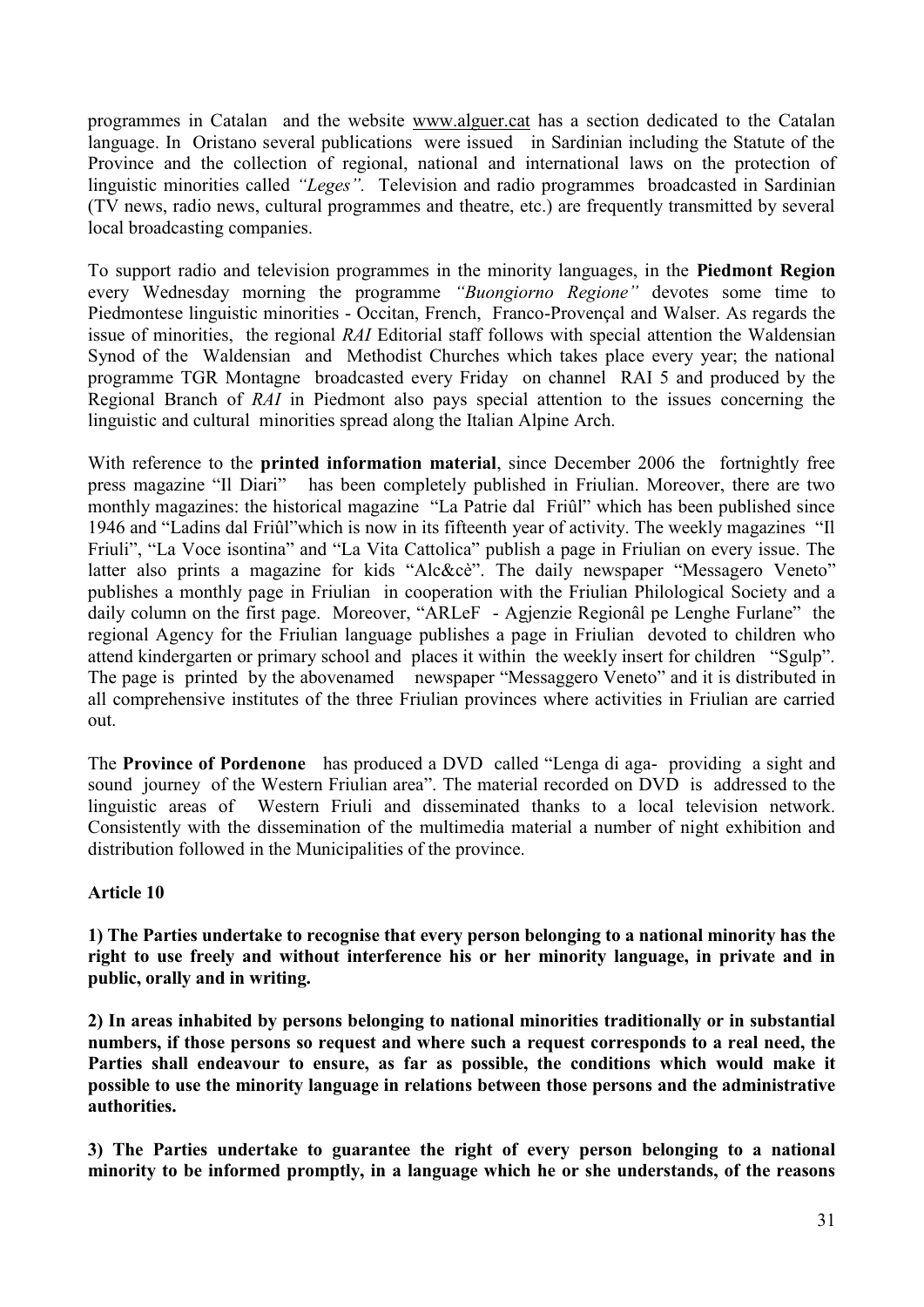## **for his or her arrest, and of the nature and cause of any accusation against him or her, and to defend himself or herself in this language, if necessary with the free assistance of an interpreter.**

The right to the oral and written use of the protected language in the Offices of the Public Administrations is one of the main rights recognised to minorities by Law No. 482/99 (art. 9), which however envisages the exceptions of the Armed Forces and of Law Enforcement Agencies.

A Fund to finance projects submitted by local authorities and local state administrations has been established at the Presidency of the Council of Ministers-**Department of Regional Affairs, Self-Government and Sports** to make the exercise of this right actually possible.

This funding enables Public Administrations to ensure that in the respective offices there is minority language speaking personnel able to communicate with the public, either by organising training courses for serving personnel or by employing outer personnel specifically skilled in the use of protected languages by means of temporary contracts for a maximum period of one year.

The lack of in-house personnel speaking the minority languages led Public Administrations to carry out several initiatives: submitting projects on the implementation of linguistic helpdesks ("*Sportelli linguistici*"), developing training courses for serving personnel, employing translators and/or interpreters , projects focusing on toponyms and fostering cultural initiatives. The priority target of funding is establishing joint linguistic helpdesks in charge of given areas *("Sportelli unici per area*") which are formed on a voluntary basis in order to improve the coordination of the linguistic helpdesks. Joint linguistic helpdesks in charge of given areas shall grant the best possible form of partnership, that is to say the maximum number of municipalities that can rely on a single facility, with either a fixed or itinerant structure taking into account the territory, the geographical location of minorities and the available facilities.

The total sum of the funds allocated in the years 2012-2013-2014 amounted to 1,807,260 Euros, 1,887,160 Euros and 1,995,068 Euros respectively, with a progressive increase despite the cuts which affected the State Budget owing to the economic crisis. Given the recent adverse economic conditions and the measures implemented to reduce the national public expenditure, on a multiannual assessment plan , note should be taken that the available funds for the financing of interventions as envisaged by Law No. 482/1999 have undergone instability and have decreased as compared to those initially available. In view of the difficulties involved in the reduction of resources allocated, the aforesaid **Department of Regional Affairs, Self-Government and Sports**  in order to optimise the allocation of commitments issued a new decree aiming at the improvement of distribution of funds. The said decree has set out useful criteria to fulfil the requirements of targeting public expenditure to the establishment or functioning of linguistic helpdesks which represent, in the light of experience gained, the real contact point between the population speaking the minority language and the Public Administration; in particular priority was given to the projects in which the partnership of municipalities was prevalent.

To foster the optimization of resources the following is envisaged: exclusion from the further distribution of funds of those bodies failing to implement the financed projects without justified reason. A provision is also envisaged to the effect of ensuring that newly determined areas actually meet the requirements contained in the relevant legislation in order to avoid the dispersion of funds in response to requests which cannot be justified by the presence of historical linguistic minorities.

Furthermore, many initiatives were implemented even at local and regional level.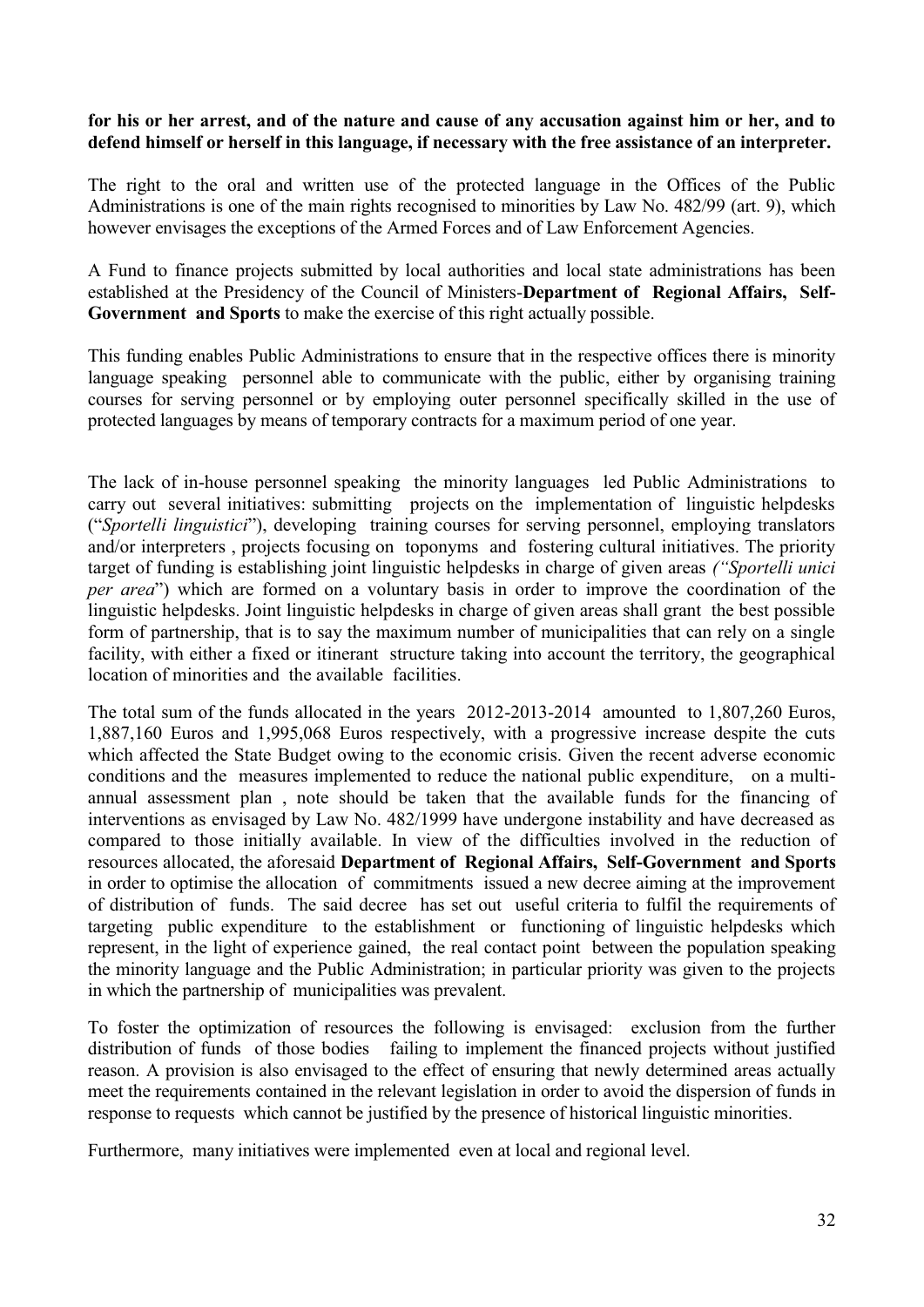In the **Sardinia Region** the linguistic helpdesks, run with the funds allocated in compliance with Law 482/1999 and also with regional funds, are still operative in several Municipalities (in Sardinian or, in Alghero Municipality, in Catalan). The duly trained personnel provide linguistic advice both to the citizens and offices of the Public Administration to ease public communication. A regional political party *"il Partito Sardo d'Azione"* (Sardinian Action Party) presented a proposal for the amendment of the Special Autonomy Statute of the Region to the Regional Council with the aim of making the Sardinian language the "official" language, so as to enable its use for the deeds issued by Public Authorities (as already in force in the Autonomous Province of Bolzano and in the Valle d"Aosta Region). In this connection and in order to improve the spreading of the Sardinian language, it is worth mentioning that the main obstacle highlighted concerns the several varieties that exist among the Sardinian languages. All attempts to create the so-called "unified Sardinian language" have so far failed given the sentence construction has proved less than effective and incomprehensible to all Sardinians.

The **Piedmont Region** has planned actions targeting the cultural heritage of Occitan , French, Franco-Provençal and Walser linguistic minorities, as well as scientific research and regional culture and history as provided for in Regional Law No. 58/1978. In this framework, for the threeyear period 2012-2013, the Region allocated to bodies and associations, an amount of 642,250 Euros, 618,000 Euros and 642,000 Euros, respectively . Despite the cutbacks in resources allocated, Law No. 482/1999 still represents a strong signal of the enhanced interest in linguistic minorities. Since its implementation , namely from 2001 to 2012, it has succeeded in enabling No. 203 projects to be funded for a total amount of 9,360,457.48 Euros.

# **Article 11**

**1) The Parties undertake to recognise that every person belonging to a national minority has the right to use his or her surname (patronym) and first names in the minority language and the right to official recognition of them, according to modalities provided for in their legal system.** 

**2) The Parties undertake to recognise that every person belonging to a national minority has the right to display in his or her minority language signs, inscriptions and other information of a private nature visible to the public.**

**3) In areas traditionally inhabited by substantial numbers of persons belonging to a national minority, the Parties shall endeavour, in the framework of their legal system, including, where appropriate, agreements with other States, and taking into account their specific conditions, to display traditional local names, street names and other topographical indications intended for the public also in the minority language when there is a sufficient demand for such indications.**

Article 11 of Law No. 482/1999 lays down that citizens belonging to a recognised linguistic minority, whose names and surnames had been modified before the entry into force of the above mentioned Law, may obtain that their original names and surnames are restored by means of a merely administrative procedure free of costs.

For members of the Slovenian minority art. 7 of Law No. 38/2001 lays down the right to obtain that their **names and surnames are written or printed according to the correct Slovenian spelling** in all public deeds, as well as to obtain that their surnames written in Italian are changed into the corresponding names in Slovenian or into the Slovenian names that are normally used in their social relations.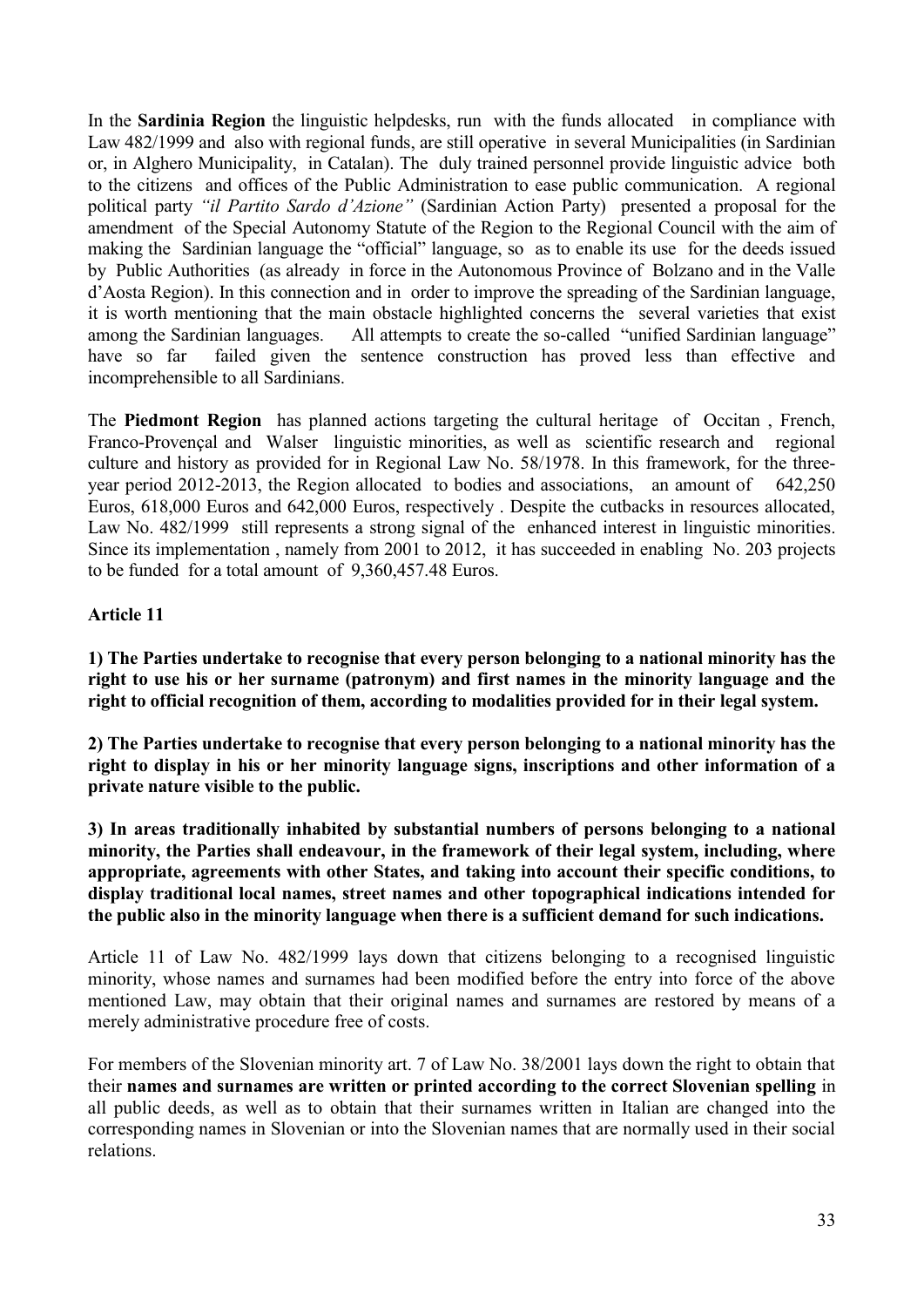To allow the correct implementation of the legislation in force, the **Ministry for Public Administration and Innovation issued the decree dated** 2 February 2009 **laying down the adoption of the** transcription tables of the **diacritical marks** included in the Latin alphabet and used in the names and surnames of Italian citizens. Moreover, the Ministry of the Inerior adopted an automated system for the transcription of the special characters of the Slovene alphabet. The transcripted characters become available to the Municipalities concerned whenever changes in the Registration data are entered into the system.

The Joint Committee for the Slovenian Minority complains that the problem regarding the correct spelling of Slovenian names and surnames in official documents has been only partially solved.

In that connection, it is worth mentioning that, within its own sphere of competence, the State Administration has ensured the correct spelling of Slovenian names and surnames by implementing the above-mentioned decree of the year 2009. This is further confirmed by Ministerial circular n. 23/2013 of the Central Directorate for Demographic Services of the Ministry of the Interior establishing that the technical documentation and the *INA SAIA* application for the installation of the new security system of the National Register of the Resident Population are made available to the Municipalities concerned. On top of this, as regards the issue of citizenship, the Ministerial circular dated 23.12.2013 of the Department for Civil Liberties and Immigration extends the correct spelling of names and surnames to all foreign citizens, thereby complying with the provisions issued by means of the decree of the year 2009.

As regards paragraphs 2 and 3 of art. 11, concerning the minority members' right to display in their minority language signs, inscriptions and other information of a private nature visible to the public, as well as traditional local names, street names and other topographical indications intended for the public, it is worth mentioning that part of the resources envisaged by Law No. 482/99 and by Law No. 38/2001 are also intended for projects concerning the setting up or the updating of tourist signs and road signs bearing toponyms submitted by individual municipalities.

For the **toponymy** of Alto Adige/Südtirol, in September 2013 a Memorandum of Understanding was signed between the Minister for Regional Affairs and the President of the Autonomous Province of Bolzano. With due regard to the provisions on bilingualism, the Memorandum envisages the adoption of a regulatory framework for bilingualism in toponyms, thus solving a problem affecting the majority of the existing 1,500 toponyms.

For the autonomous **Valle d'Aosta Region**, the entry into force of Regional Law no. 4/2011 has allowed the setting up of the spelling criteria for local names. In their general principles they must draw inspiration from the consolidated centuries-old spelling traditions of Valle d"Aosta, as can be derived from archives and oral traditions.

# **Article 12**

**1) The Parties shall, where appropriate, take measures in the fields of education and research to foster knowledge of the culture, history, language and religion of their national minorities and of the majority.**

**2) In this context the Parties shall inter alia provide adequate opportunities for teacher training and access to textbooks, and facilitate contacts among students and teachers of different communities.**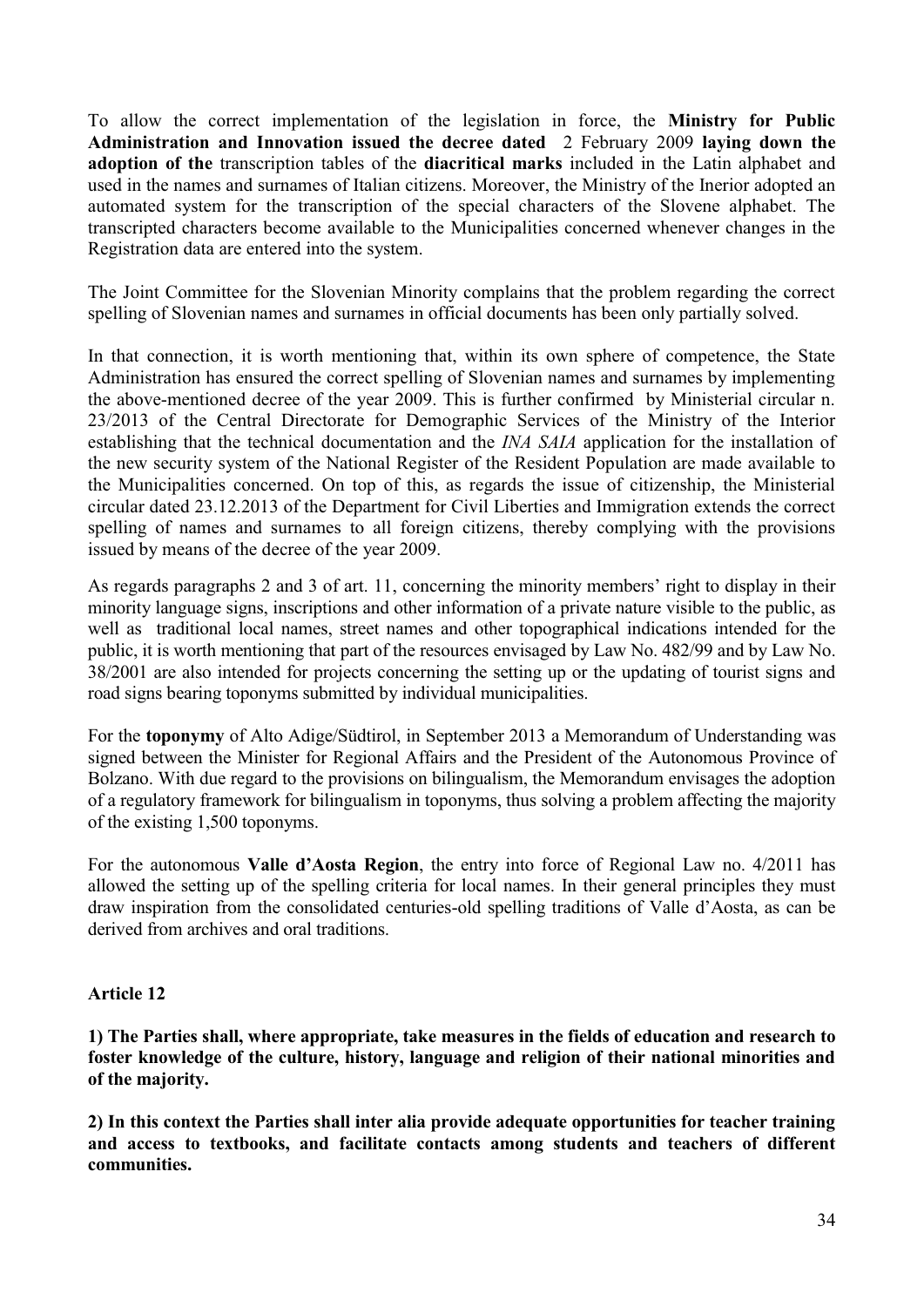## **3) The Parties undertake to promote equal opportunities for access to education at all levels for persons belonging to national minorities.**

Specific provisions concerning **the teaching of minority languages** in the schools of the 12 recognized linguistic communities are contained in Law No. 482/99 and constitute the regulatory framework which underlies the actions taken by the Ministry of Education, University and Research.

Law n. 482/99 assigns a predominant role to schools and entrusts them with the task of enhancing the rich mosaic of languages, widening the educational opportunities and granting members of such minorities the right to learn their mother tongue.

In particular, articles 4 and 5 of Law no. 482/99 envisage a two tier intervention system: that of the Ministry of Education and that of the individual school institutions.

The efforts by the Ministry of Public Education, University and Research (*MIUR*) have been aimed at implementing the said Law by means of the following initiatives: financing the projects of the schools that introduce the teaching of the minority language; promoting the activities connected with the implementation of that Law, to include teacher training and monitoring the initiatives carried out.

In kindergartens, the use of the minority language during educational activities is envisaged; in primary and junior secondary schools the use of the [minority] language is regarded as a teaching instrument. Planning an educational provision addressed to adults is also being considered.

Across the national territory, the Regional Education Authorities have been working towards enhancing, supporting and monitoring the educational and training initiatives that involve the minority languages. They have promoted and shared examples of best practices to include *ad-hoc* research and publications, such as the 2010 survey of the language communities of the Friuli-Venezia Giulia Region.

Over the last few years, the Ministry of Public Education, University and Research (*MIUR*) has given due attention to minority languages by publishing the annual notes aimed at the implementation of the statutory financial intervention plan, by further supporting the establishment of networks of schools and the integration of education actions with the out-of-school context and the territory.

On the occasion of the 10th anniversary of the promulgation of Law no. 482/99, the Ministry of Public Education, University and Research (*MIUR*) commissioned to the National Institute for the Evaluation of the Educational and Training System (*INVALSI*) a **survey** aiming at describing the situation as regards the teaching of minority languages in the schools involved.

The project stemmed from the need to take stock of the situation concerning the teaching of minority languages on the first 10-year deadline since the entry into force of the fundamental piece of legislation (Law No. 482/99) in this regard, that has allowed the official introduction into schools of the above-mentioned languages. The aim of the survey is to record the impact of the supporting and protection measures provided for by Law no. 482/99 in the schools of the minority communities. The study is divided into 4 parts:

1. The territory and the context. In co-operation with the Department for Regional Affairs to the Presidency of the Council of Ministers a study has been launched, based on the analysis of similar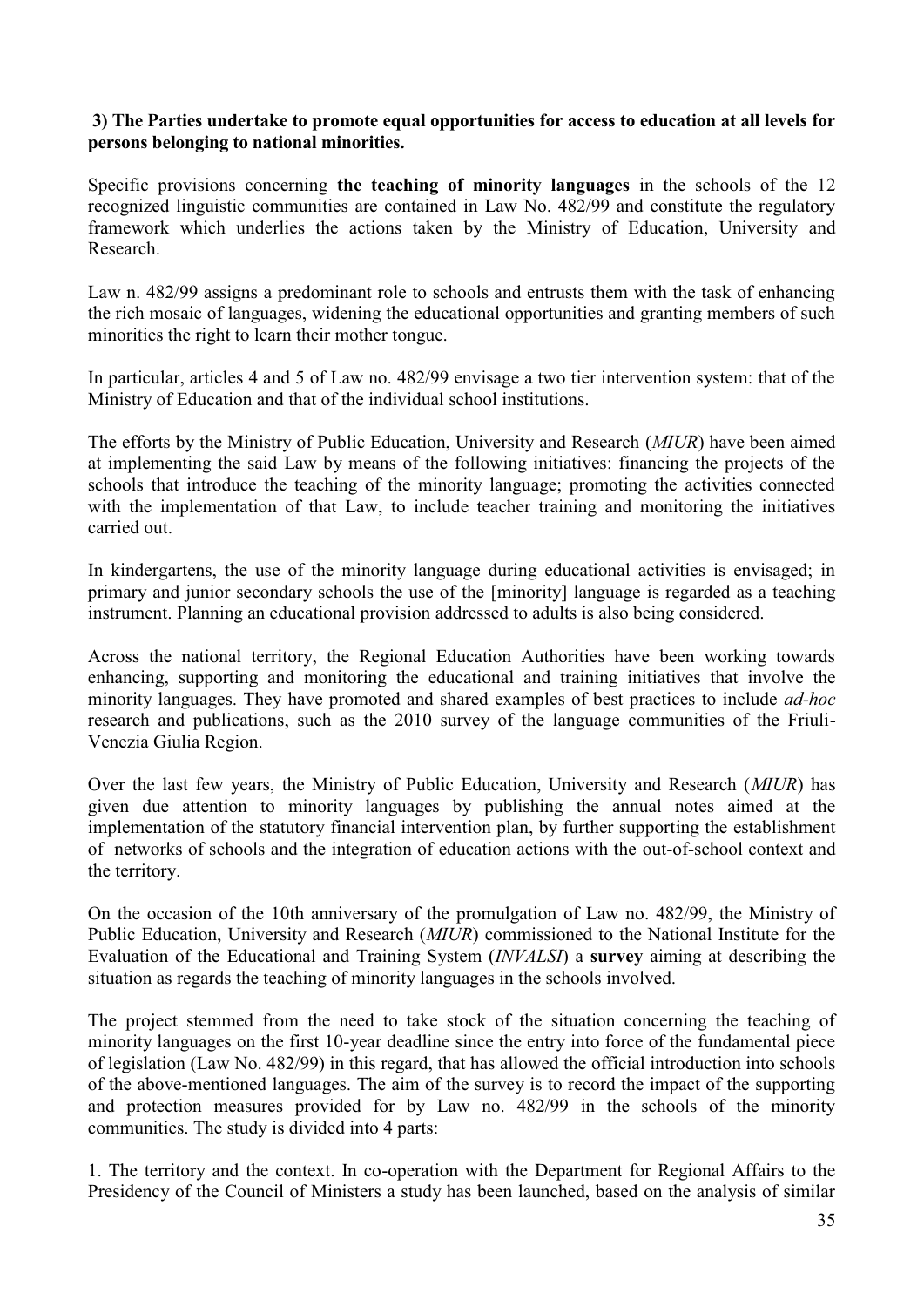data, into the general context relating to the application of the said Law and starting from the different initial legislative situations. The survey – involving each individual municipal administration where a minority community is present – was to evaluate the degree of application of some paragraphs of the above law, like the adoption of bilingualism, if any, and its extent in the Public Administration, the date from which the municipality declared itself bilingual, the kind of bilingualism and so on, and was carried out by means of an on-line questionnaire administered to the employees of the municipalities concerned.

2. The School: the law and its application. Minority schools are most diversified, as are the implementation conditions of Law no. 482/99 and the various local provisions. It was necessary, therefore, to launch a homogeneous and standardized survey across the entire territory concerned to better evaluate, in the light of the existing differences, the impact of the law. The survey, carried out by the *Centre d'Études Linguistiques pour l'Europe (CELE)*, has verified which schools have set up plans for minority language teaching, at which level and based on how many hours; the actual state of implementation of the projects financed by the Ministry and their impact on bilingualism in schools, the languages taught and the number of teaching hours employed; when the minority language is vehicular language or teaching language and which subjects are taught in the minority language; the textbooks and other teaching material adopted (whether in-house developed or not) and the anticipated relationship between language and culture in the various school institutions. The survey was conducted by means of a standardized questionnaire administered on-line and containing specific questions concerning the issues mentioned above. No less remarkable has been the collection, cataloguing and examination of the teaching material – kept in a place created for the purpose – and available to the school- and the scientific community.

3. The School: acceptation, evaluation and expectations. The method of the creative focus group, namely the evocative group interview, has been applied in order to investigate how students, teachers and parents perceive the initiatives taken by schools, their level of satisfaction and their expectations for the future. The surveys have taken place in 'target schools', i.e. schools previously selected on the basis of the minority or the territory concerned.

During the focus groups the following aspects have been evaluated: the appropriateness and the quality of the educational provision, the degree and the kind of integration of the minority language into the educational provision, the *desiderata* for the languages to be taught, (namely, the number, the kind and variety of languages – minority and other – the teaching of which is regarded as desirable), for the teaching criteria to be adopted (how and how much should the languages be taught) and for the training and work expectations (i.e. the expected results of the knowledge and the teaching of such languages).

4. The School: external evaluation. Together with what can be called an internal evaluation, the need emerged for an objective inquiry into the actual skills achieved by the pupils of the schools where a minority language is taught. Rather than being restricted to the skills in the minority language (where a uniform evaluation could be particularly difficult), an evaluation of this kind should be extended to the other school subjects, in order to assess whether the additional study of a minority language is of benefit, a burden or inconsequential in relation to general learning. The evaluation of this aspect has been carried out directly by *INVALSI* in the target schools selected for the focus groups.

As regards **training, the** *MIUR* has financed a project for the education of teachers and head teachers of schools attended by Roma pupils. A National training seminar was organized at Gardone Riviera (Brescia) on 18, 19 and 20 October 2010, subdivided into sessions devoted to reception and inclusion, teaching practices and evaluation of skills, the learning of Italian and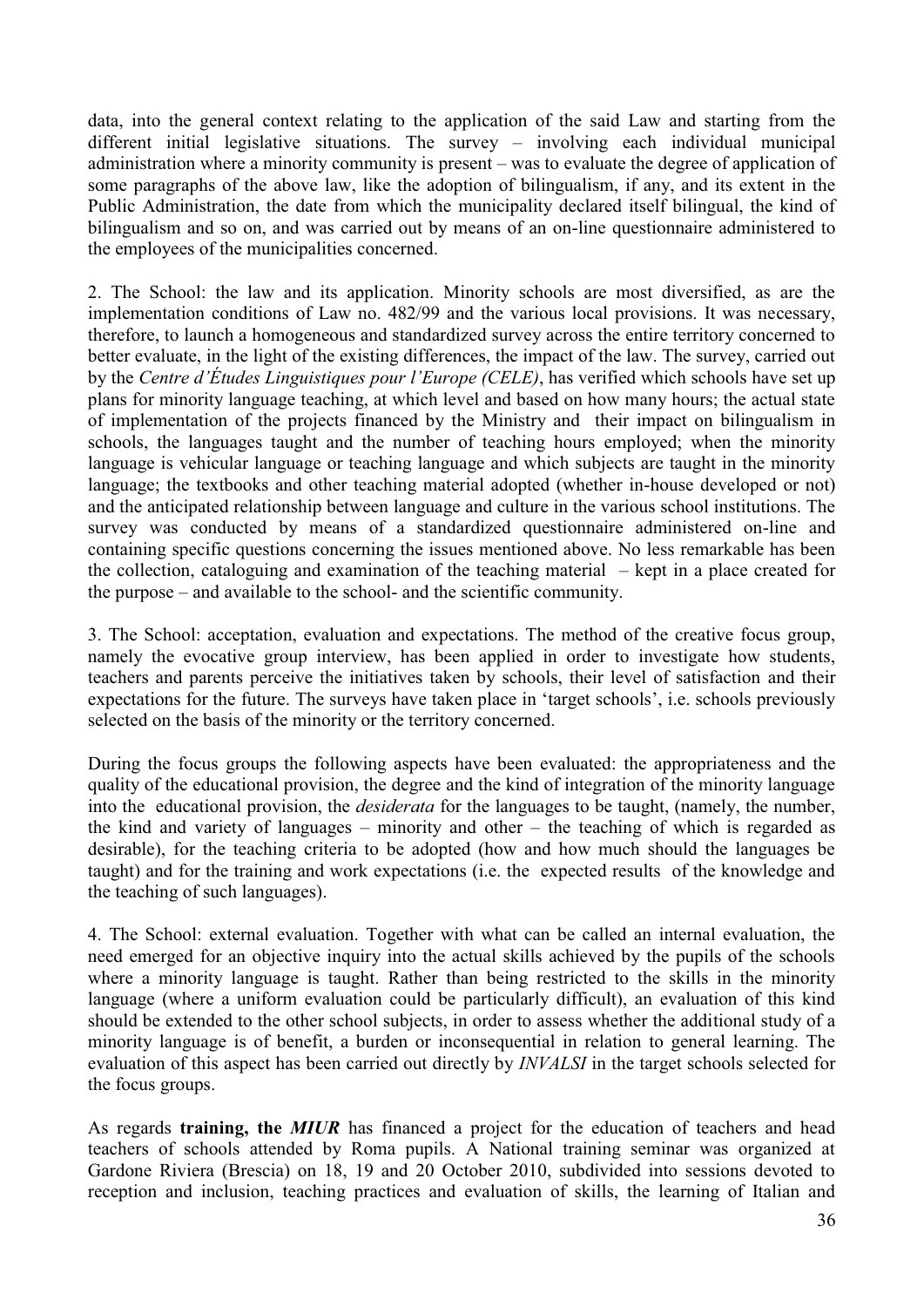Romanì; assembling memory and disassembling prejudice; the role of cultural mediators; the relationships with the out-of-school environment; voluntary associations, local Authorities.

## **Article 13**

#### **1) Within the framework of their education systems, the Parties shall recognise that persons belonging to a national minority have the right to set up and to manage their own private educational and training establishments.**

## **2) The exercise of this right shall not entail any financial obligation for the Parties.**

The national education system does not prevent the members of linguistic minorities from setting up and managing their own private educational institutes.

#### **Article 14**

**1) The Parties undertake to recognise that every person belonging to a national minority has the right to learn his or her minority language.**

**2) In areas inhabited by persons belonging to national minorities traditionally or in substantial numbers, if there is sufficient demand, the Parties shall endeavour to ensure, as far as possible and within the framework of their education systems, that persons belonging to those minorities have adequate opportunities for being taught the minority language or for receiving instruction in this language.**

## **3) Paragraph 2 of this article shall be implemented without prejudice to the learning of the official language or the teaching in this language.**

In our country, the right to learn the minority language is granted to all members of the linguistic minorities.

In this connection, article 4 of Law No. 482/99 is of paramount importance, as it envisages that in addition to the use of Italian, the minority language shall be used in educational activities in the kindergartens of municipalities where minority groups exist. In primary schools and in junior secondary schools the use of the minority language is envisaged as teaching aid.

The use of the minority language contributes to the enrichment of the dimension of multilingualism by means of the combined learning of the Italian language, the community- and the minority languages. In order to ensure the learning of the minority language and in the light of the organisational and teaching autonomy, school institutions lay down the teaching modalities of the local language and traditions. In doing so, they also take account of the requests made by the pupils' parents who, upon pre-registration, declare whether they want their children to be taught the minority language.

The **Ministry of Public Education, University and Research** (*MIUR*) has promoted and supported the projects developed by the schools by fostering cooperation between school networks.

To this end, in the years 2011 and 2013 the action and funding Plans for the implementation of national and local projects concerning the study of the languages and cultural traditions belonging to a language minority were published. They include an appeal to head teachers of primary and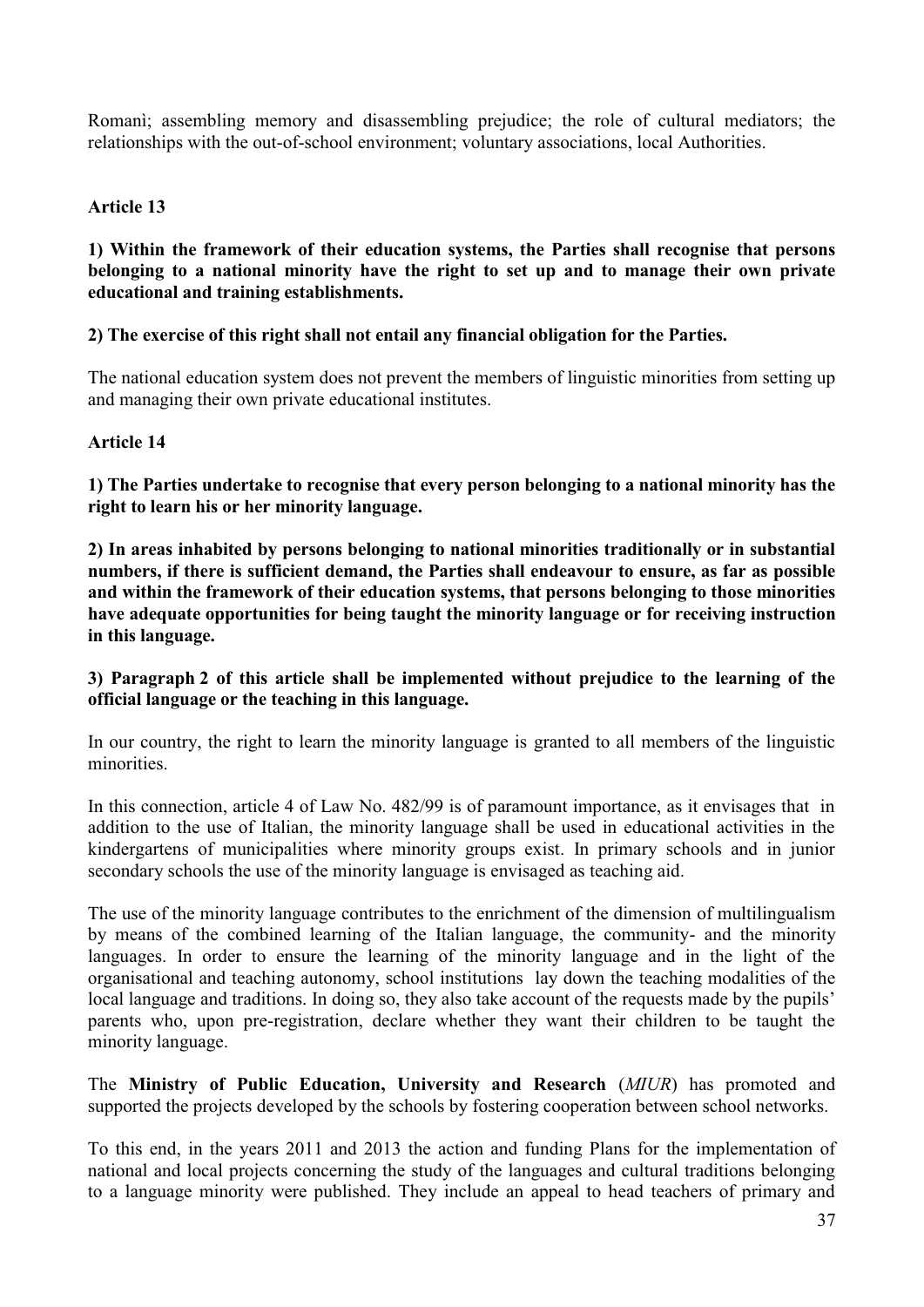junior secondary schools located in "territorial and sub-municipal delimited areas where the provisions for the protection of the historical linguistic minorities apply" to submit network projects for the years 2011-2013 and 2013-2015. The specific indications provided are designed to include and enhance a factual network-based cooperation of the schools involved in each project. To ensure the continuous advancement of each project submitted, a two-year implementation time has been requested, with a mid-term review and a further monitoring to take place at the end of each twoyear period. The minimal conditions necessary for granting the maximum usefulness of the project, aimed at achieving a real enhancement of the minority languages involved have been checked. Priority has been assigned to the projects inspired at the following criteria: the teaching of the minority language within school hours, by in-house teachers having adequate language skills; the applications of the integrated method of vehicular teaching which, by ensuring all pupils the achievement of skill development targets, employs the CLIL method; the development of transferable multimedia pedagogical resources and teaching aids based, among other, on a recreational approach. Particular attention was attached to the production of the music, sounds and songs characterizing our minority languages, with the aim of raising their visibility at international level through the electronic platform on the http://lingueminoritarie.e-musiweb.org website. A method to evaluate the acquired language skills, knowledge and mastery has been requested, in the form of templates such as grids, scoring sheets and logbooks, easy to use and transferable to other minority contexts. A great, awareness-based synergy with the local Authorities has been encouraged, as confirmed by Memorandums of Understanding or agreements with institutions, associations, research centres and Universities on the territory.

For the 2011-2013 two-year period, the projects submitted by 17 networks of schools have been funded, for a total of 347,099 Euros, while for the 2013-2015 two-year period the projects submitted by 19 networks of schools have been funded, for a total of 187,737 Euros.

As regards t**he protection of the Slovenian minority** in the **Friuli-Venezia Giulia Region in the field of education**, it must first be pointed out that in Autumn 1945 in the provinces of Trieste and Gorizia the Military Allied Government (GMA) restored the schools with Slovenian as teaching language. As a result, since 1947 in the Province of Gorizia and since 1954 in the Province of Trieste these schools have become an established part of the Italian school system. Particularly important milestones in this respect have been the Laws no. 1012/1961, 932/1973, 38/2001 as amended, supplemented or modified from time to time. In the Province of Udine, the first public state school with bilingual Slovene-Italian instruction was set up in S. Pietro al Natisone in 2001, under article 12(5) of Law No. 38/2001.

In the Provinces of Trieste and Gorizia there is now a whole network of state schools with Slovenian as teaching language at all levels of education (7 comprehensive and 6 autonomous secondary schools, which provide 17 different educational specializations), involving an overall number of 2,399 pupils in the province of Trieste and 1,573 pupils in the Province of Gorizia in the school year 2013-2014. The educational provision in Slovenian language is further supplemented by private, non State schools and institutes. These include municipal kindergartens (in the Municipalities of Trieste and Duino-Aurisina), a vocational training Institute accredited by the Autonomous Friuli-Venezia Giulia Regional Authority, two private music schools – a regional one and another based in Gorizia – all of them financed with the funds envisaged by Law No. 38/2001.

Unlike Trieste and Gorizia, in the Province of Udine the Slovene minority, for historical reasons, has chosen bilingual education. The only state-run school with bilingual Slovene-Italian instruction in that Province is the comprehensive institute of S. Pietro al Natisone.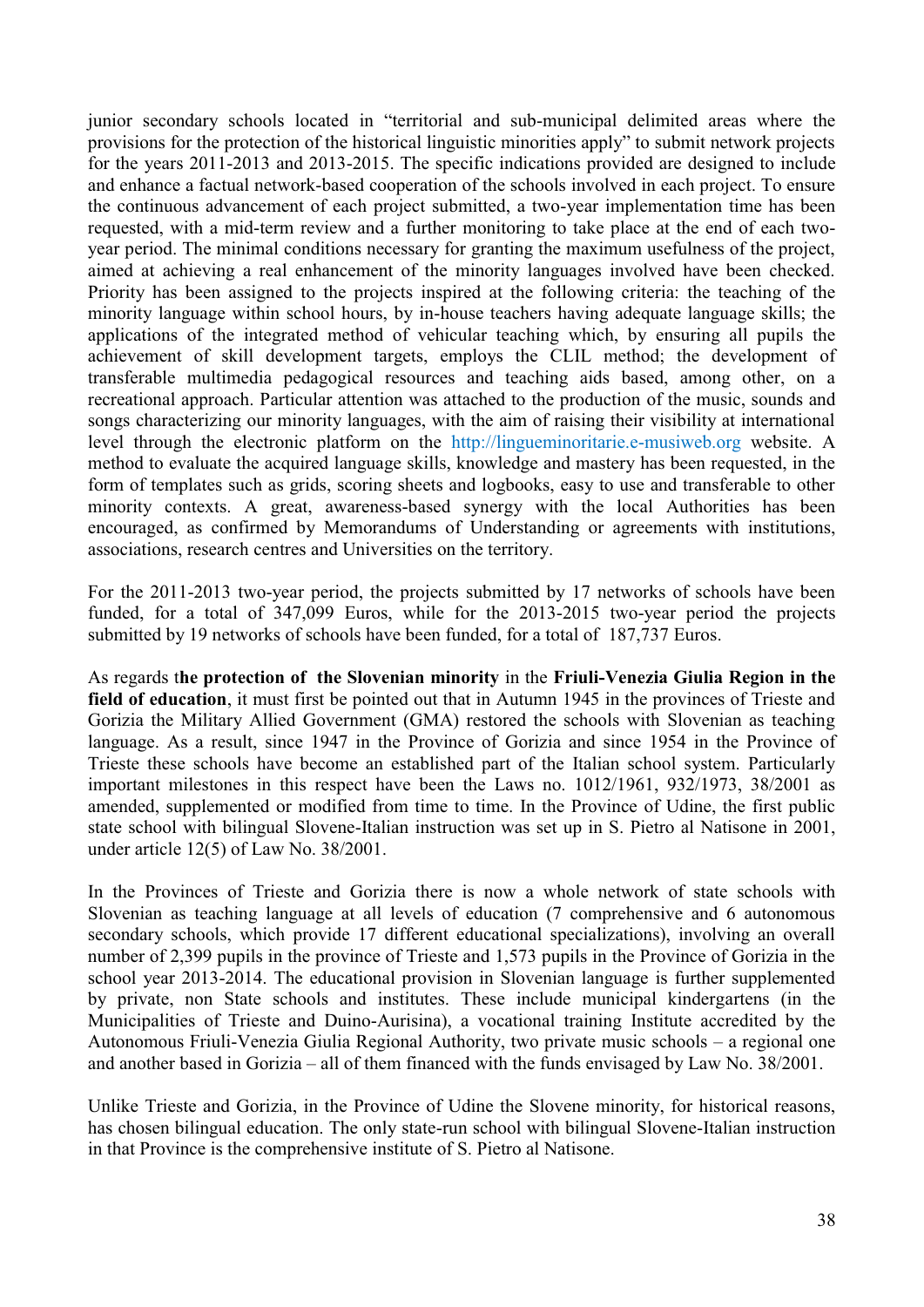Following the increase in registrations to schools with Slovenian as teaching language, recorded over the last few years, in order to meet the high quality standards of the educational provision the staffing levels granted to these schools exceed the National benchmarks in force. Moreover, in derogation to Decree-law no. 98 of 6 July 2011, converted into Law no. 111/2011 (article 19, para.s 4 and 5), the autonomous institutes of the Slovenian minority (9 in the Province of Trieste, 4 in the Province of Gorizia and 1 in the Province of Udine) have been granted the right to maintain their own head teachers and administrative-and general affairs managers, in accordance to article 2 (9) of Decree of the President of the Republic No. 233 of 16 July 1998, as was further reaffirmed by article 11(2) of Law No. 38 of 23 February 2001.

To support the schools with Slovenian as teaching language, in 2002 a special Office (Office IV) was established at the Regional Education Authority of Friuli Venezia Giulia, in accordance with article 13(1) of Law. No. 38 of 23 February 2001. At the moment, all employees of the "Office IV" are seconded school staff as provided for by art. 7 of Law No. 932 of 22 December 1973. Yet, procedures are under way for the recruitment by competition of administrative staff having a full knowledge of the Slovenian language, to be assigned to the said Office.

The Office for Instruction in the Slovenian language is in charge of the legal and administrative management of the staff working at the state-run schools with Slovenian as teaching language and/or with bilingual Slovenian/Italian teaching. The Office deals with the following: educational institutions, staff numbers and management activities falling outside the responsibility of autonomous institutions, recruiting and ranking of school Senior Officials and teachers, staff mobility and staff positions – either with permanent or with fixed-term contracts – training and updating of the staff, drafting, translation and printing of textbooks, state examinations and issues concerning the young. Furthermore, the above mentioned Office functions as Secretariat of the Regional Educational Committee for Teaching in the Slovenian language, established in compliance with art. 13(4) of the above mentioned Law No. 38/2001. Finally, insofar as the schools with Slovenian as teaching language are concerned and with the only exclusion of budgetary and social security issues, the "Office IV" has been given the powers normally assigned to the Provincial Education Agencies. As a result, when dealing with all issues concerning the schools with Slovenian as teaching language (textbooks, training, teaching programmes, school reforms, teaching projects and experimentation, supervisory visits and so on), including matters to be tackled directly at ministerial level – the Office works in close cooperation with the acting Director General. Furthermore, it is responsible for the translation into the Slovenian language of documents of particular importance for the school environment.

One of the major highlights in the activities of the Ministry of Public Education, University and Research (MIUR) is the cooperation in the field of education developed in the framework of the Memorandum of Understanding signed between the Republics of Italy and Slovenia on 25 May 1995 in Ljubljana. This cooperation focuses on the following areas: training, refresher courses, textbooks and educational travels. A key role in the implementation of these initiatives is played by the Educational Consultant for the schools situated in Italy and with Slovenian as teaching language, who is appointed by the Ministry of Education of the Republic of Slovenia under the above said Memorandum of Understanding. In agreement with the Educational Consultant, the initiatives over the past three school years have been the following: a refresher course addressed to all teachers held in September, a residential training course restricted to forty teachers held in August, free of charge educational trips to Slovenia for pupils attending all types of schools, literary and scientific contests for teenagers, free of charge textbooks for primary schools, selection of the candidates to be awarded with the eight scholarships granted each year by the Republic of Slovenia, under bilateral agreements, to teachers working in schools based in Italy with Slovenian as teaching language.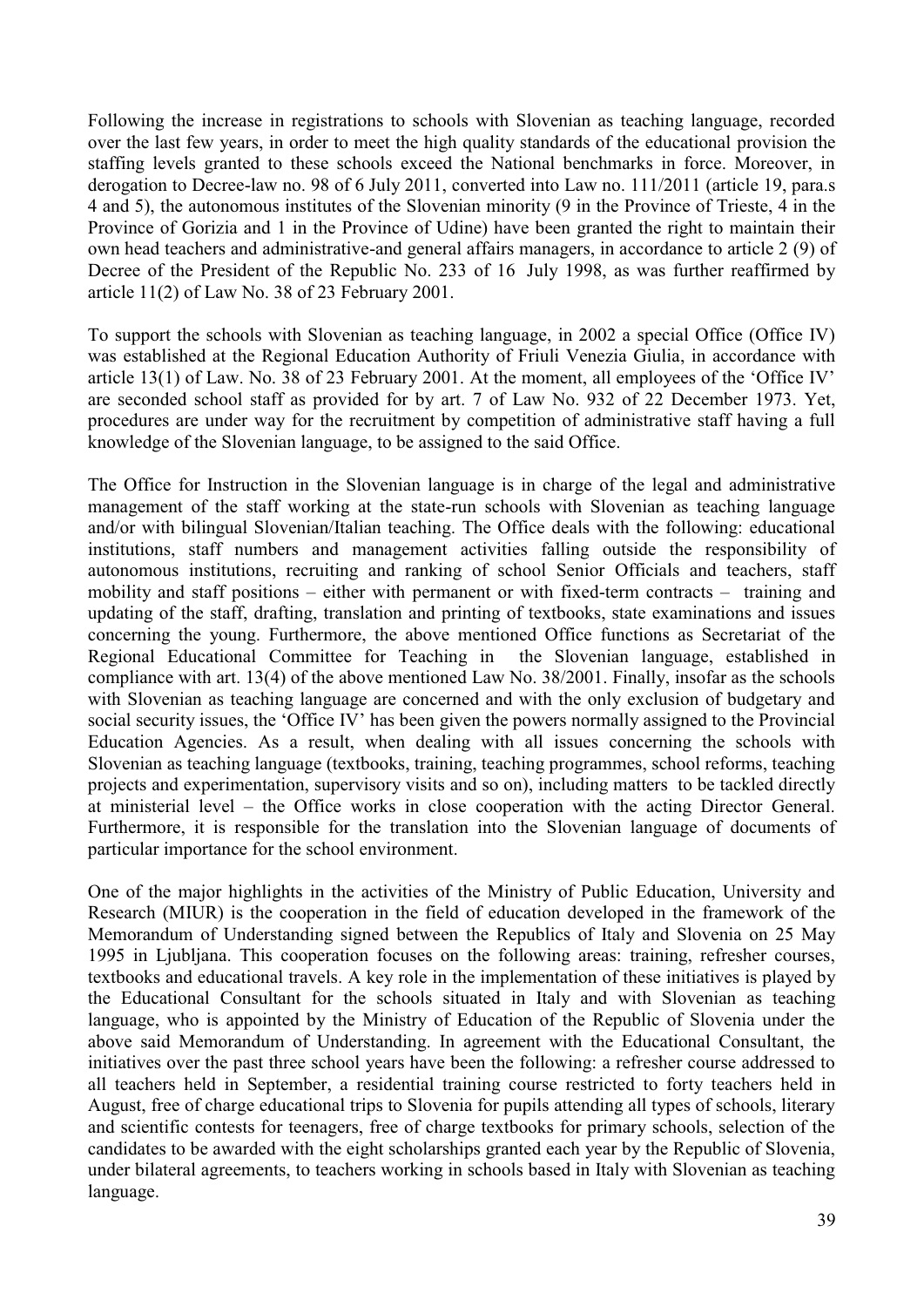Pursuant to Article 21 of Regional Law No.26/2007, the Region shall provide the municipality of San Pietro al Natisone with annul funds to cover the higher expenditure borne by the municipal administration for operating and routine maintenance costs, including the expenses for the introduction of supplementary school attendance services, for teaching activities as well as the provision of facilities for the Comprehensive Institute with bilingual Italian-Slovenian instruction located in San Pietro al Natisone. The amount of funds per each fiscal year is determined by the approval of the annual budget law. The yearly financial resources assigned and granted in 2012 and 2013 amounted to 50,000.00 Euros respectively. The Comprehensive Institute may also benefit from the funding provided for by Regional Law No. 11/1977 and Regional Law No. 10/1980. The funds provided for by Regional Law No. 11/1977 are allocated to joint bodies, parent meetings and committees operating in the Regional Schools with Slovenian as teaching language, as well as trade unions representing the teaching and non-teaching staff of these schools, to cover the costs of responding to the needs of the linguistic minority, forms in the Slovene language, computer programmes, translations of written texts records and documents, printing and posting of bills, notices and information notes. The funds provided for by Regional Law No*.* 10/1980 aim at ensuring equal rights and opportunities of education and access to culture in one"s own mother tongue to the members of the Slovene minority. These interventions aim at supporting initiatives in favour of pupils and students and are implemented by allocating funds, covering up to 100% of eligible costs, to public educational establishments or private alternative State-approved schools employing Slovenian as teaching language, parental associations and committees operating in these institutions, as well as other public and private entities. In 2012, the Comprehensive Institute was granted the amount of 1,380.41 Euros for a total of 218 students involved in the projects under Regional Law No. 11/1977 and the amount of 984.60 Euros for a total of 169 students under Regional Law No. 10/1980.

**The teaching of the Friulian language** has been introduced in kindergartens, primary and junior secondary schools, both public and alternative State-approved private ones, located in the Municipalities of the three Provinces implementing the territorialisation provided for by Law No. 482/99 .

According to the latest survey carried out by the General Directorate of the Friuli-Venezia Giulia Education Authority, 60% of the students attending the schools based in the three Provinces where Friulian is spoken, namely Udine, Gorizia and Pordenone, applied for the teaching of the Friulian language.

The above legislation provides for that the Friulian language be included in the teaching activities of kindergartens, primary and junior secondary schools, both public and alternative State-approved private ones, located in the Municipalities defined by Article 3(1) of Regional Law No. 29/2007, following specific arrangements according to types and levels of schooling.

The Regulation introduced by the Decree of the President of the Region No. 204/2011 defines the criteria for the teaching/learning of the Friulian language and specifies the total number of hours to be devoted to Friulian language teaching (no less than 30 hours per class group every school year). The way these hours are integrated in the school overall curricula rests on the organisational autonomy of each institution and, therefore, they may either be spread over the entire school year or concentrated in a given period.

Friulian language teaching is to be included in the school overall curricula formed by compulsory curricula defined at national level and curricula defined at local level according to the needs of the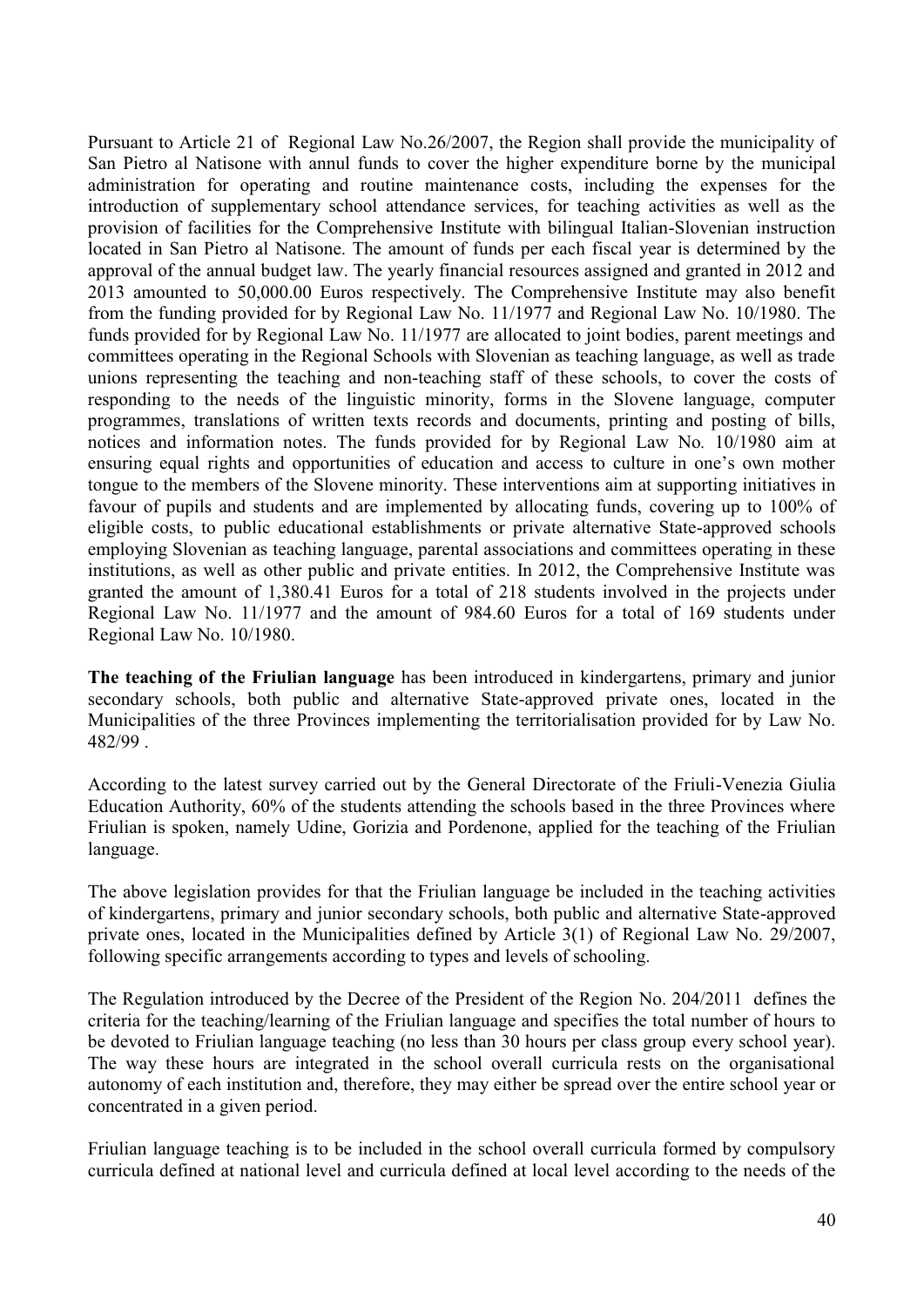social and cultural context of the area, in coordination and agreement with the Regions and Local **Authorities** 

The Region, in accordance with the Friuli-Venezia Giulia Education Authority, has drawn up a list of teachers with recognized skills in the teaching of the Friulian language (which should be taught in kindergartens, primary schools, junior and senior secondary schools). So far 1,350 teachers have joined the list and a considerable number of them are employed on a permanent basis and therefore teach the Friulian language during their didactic activity by using it as a vehicular language. This modality affords the school with the advantage of perfectly integrating the teaching of the Friulian language into the curricula.

In accordance with reference standards, the assessment methods are an expression of the school autonomy. Hence, each teaching staff decides both on the assessment criteria to be adopted for the Friulian language and the evaluation sheet the parents will be given, which may consist, as in the case of the Catholic religion, of a certificate containing an overall performance comment or be expressed in whatever form the staff may decide according to didactic autonomy.

At school, the minority language is not only partially adopted as a vehicular language in the teaching of different school subjects, e.g. history or science taught in Friulian, but it is also used in various innovative teaching methods which, by way of example, apply Information and Communication Technologies to didactic activities.

For the school year 2012/2013 the total Regional financial resources amounted to 1,894,643.32 Euros. In the school year 2012/2013, a total of 31,177 pupils attending the kindergartens and primary schools based in the Region were involved in the teaching of the Friulian language (activities are mostly carried out in the schools based in the Province of Udine).

In most cases, these projects support the dialogue with families in order to share targets and contents. They also promote a proactive exchange with the local context, local authorities and territorial agencies with a view to enhancing the local heritage of the entire community.

Furthermore, by Decree of the President of the Region No. 80 dated 3 April 2012 the Region established the Permanent Committee for the Teaching of Friulian within the relevant Central Directorate for Education, University, Research, Family, Voluntary Associations and Cooperation to ensure coordination among the activities carried out by the different institutions in implementing the above legal provisions.

To afford continuity to Friulian language teaching also in junior secondary schools, the Friuli Venezia Giulia Region is financing projects within the framework of the plan aimed at enriching the educational provision. In the year 2012 the amount of 250,000 euros was granted to support the implementation of this measure across the whole Region, more specifically 146,000 Euros to support projects in favour of the Friulian language and 12,500 Euros to support the German language. The overall number of pupils involved amounted to 7,529.

As far as other minority languages are concerned, the Grico language has been introduced as a subject in the teaching activities of kindergartens, primary and junior secondary schools by a specific project of the *Grecìa Salentina* [Greek Salento] .

The **Sardinia Region** is financially supporting initiatives intended for the spreading of Sardinian in schools. Furthermore, intermunicipal projects have been implemented to promote the learning and spreading of the Sardinian language. By way of example, thanks to linguistic helpdesks, Catalan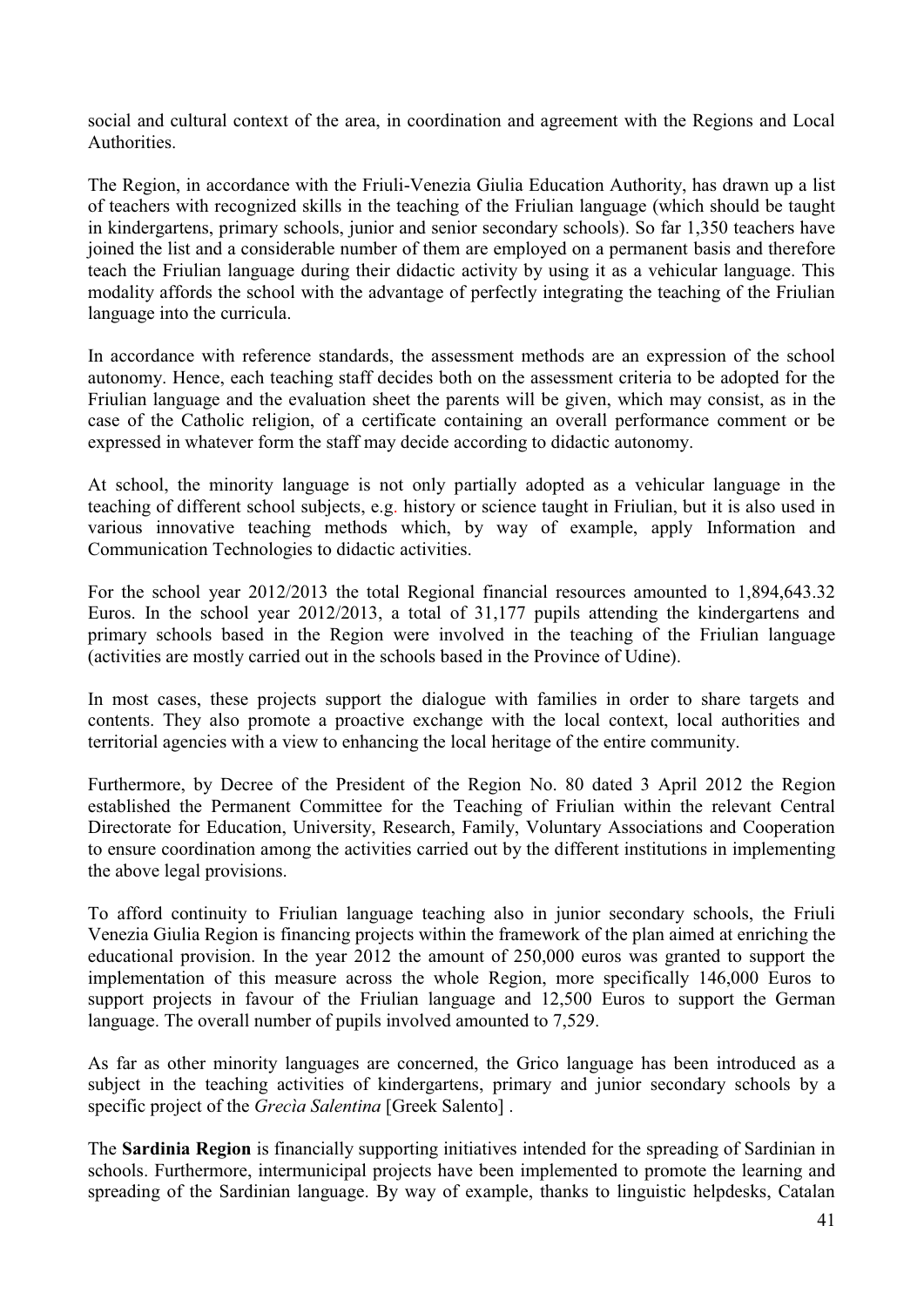courses are constantly held in the schools of Alghero, a town with Catalan origins where the Catalan language is widely spoken. In 2013, with the funds made available by Regional Law No. 26/1997, the Province of Olbia-Tempio approved and published a call for applications for grants in favour of school institutions, other public administrations and private bodies, to fund various projects (including gathering of documentation and material concerning oral tradition and other research in this field, study of the different varieties of the language, organizing literary contests in the Sardinian language, experimentations in drama, etc.).

#### \*\*\*\*\*\*\*\*\*\*\*\*\*\*\*\*\*\*\*\*\*\*

In its Third Opinion on Italy, the Advisory Committee expressed concern for **Roma children as far as their integration into the school system is concerned**.

Many initiatives have been launched by Local Authorities, while at central level the Ministry of Public Education, University and Research (MIUR) has financed national projects promoting the integration of Roma, Sinti and Caminanti children, including:

1. National project for the integration of Roma, Sinti and Caminanti minors. It refers to the schoolyear 2013/2014 and aims at promoting the integration of Roma children and young people into the primary and junior secondary schools of 13 towns (Turin, Milan, Genoa, Venice, Bologna, Florence, Rome, Naples, Reggio Calabria, Bari, Palermo, Catania and Cagliari) in cooperation with the Ministry of Labour and Social Policies and with Local Authorities. The project aims at involving whole class groups and the entire school thus avoiding separate initiatives merely targeting Roma pupils. Furthermore, the focus is placed on the early school years, i.e. the first two years of primary schools and the first year of junior secondary schools, which are considered vital phases of schooling. Training is provided to social workers, teachers and head teachers.

This project involves Local Authorities, Roma and Sinti families and associations operating at local level. The funds granted for the first year amount to 600,000 Euros.

2. Project "Growing up in Cohesion" – The project has been in operation since 2013 and is designed to discourage early school-leaving in areas suffering severe hardships in the Regions of Campania, Calabria, Apulia and Sicily. In its framework 26 schools" networks have received funding amounting to 200,000 Euros each. At least one school in each network is committed to the integration of Roma minors.

3. Analysis of the data collected on Roma pupils – Since the school year 2007/2008 the Ministry of Public Education, University and Research (MIUR), along with the data collected on non-Italian pupils, has also been gathering data concerning Roma, Sinti and Caminanti pupils enrolled in schools of every level; these data are broken down by Regions and Provinces. The latest report "Non-Italian Pupils, school year 2011/2012" also includes data on Roma pupils in the municipalities and their trend by gender. (website Miur/intercultura)

#### **Article 15**

## **The Parties shall create the conditions necessary for the effective participation of persons belonging to national minorities in cultural, social and economic life and in public affairs, in particular those affecting them.**

In this connection reference is made to the indications given under Article 7 of the Convention concerning the freedom of association granted to the minorities living in Italy.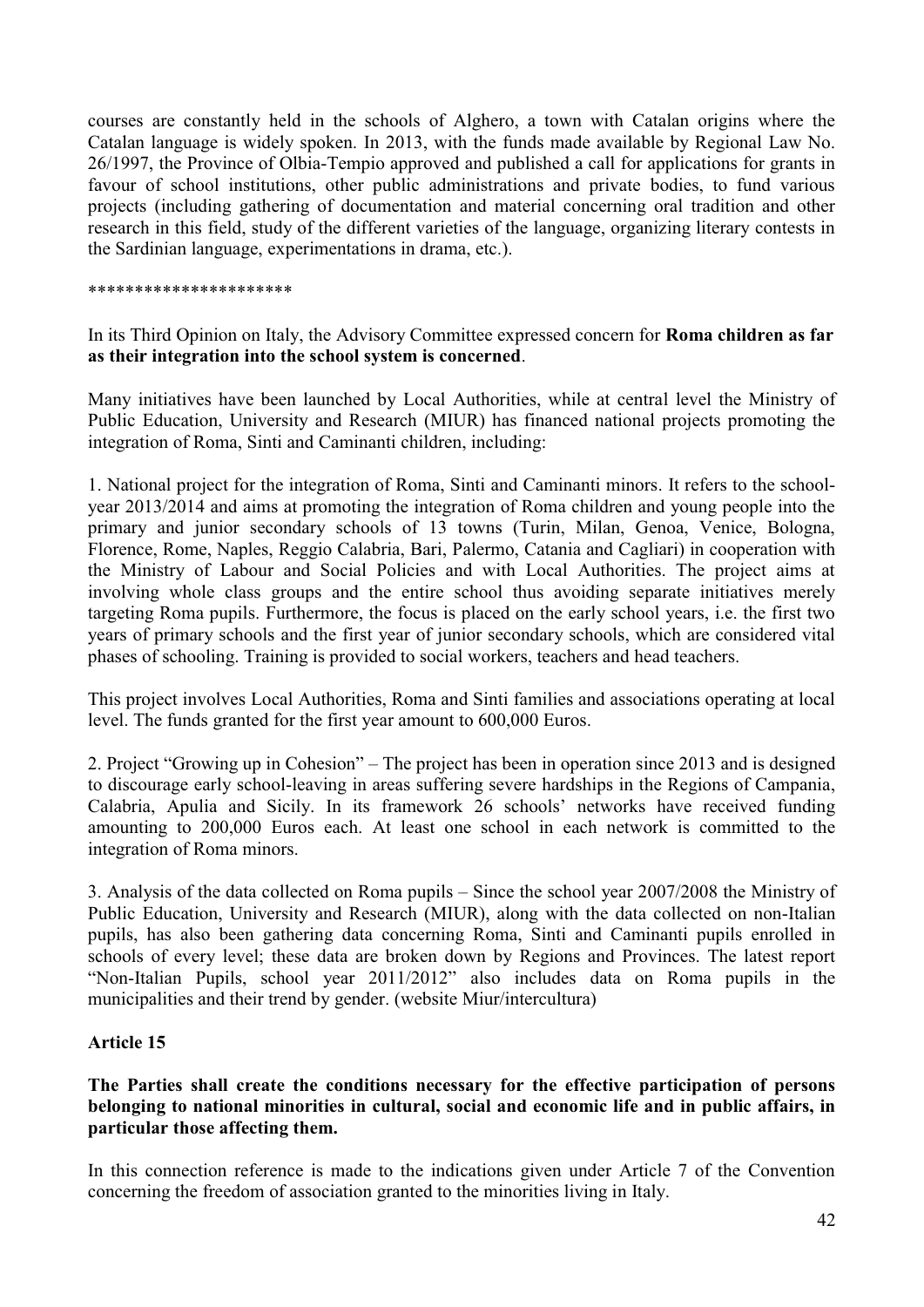## **Article 16**

## **The Parties shall refrain from measures which alter the proportions of the population in areas inhabited by persons belonging to national minorities and are aimed at restricting the rights and freedoms flowing from the principles enshrined in the present framework Convention.**

According to the Italian legal system modifications to the territory occur through a complex procedure implying various layers of competence and a referendum whereby the various populations concerned express their opinion on the matter.

According to Article 132 of the Constitution, the merging of existing Regions and the creation of new Regions is to be provided for by a constitutional law, provided the majority of the involved populations give their approval; the same holds true for the inclusion of Provinces and Municipalities in a Region after their detachment from the one they previously belonged to.

According to Article 133 of the Constitution, the modification of a Provincial district and the establishment of new Provinces within a Region are provided for by laws of the Republic, upon initiative of the Municipalities and after hearing the opinion of the Region itself.

The Region, after obtaining the opinion of the populations concerned, may issue regional laws to establish new Municipalities in its territory as well as modify territories and names of Municipalities.

No legal provisions have been adopted for the purpose of altering the proportions of the population in areas inhabited by persons belonging to historical linguistic minorities.

#### **Article 17**

- **1) The Parties undertake not to interfere with the right of persons belonging to national minorities to establish and maintain free and peaceful contacts across frontiers with persons lawfully staying in other States, in particular those with whom they share an ethnic, cultural, linguistic or religious identity, or a common cultural heritage.**
- **2) The Parties undertake not to interfere with the right of persons belonging to national minorities to participate in the activities of non-governmental organisations, both at the national and international levels.**